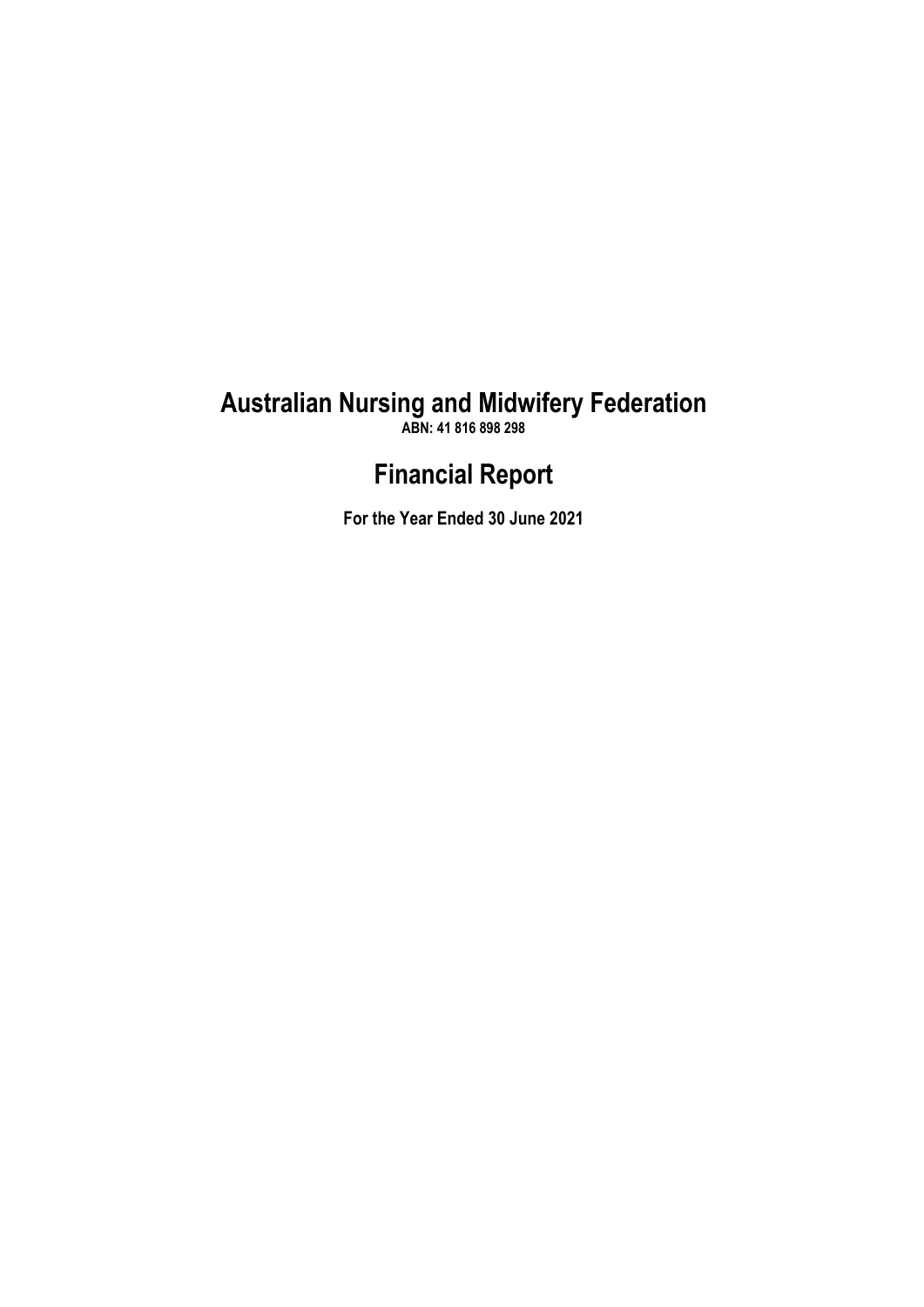# **ABN: 41 816 898 298**

# **Financial Report**

# **For the Year Ended 30 June 2021**

|                                                            | Page |
|------------------------------------------------------------|------|
| <b>Financial Statements</b>                                |      |
| <b>Operating Report</b>                                    |      |
| Report Required under Subsection 255(2A)                   |      |
| Statement of Profit or Loss and Other Comprehensive Income | 5    |
| <b>Statement of Financial Position</b>                     | 6    |
| Statement of Changes in Equity                             |      |
| <b>Statement of Cash Flows</b>                             | 8    |
| Notes to the Financial Statements                          | 9    |
| Statement by the Federal Council                           | 45   |
| Independent Audit Report                                   | 46   |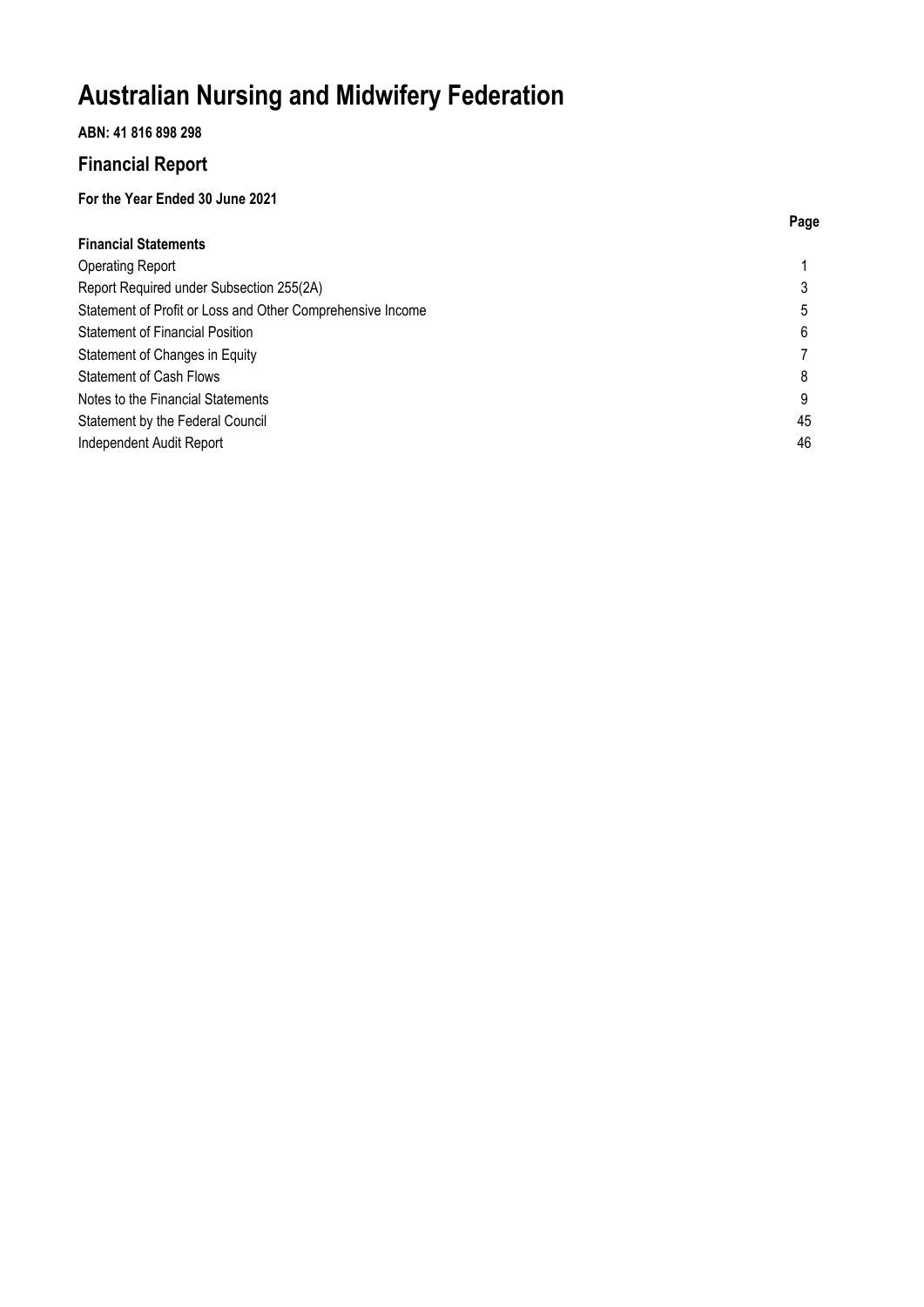**ABN: 41 816 898 298**

# **Operating Report**

**30 June 2021**

# **The Australian Nursing and Midwifery Federation and Controlled Entity**

## **Operating report**

### **For the year ended 30 June 2021**

The Federal Council presents its operating report on the reporting unit for the year ended 30 June 2021.

### **Names of Federal Council members and period positions held during the financial year**

The names of the Federal Council members throughout the year and at the date of this report are:

| Sally-Anne Jones<br>James Lloyd<br>Annie Butler<br>Lori-Anne Sharp | <b>Federal President</b><br><b>Federal Vice President</b><br><b>Federal Secretary</b><br><b>Federal Assistant Secretary</b> |
|--------------------------------------------------------------------|-----------------------------------------------------------------------------------------------------------------------------|
| <b>Matthew Daniel</b><br>Athalene Rosborough                       | Secretary, ANMF Australian Capital Territory<br>President, ANMF Australian Capital Territory Branch                         |
| <b>Brett Holmes</b><br>O'Bray Smith                                | Secretary, ANMF New South Wales Branch<br>President, ANMF New South Wales Branch                                            |
| Catherine Hatcher                                                  | Secretary, ANMF Northern Territory Branch (Commenced 2 January                                                              |
| Yvonne Falckh                                                      | 2021).<br>Secretary, ANMF Northern Territory Branch (Resigned 1 January                                                     |
| Emil Tabbada                                                       | 2021).<br>President, ANMF Northern Territory Branch                                                                         |
| Elizabeth Mohle<br>Sally-Anne Jones                                | Secretary, ANMF QNMU Branch<br>President, ANMF QNMU Branch                                                                  |
| <b>Elizabeth Dabars</b><br>Jocelyn Douglass                        | Secretary, ANMF South Australian Branch<br>President, ANMF South Australia Branch (Commenced 12 August<br>2020).            |
| Gay Martin                                                         | President, ANMF South Australia Branch (Resigned 12 August 2020).                                                           |
| <b>Emily Shepherd</b><br>James Lloyd                               | Secretary, ANMF Tasmanian Branch<br>President, ANMF Tasmanian Branch                                                        |
| Lisa Fitzpatrick                                                   | Secretary, ANMF Victorian Branch                                                                                            |
| Maree Burgess                                                      | President, ANMF Victorian Branch                                                                                            |
| Mark Olson                                                         | Secretary, ANMF Western Australian Branch                                                                                   |
| Patricia Fowler                                                    | President, ANMF Western Australian Branch                                                                                   |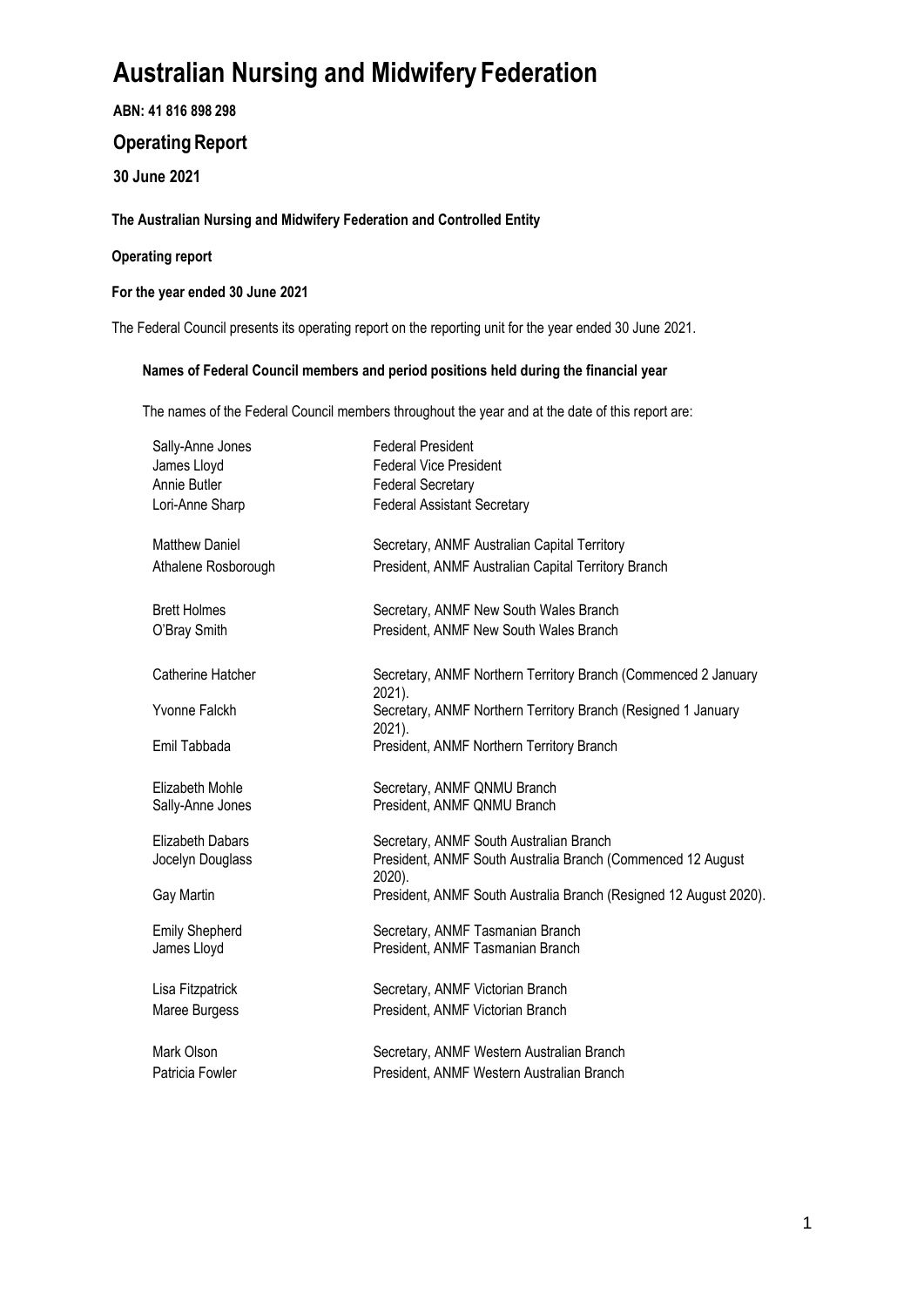**ABN: 41 816 898 298**

# **Operating Report**

**30 June 2021**

**Review of principal activities, the results of those activities and any significant changes in the nature of those activities during the year are as follows:**

Increase in total members from 299,335 to 313,648 for the year, including honorary members.

The ANMF is Australia's largest national union and professional nursing and midwifery organisation. In collaboration with the ANMF's eight state and territory branches, we represent the professional, industrial and political interests of more than 313,000 nurses, midwives and carers across the country.

Our members work in the public and private health, aged care and disability sectors across a wide variety of urban, rural and remote locations. We work with them to improve their ability to deliver safe and best practice care in each and every one of these settings, fulfil their professional goals and achieve a healthy work/life balance.

Our strong and growing membership and integrated role as both a trade union and professional organisation provide us with a complete understanding of all aspects of the nursing and midwifery professions and see us uniquely placed to defend and advance our professions.

Through our work with members we aim to strengthen the contribution of nursing and midwifery to improving Australia's health and aged care systems, and the health of our national and global communities.

Specific activities include:

- Review of Industrial Regulation and other relevant legislation;
- Professional policy development;
- Continuing education services for members;
- Campaigns on issues of relevance to members, and
- Development of evidence and research to support the work of nurses and midwives.

## **Significant changes in financial affairs**

No significant change in the financial affairs occurred during the year.

## **Right of members to resign**

Members retain the right to resign from the Australian Nursing and Midwifery Federation in accordance with section 10 of the Federal rules and section 174 of the Fair Work (Registered Organisations) Act 2009.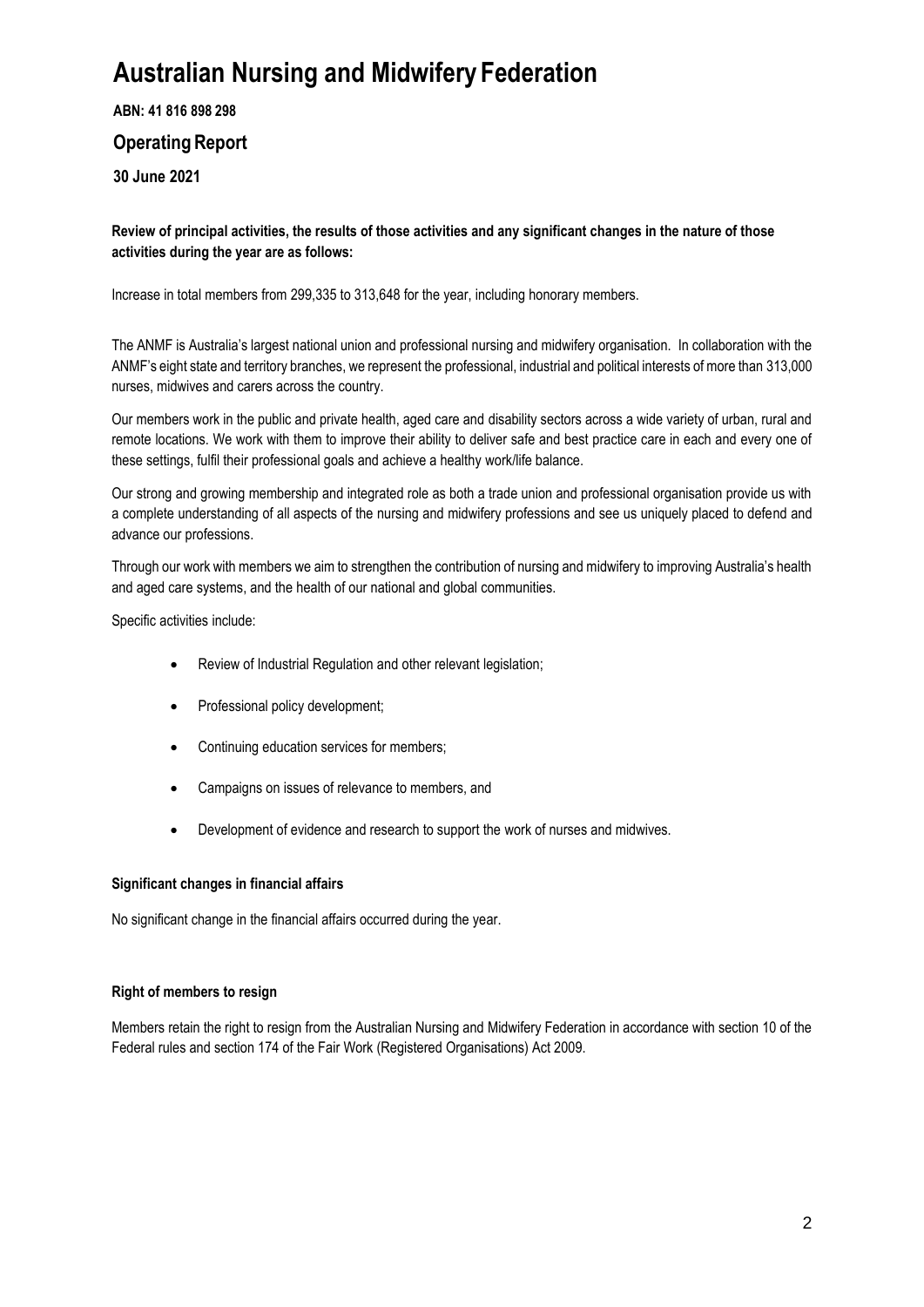**ABN: 41 816 898 298**

# **Operating Report**

**30 June 2021**

**Officers or members who are superannuation fund trustee(s) (include position details) or director of a company that is a superannuation fund trustee where being a member or officer of a registered organisation is a criterion for them holding such position**

| <b>Name</b>                                         | <b>Employee</b> | <b>Officer</b> | <b>Entity</b>                     | <b>Principal activity</b><br>of the entity | <b>ANMF</b> position                                                                  |
|-----------------------------------------------------|-----------------|----------------|-----------------------------------|--------------------------------------------|---------------------------------------------------------------------------------------|
| Lori-Anne Sharp                                     | No              | Yes            | <b>HESTA Super</b><br>Fund        | Superannuation<br>Fund                     | <b>Federal Assistant Secretary</b>                                                    |
| Anna Claude                                         | Yes             | No             | <b>HESTA Super</b><br>Fund        | Superannuation<br>Fund                     | Manager, Strategic Industrial and<br>Bargaining Team (ANMF New South<br>Wales Branch) |
| Elizabeth Mohle                                     | No              | Yes            | Q Super<br>Superannuation<br>Fund | Superannuation<br>Fund                     | <b>ANMF Queensland Branch Secretary</b>                                               |
| Paula (PIP) Carew<br>(Resigned 12<br>February 2021) | No              | Yes            | <b>First State</b><br>Super       | Superannuation<br>Fund                     | <b>ANMF Victorian Branch Assistant</b><br>Secretary                                   |

## **Number of members**

The number of members (including Branch members) at the end of the financial year was 313,648 (2020: 299,335).

### **Number of employees**

The total number of full time equivalent employees employed with the Australian Nursing and Midwifery Federation Federal Office at the end of the financial year was 22 (2020: 22).

Signature of designated officer: .....

Annie Butler Federal Secretary

Dated: ....................................................................................................................................... Dated: 8 October 2021

1. PA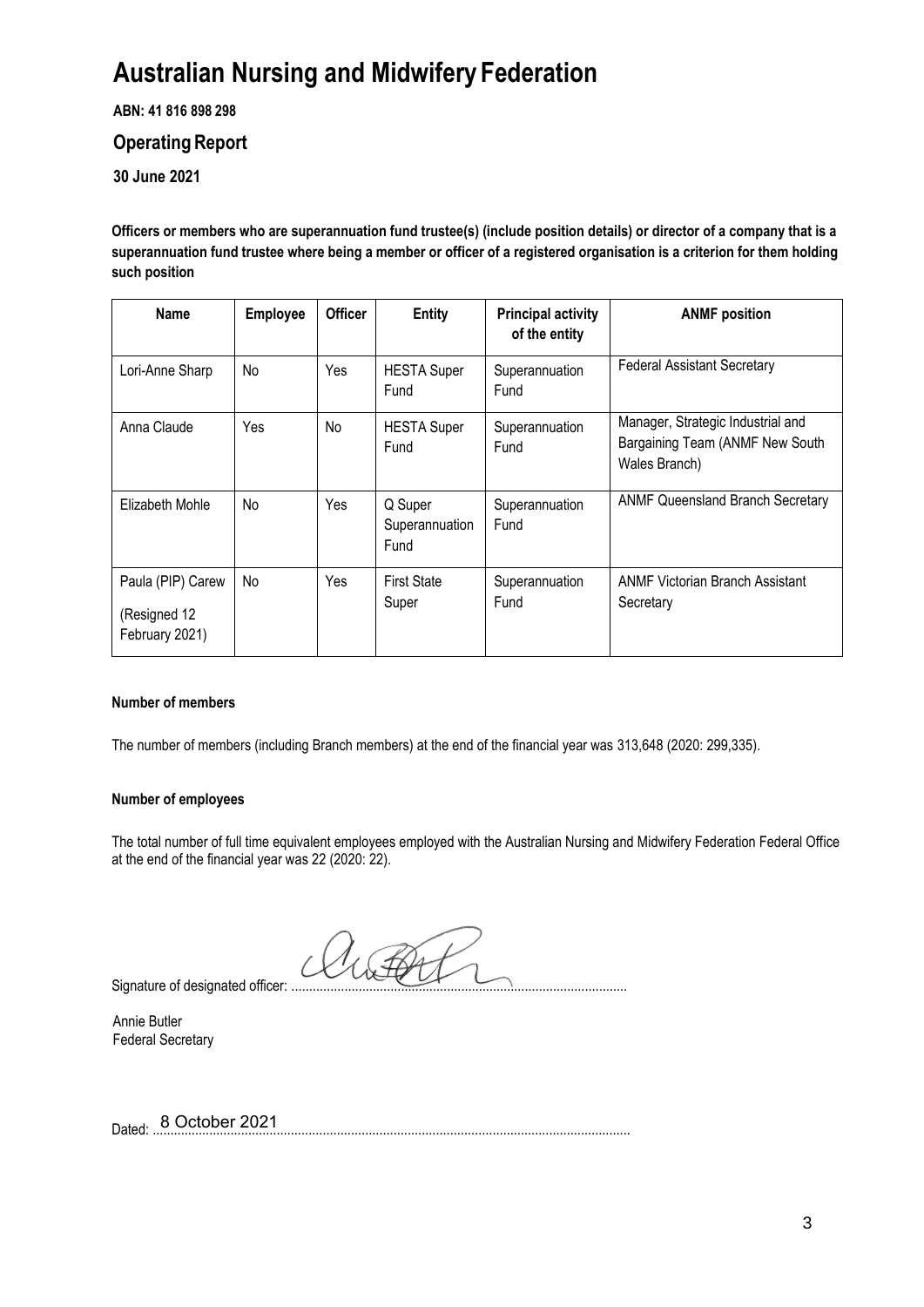# **ABN: 41 816 898 298**

# **Expenditure report required under subsection 255(2A) for the year ended 30 June 2021**

The committee of management presents the expenditure report as required under subsection 255(2A) on the reporting unit for the year ended 30 June 2021.

**2021 - Expenditure as required under s. 255(2A) RO Act**



- Remuneration and other employment-related costs and expenses employees 49%
- Advertising 2%
- Operating Costs 47%
- **-** Donations to political parties 0%
- Legal Costs 2%





Remuneration and other employment-related costs and expenses - employees 50%

- Advertising .02%
- Operating Costs 48%
- Donations to political parties 0%
- **Legal Costs 2%**

Signature of designated officer: ...

Name and title of designated officer: ....................................................................................... Annie Butler, Federal Secretary

Dated: ....................................................................................................................................... 8 October 2021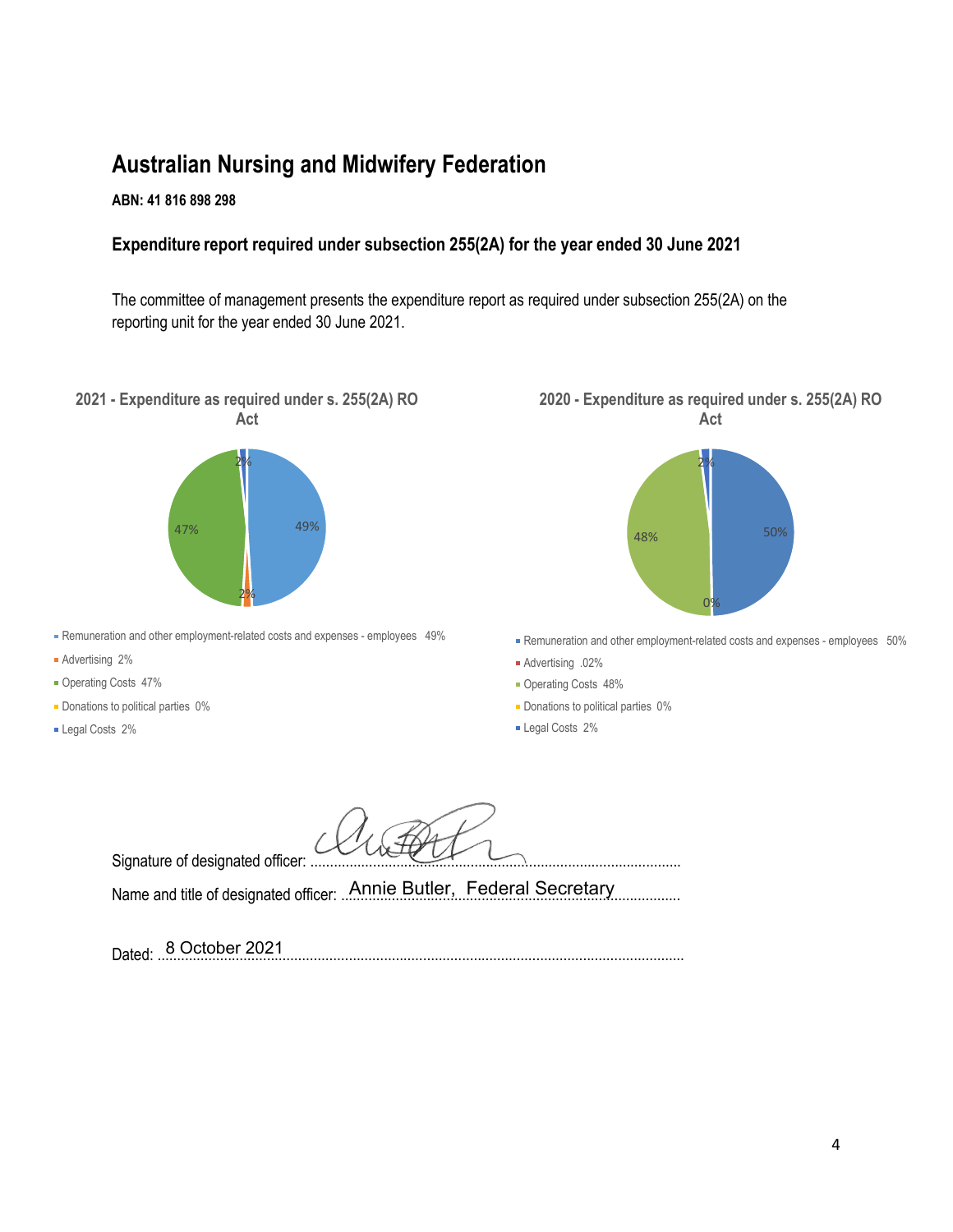# **ABN: 41 816 898 298**

# **Statement of Profit or Loss and Other Comprehensive Income**

# **For the Year Ended 30 June 2021**

|                                                                                                                                   |                | 2021        | 2020        |
|-----------------------------------------------------------------------------------------------------------------------------------|----------------|-------------|-------------|
|                                                                                                                                   | <b>Note</b>    | \$          | \$          |
| Revenue                                                                                                                           | $\overline{2}$ | 7,763,777   | 7,705,207   |
| Employee benefits expense                                                                                                         | 3(a)           | (3,691,144) | (3,398,579) |
| <b>Affiliation fees</b>                                                                                                           | 3(b)           | (1,423,016) | (1,338,399) |
| Postage expenses                                                                                                                  |                | (564, 831)  | (551, 932)  |
| Australian Nursing and Midwifery Journal production expenses                                                                      |                | (382, 018)  | (423, 750)  |
| Campaign expenses                                                                                                                 |                | (381, 049)  | (11, 878)   |
| Consultancy expenses                                                                                                              |                | (344, 693)  | (287, 896)  |
| Administration expenses                                                                                                           |                | (275, 288)  | (304, 830)  |
| Depreciation and amortisation expenses                                                                                            | 3(e)           | (190, 206)  | (193, 660)  |
| <b>Continuing Professional Education expenses</b>                                                                                 |                | (168, 333)  | (81, 393)   |
| Legal expenses                                                                                                                    | 3(c)           | (129, 861)  | (136, 119)  |
| Occupancy expenses                                                                                                                |                | (91, 799)   | (113, 880)  |
| Accounting and audit fees                                                                                                         |                | (37, 864)   | (30, 770)   |
| Website expenses                                                                                                                  |                | (32, 715)   | (26, 715)   |
| Insurance                                                                                                                         |                | (32,099)    | (38, 864)   |
| Travel expenses                                                                                                                   |                | (18, 500)   | (121, 895)  |
| Expenses relating to leases of low-value assets                                                                                   |                | (7,642)     | (15, 444)   |
| Other expenses                                                                                                                    |                | (87)        | (391)       |
| Meeting expenses                                                                                                                  |                | (7, 726)    | (34, 522)   |
| Grants and donations                                                                                                              | 3(d)           | (5,000)     | (3,300)     |
| Conference expenses                                                                                                               |                | (1,619)     | (261, 926)  |
| Project expenses                                                                                                                  |                | (1, 513)    | (19, 251)   |
| National Aged Care Alliance expenses                                                                                              |                | (1, 154)    | (2, 473)    |
| Finance costs                                                                                                                     |                |             | (168)       |
| Capitation fees and other expenses to another reporting unit                                                                      |                |             |             |
| Surplus/(Deficit) for the year                                                                                                    |                | (24, 380)   | 307,172     |
| Other comprehensive income:<br>Items that will be reclassified subsequently to profit or loss when<br>specific conditions are met |                |             |             |
| Items that will not be reclassified subsequently to profit or loss<br>Net gain on revaluation of land and building                |                |             | 1,676,370   |
| Other comprehensive income for the year                                                                                           |                |             | 1,676,370   |
| Total comprehensive income for the year                                                                                           |                | (24, 380)   | 1,983,542   |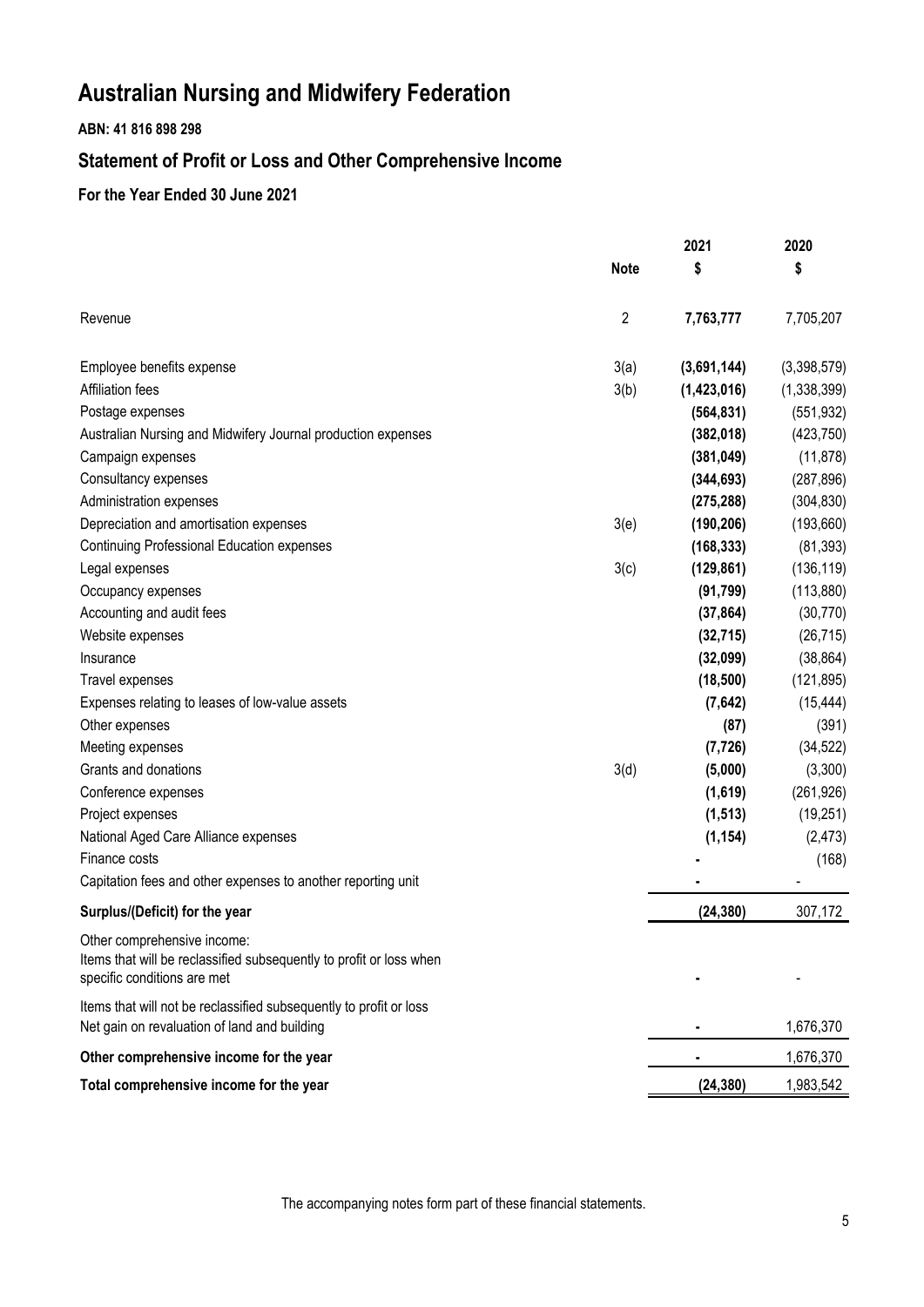**ABN: 41 816 898 298**

# **Statement of Financial Position**

**As at 30 June 2021**

|                                                  |             | 2021      | 2020      |
|--------------------------------------------------|-------------|-----------|-----------|
|                                                  | <b>Note</b> | \$        | \$        |
| <b>ASSETS</b>                                    |             |           |           |
| <b>CURRENT ASSETS</b>                            |             |           |           |
| Cash and cash equivalents                        | 4           | 1,686,732 | 1,656,102 |
| Trade and other receivables                      | 5           | 328,334   | 266,479   |
| Other financial assets                           | 6           | 34,399    | 34,189    |
| Other assets                                     | 7           | 162,808   | 100,560   |
| TOTAL CURRENT ASSETS                             |             | 2,212,273 | 2,057,330 |
| NON-CURRENT ASSETS                               |             |           |           |
| Property, plant and equipment                    | 8           | 4,651,968 | 4,791,853 |
| Intangible assets                                | 9           | 31,159    | 51,136    |
| TOTAL NON-CURRENT ASSETS                         |             | 4,683,127 | 4,842,989 |
| <b>TOTAL ASSETS</b>                              |             | 6,895,400 | 6,900,319 |
| <b>LIABILITIES</b><br><b>CURRENT LIABILITIES</b> |             |           |           |
| Trade and other payables                         | 10          | 389,193   | 507,332   |
| Employee provisions                              | 11          | 1,087,006 | 964,166   |
| Other liabilities                                | 12          | 130,503   | 139,935   |
| <b>TOTAL CURRENT LIABILITIES</b>                 |             | 1,606,702 | 1,611,433 |
| NON-CURRENT LIABILITIES                          |             |           |           |
| Employee provisions                              | 11          | 62,275    | 38,083    |
| TOTAL NON-CURRENT LIABILITIES                    |             | 62,275    | 38,083    |
| <b>TOTAL LIABILITIES</b>                         |             | 1,668,977 | 1,649,516 |
| <b>NET ASSETS</b>                                |             | 5,226,423 | 5,250,803 |
|                                                  |             |           |           |
| <b>EQUITY</b>                                    |             |           |           |
| Retained earnings                                |             | 1,796,203 | 1,820,583 |
| Asset revaluation reserve                        |             | 3,430,220 | 3,430,220 |
| <b>TOTAL EQUITY</b>                              |             | 5,226,423 | 5,250,803 |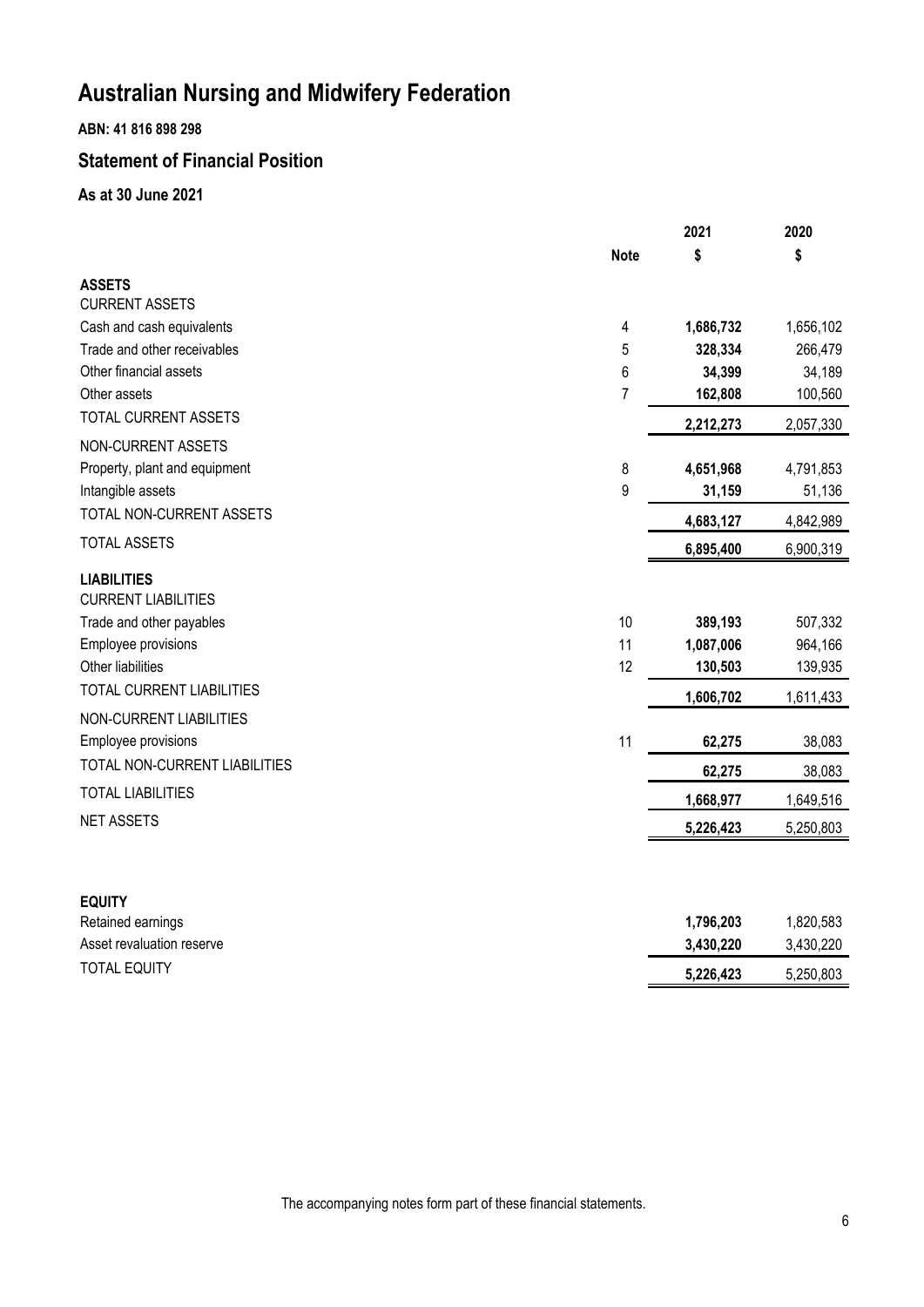# **ABN: 41 816 898 298**

# **Statement of Changes in Equity**

# **For the Year Ended 30 June 2021**

# **2021**

|                         | <b>Retained</b><br><b>Earnings</b><br>S | <b>Asset</b><br><b>Realisation</b><br><b>Reserve</b> | Total<br>S |
|-------------------------|-----------------------------------------|------------------------------------------------------|------------|
| Balance at 1 July 2020  | 1,820,583                               | 3,430,220                                            | 5,250,803  |
| Deficit for the year    | (24, 380)                               | $\blacksquare$                                       | (24, 380)  |
| Balance at 30 June 2021 | 1,796,203                               | 3,430,220                                            | 5,226,423  |

# **2020**

|                         | <b>Retained</b><br><b>Earnings</b> | <b>Asset</b><br><b>Realisation</b><br><b>Reserve</b> | Total     |
|-------------------------|------------------------------------|------------------------------------------------------|-----------|
|                         | \$                                 | \$                                                   | \$        |
| Balance at 1 July 2019  | 1,513,411                          | 1,753,850                                            | 3,267,261 |
| Surplus for the year    | 307,172                            |                                                      | 307,172   |
| Revaluation increment   | $\overline{\phantom{0}}$           | 1,676,370                                            | 1,676,370 |
| Balance at 30 June 2020 | 1,820,583                          | 3,430,220                                            | 5,250,803 |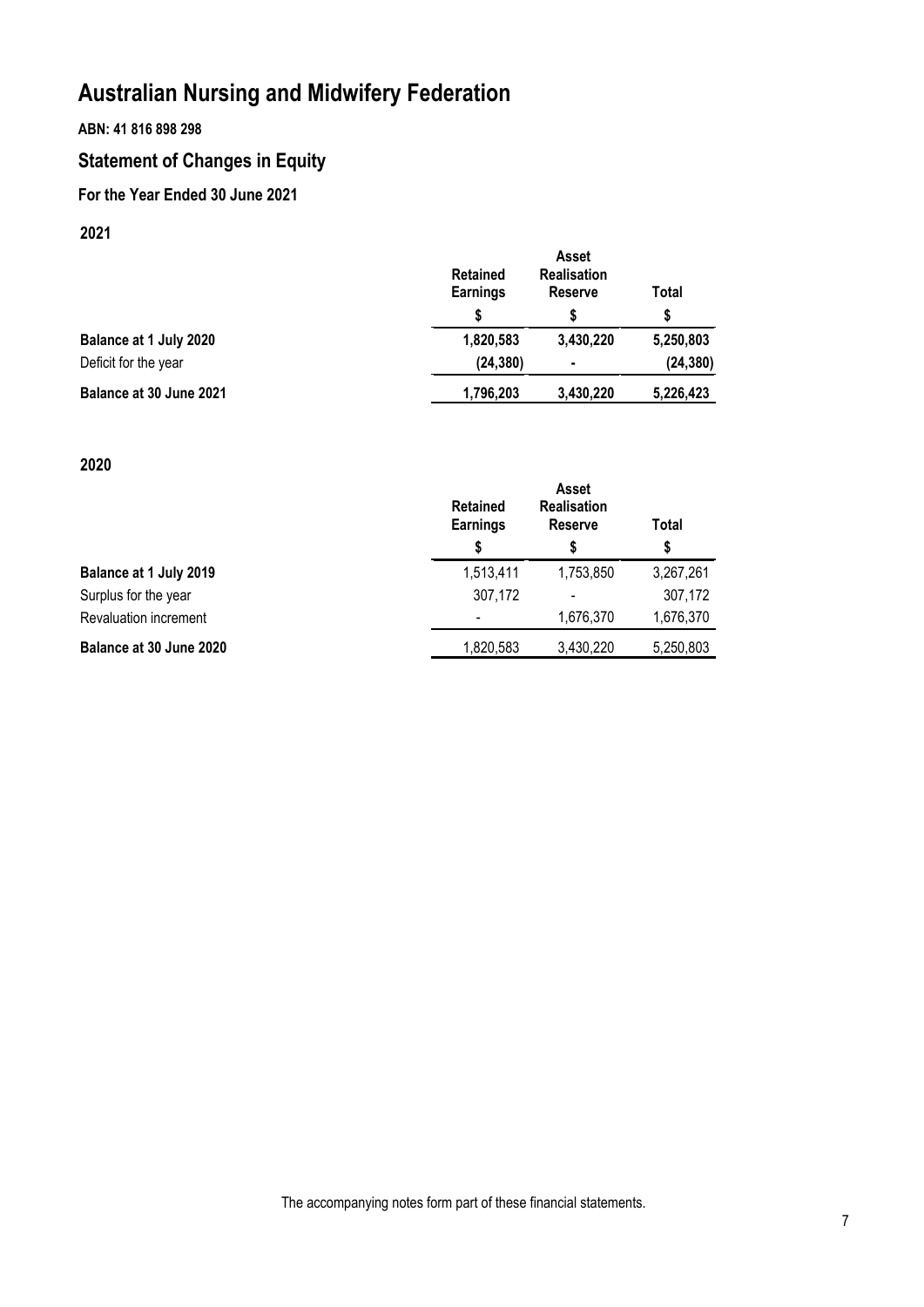# **ABN: 41 816 898 298**

# **Consolidated Statement of Cash Flows**

# **For the Year Ended 30 June 2021**

|                                                                                         |             | 2021        | 2020        |
|-----------------------------------------------------------------------------------------|-------------|-------------|-------------|
|                                                                                         | <b>Note</b> | \$          | \$          |
| <b>CASH FLOWS FROM OPERATING ACTIVITIES:</b>                                            |             |             |             |
| Receipts from members, branches and others                                              |             | 9,368,159   | 9,685,469   |
| Grants received                                                                         |             | 55,000      | 58,000      |
| Government stimulus subsidies                                                           |             | 154,800     | 50,000      |
| Interest received                                                                       |             | 391         | 874         |
| Payments to suppliers and employees                                                     |             | (9,517,166) | (8,983,687) |
| Net cash provided by (used in) operating activities                                     | 14(b)       | 61,184      | 810,656     |
|                                                                                         |             |             |             |
| <b>CASH FLOWS FROM INVESTING ACTIVITIES:</b><br>Redemption (placement) of term deposits |             | (210)       | (467)       |
| Payments for intangibles                                                                |             |             | (50,000)    |
| Acquisition of property, plant and equipment                                            |             | (30, 344)   | (70, 428)   |
| Net cash used by investing activities                                                   |             |             |             |
|                                                                                         |             | (30, 554)   | (120, 895)  |
| <b>CASH FLOWS FROM FINANCING ACTIVITIES:</b>                                            |             |             |             |
| Advancement/(Repayment) of borrowings                                                   |             |             | (9,008)     |
| Net cash used by financing activities                                                   |             |             | (9,008)     |
|                                                                                         |             |             |             |
| Net increase (decrease) in cash and cash equivalents held                               |             | 30,630      | 680,753     |
| Cash and cash equivalents at beginning of year                                          |             | 1,656,102   | 975,349     |
| Cash and cash equivalents at end of financial year                                      | 4           | 1,686,732   | 1,656,102   |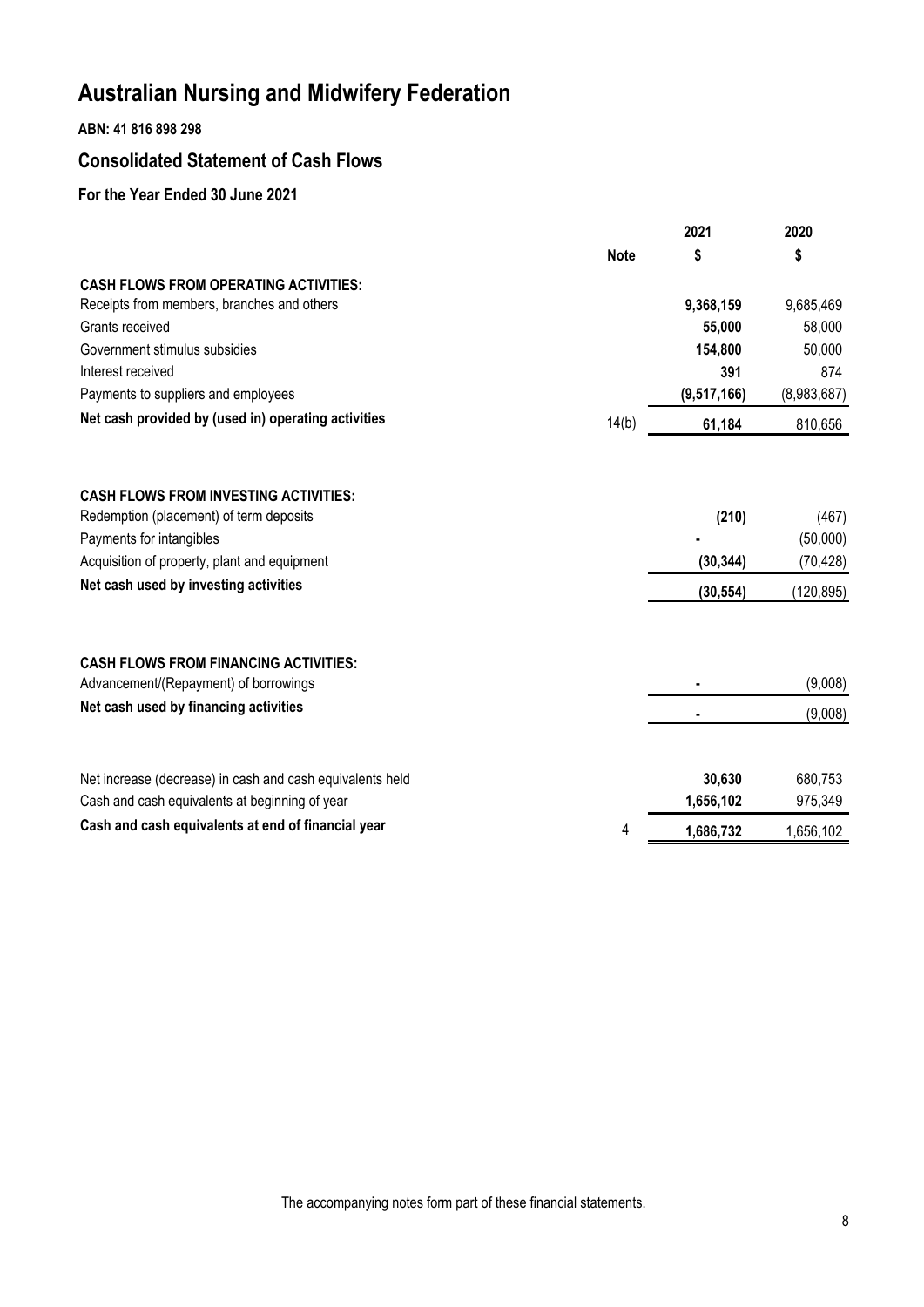**ABN: 41 816 898 298**

# **Notes to the Financial Statements**

## **For the Year Ended 30 June 2021**

### **1 Summary of Significant Accounting Policies**

### **(a) Basis of preparation**

The financial report includes the financial statements and notes of Australian Nursing and Midwifery Federation (the Federation), incorporated and domiciled in Australia.

The financial statements are general purpose financial statements and have been prepared in accordance with Australian Accounting Standards and Interpretations issued by the Australian Accounting Standards Board (**AASB**) that apply for the reporting period, and the Fair Work (Registered Organisation) Act 2009 (**RO Act**). For the purpose of preparing the general purpose financial statements, the Australian Nursing and Midwifery Federation is a not-for-profit entity.

The financial statements, except for cash flow information, have been prepared on an accrual basis of accounting. The financial statements have been prepared on a historical cost basis, except for certain assets and liabilities measured at fair value, as explained in the accounting policies below. Historical cost is generally based on the fair value of the consideration given in exchange for assets. Except where stated, no allowance is made for the effect of changing prices on the results or the financial position. The financial statements are presented in Australian dollars.

The financial statements were authorised for issue on the same date the statement by the Federal Council was signed.

### **(b) Comparative figures**

When required by Accounting Standards, comparative figures have been adjusted to conform to changes in presentation for the current financial year.

#### **(c) Adoption of new Australian Accounting Standards and amendments**

No accounting standard has been adopted earlier than the application date stated in the standard.

#### **Impact on adoption of AASB 2018-7 Amendments to Australian Accounting Standards - Definition of Material**

The amendments provide a new definition of material that states, "information is material if omitting, misstating or obscuring it could reasonably be expected to influence decisions that the primary users of general purpose financial statements make on the basis of those financial statements, which provide financial information about a specific reporting entity." The amendments clarify that materiality will depend on the nature or magnitude of information, either individually or in combination with other information, in the context of the financial statements. A misstatement of information is material if it could reasonably be expected to influence decisions made by the primary users.

These amendments had no impact on the financial statements of, nor is there expected to be any future impact to the Federation.

#### **AASB 2020-1 Amendments to Australian Accounting Standards – Classification of Liabilities as Current or Noncurrent**

This Standard amends AASB 101: Presentation of Financial Statements to clarify requirements for the presentation of liabilities in the statement of financial position as current or non-current. For example, the amendments clarify that a liability is classified as non-current if an entity has the right at the end of the reporting period to defer settlement of the liability for at least 12 months after the reporting period. This Standard applies to annual reporting periods beginning on or after 1 January 2023. Earlier application is permitted. The Federation does not expect the adoption of this amendment to have an impact on its financial statements.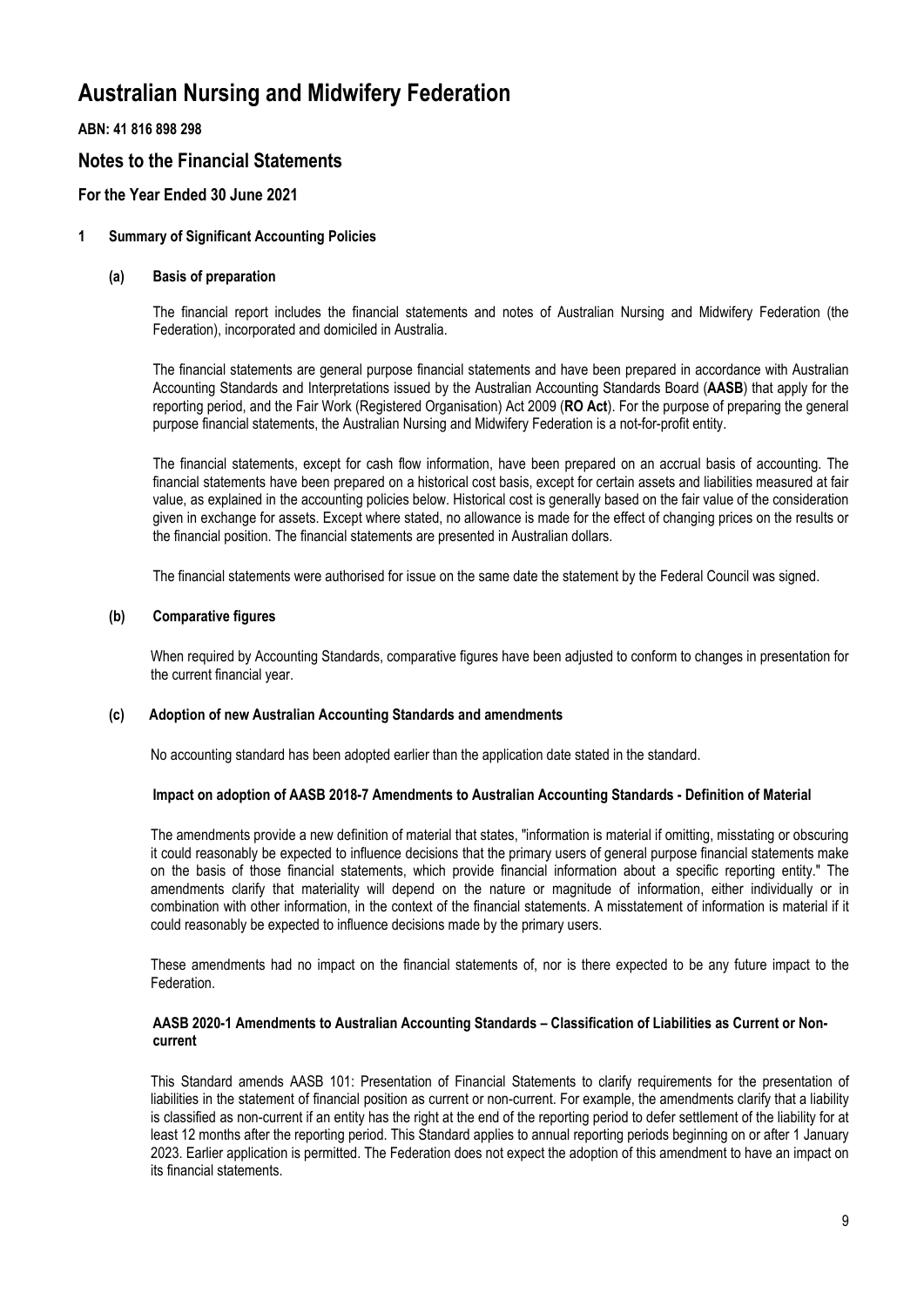**ABN: 41 816 898 298**

# **Notes to the Financial Statements**

## **For the Year Ended 30 June 2021**

### **1 Summary of Significant Accounting Policies**

#### **(d) Cash and cash equivalents**

Cash is recognised at its nominal amount. Cash and cash equivalents includes cash on hand, deposits held at-call with banks, other short-term highly liquid investments with original maturity of three months or less, and bank overdrafts. Bank overdrafts are presented within current liabilities on the consolidated statement of financial position.

### **(e) Financial instruments**

Financial assets and liabilities are recognised when the Federation becomes a party to the contractual provisions of the instrument.

#### **Receivables**

A receivable is recognised if an amount of consideration that is unconditional is due from the customer (i.e. only the passage of time is required before payment of the consideration is due).

Receivables are subject to impairment assessment. Refer to accounting policies on impairment of financial assets below.

#### **Financial Assets**

#### **Initial recognition and measurement**

Financial assets are classified, at initial recognition, and subsequently measured at amortised cost, fair value through other comprehensive income (OCI), or fair value through profit or loss

The classification of financial assets at initial recognition depends on the financial asset's contractual cash flow characteristics and the Federation's business model for managing them. With the exception of trade receivables that do not contain a significant financing component, the Federation initially measures a financial asset at its fair value plus, in the case of a financial asset not at fair value through profit or loss, transaction costs.

In order for a financial asset to be classified and measured at amortised cost or fair value through OCI, it needs to give rise to cash flows that are 'solely payments of principal and interest' (**SPPI**) on the principal amount outstanding. This assessment is referred to as the SPPI test and is performed at an instrument level.

The Federation's business model for managing financial assets refers to how it manages its financial assets in order to generate cash flows. The business model determines whether cash flows will result from collecting contractual cash flows, selling the financial assets, or both.

Purchases or sales of financial assets that require delivery of assets within a time frame established by regulation or convention in the market place (regular way trades) are recognised on the trade date, i.e., the date that the Federation commits to purchase or sell the asset.

#### **Subsequent measurement**

For purposes of subsequent measurement, financial assets are classified into five categories:

Financial assets at amortised cost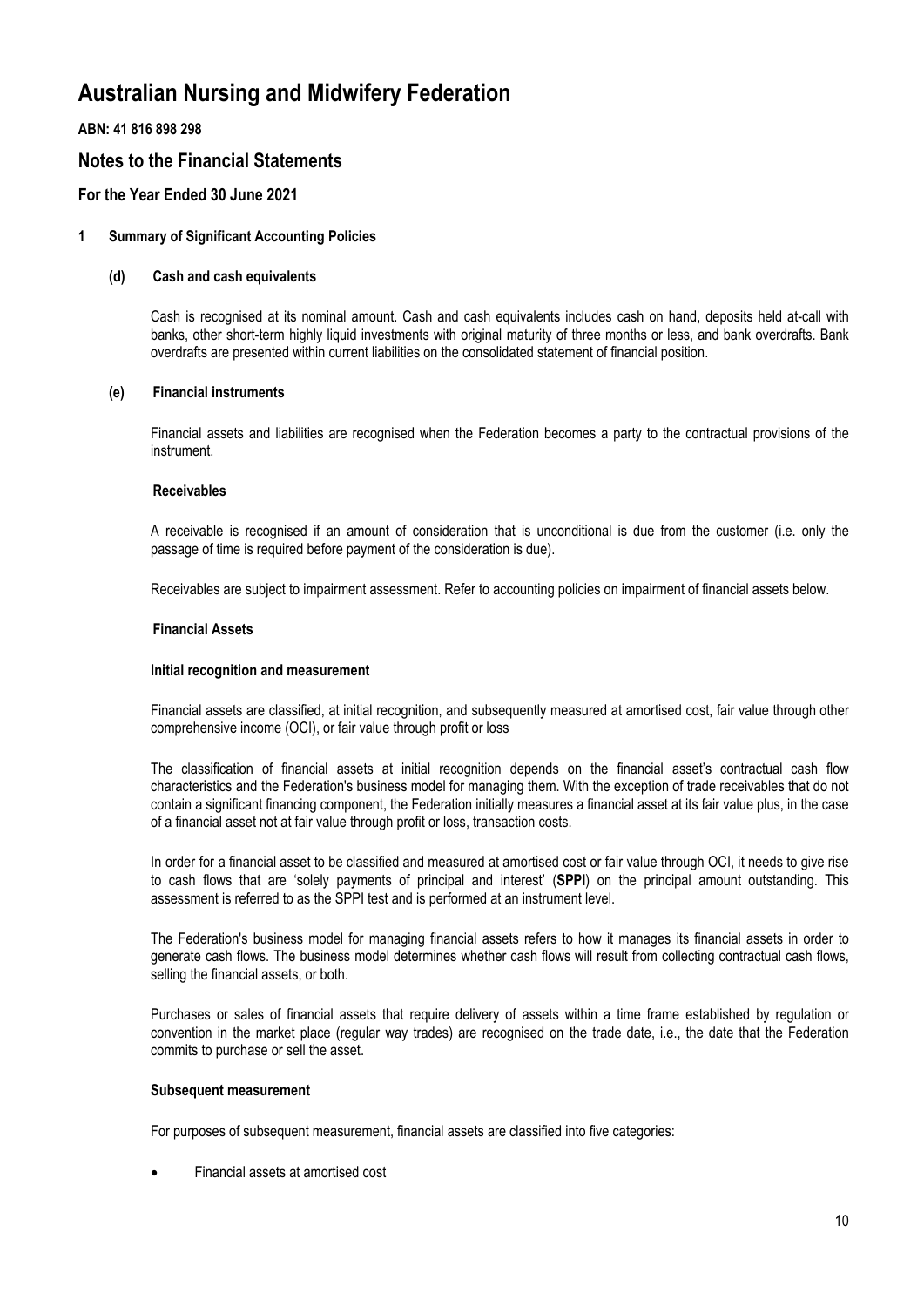**ABN: 41 816 898 298**

# **Notes to the Financial Statements**

**For the Year Ended 30 June 2021**

## **1 Summary of Significant Accounting Policies**

### **(e) Financial instruments**

### **Financial Assets**

- Financial assets at fair value through other comprehensive income
- Investments in equity instruments designated at fair value through other comprehensive income
- Financial assets at fair value through profit or loss
- Financial assets designated at fair value through profit or loss

### *Financial assets at amortised cost*

The Federation measures financial assets at amortised cost if both of the following conditions are met:

- The financial asset is held within a business model with the objective to hold financial assets in order to collect contractual cash flows and
- The contractual terms of the financial asset give rise on specified dates to cash flows that are solely payments of principal and interest on the principal amount outstanding

Financial assets at amortised cost are subsequently measured using the effective interest (**EIR**) method and are subject to impairment. Gains and losses are recognised in profit or loss when the asset is derecognised, modified or impaired.

The Federation's financial assets at amortised cost includes trade receivables and loans to related parties.

### **Derecognition**

A financial asset is derecognised when:

- The rights to receive cash flows from the asset have expired or
- The Federation has transferred its rights to receive cash flows from the asset or has assumed an obligation to pay the received cash flows in full without material delay to a third party under a 'pass-through' arrangement; and either:
- (a) the Federation has transferred substantially all the risks and rewards of the asset, or
- (b) the Federation has neither transferred nor retained substantially all the risks and rewards of the asset, but has transferred control of the asset.

When the Federation has transferred its rights to receive cash flows from an asset or has entered into a pass-through arrangement, it evaluates if, and to what extent, it has retained the risks and rewards of ownership.

When it has neither transferred nor retained substantially all of the risks and rewards of the asset, nor transferred control of the asset, the Federation continues to recognise the transferred asset to the extent of its continuing involvement together with associated liability.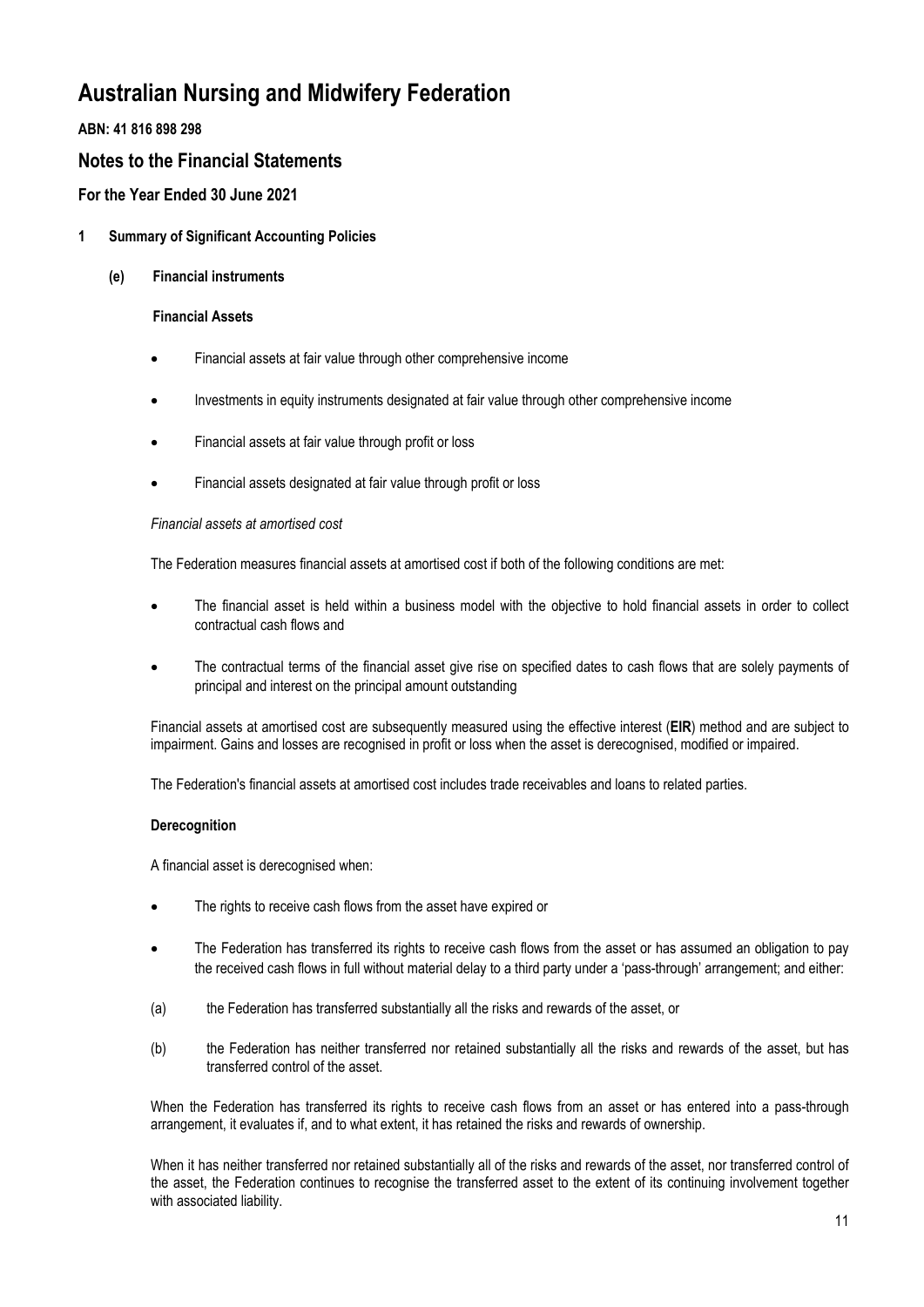**ABN: 41 816 898 298**

# **Notes to the Financial Statements**

## **For the Year Ended 30 June 2021**

### **1 Summary of Significant Accounting Policies**

**(e) Financial instruments**

**Financial Assets**

### **Offsetting**

Financial assets and financial liabilities are offset and the net amount is reported in the statement of financial position if there is a currently enforceable legal right to offset the recognised amounts and there is an intention to settle on a net basis, to realise the assets and settle the liabilities simultaneously.

#### **Impairment - Trade receivables**

For trade receivables that do not have a significant financing component, the Federation applies a simplified approach in calculating expected credit losses (**ECLs**) which requires lifetime expected credit losses to be recognised from initial recognition of the receivables.

Therefore, the Federation does not track changes in credit risk, but instead recognises a loss allowance based on lifetime ECLs at each reporting date. The Federation has established a provision matrix that is based on its historical credit loss experience, adjusted for forward-looking factors specific to the debtors and the economic environment.

#### **Financial liabilities**

The Federation measures all financial liabilities initially at fair value less transaction costs, subsequently financial liabilities are measured at amortised cost using the effective interest rate method.

The financial liabilities of the Federation comprise trade payables, bank and other loans and finance lease liabilities.

#### **Initial recognition and measurement**

Financial liabilities are classified, at initial recognition, at amortised cost unless or at fair value through profit or loss.

All financial liabilities are recognised initially at fair value and, in the case of financial liabilities at amortised cost, net of directly attributable transaction costs.

The Federation's financial liabilities include trade and other payables.

#### **Derecognition**

A financial liability is derecognised when the obligation under the liability is discharged or cancelled or expires. When an existing financial liability is replaced by another from the same lender on substantially different terms, or the terms of an existing liability are substantially modified, such an exchange or modification is treated as the derecognition of the original liability and the recognition of a new liability. The difference in the respective carrying amounts is recognised in profit or loss.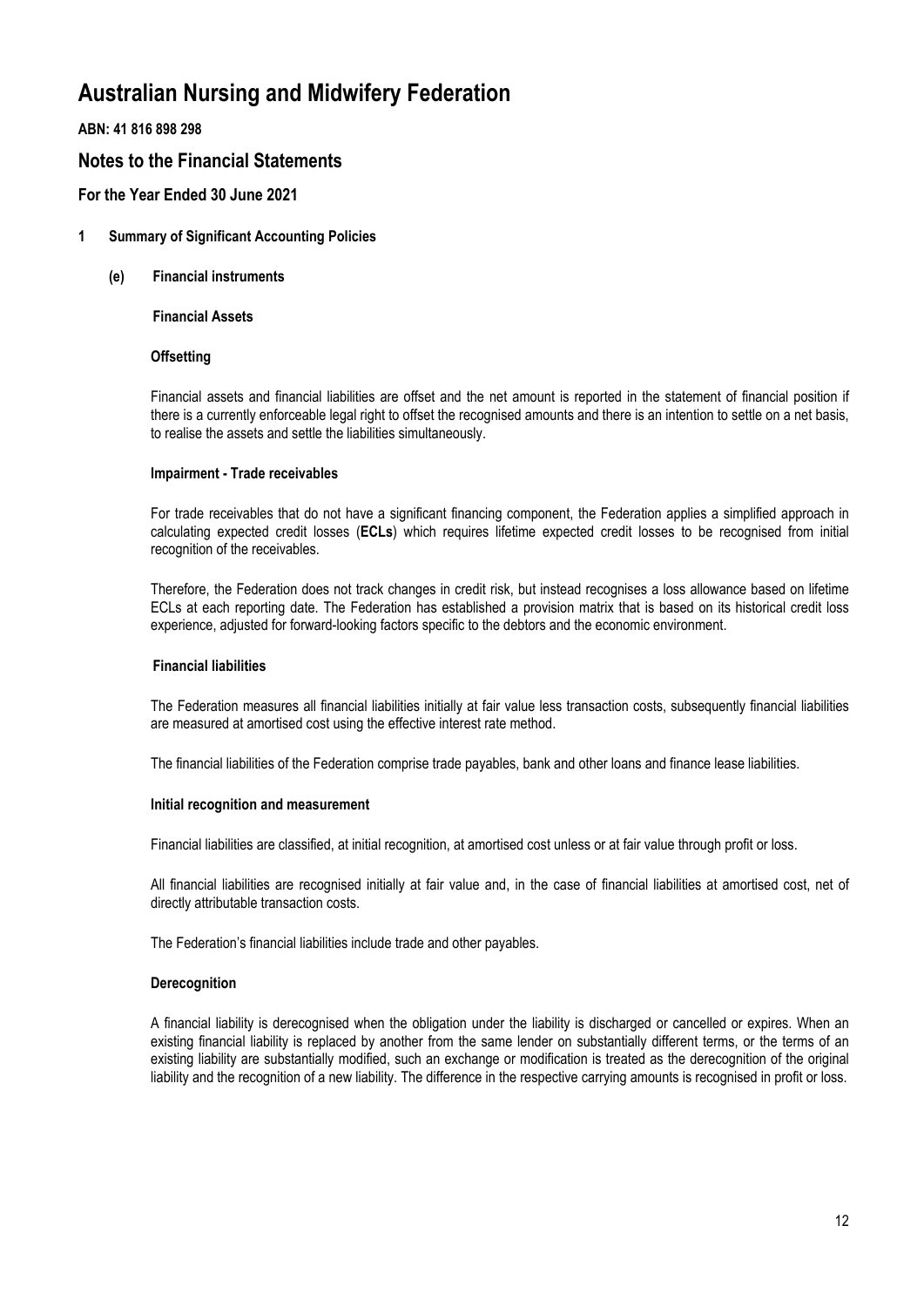**ABN: 41 816 898 298**

# **Notes to the Financial Statements**

## **For the Year Ended 30 June 2021**

### **1 Summary of Significant Accounting Policies**

### **(f) Property, plant and equipment**

#### **Asset recognition threshold**

Purchases of land, buildings, plant and equipment are recognised initially at cost in the statement of financial position. The initial cost of dismantling and removing the item and restoring the site on which it is located.

#### **Land and buildings**

Following initial recognition at cost, freehold land and buildings are carried at their fair value less subsequent accumulated depreciation and accumulated impairment losses.

Revaluations are performed with sufficient frequency such that the carrying amount of assets fo not differ materially from those that would be determined using fair values as at the reporting date.

Revaluation adjustments are made on a class basis. Any revaluation increment is credited to equity under the heading of asset revaluation reserve except to the extent that it reversed a previous revaluation decrement of the same asset class that was previously recognised in the surplus/deficit. Revaluation decrements for a class of assets are recognised directly in the profit or loss except to the extent that they reverse a previous revaluation increment for that class. Any accumulated depreciation as at the revaluation date is eliminated against the gross carrying amount of the asset and the asset is restated to the revalued amount.

#### **Plant and equipment**

Plant and equipment are measured on the cost basis and are therefore carried at cost less accumulated depreciation and any accumulated impairment losses.

The carrying amount of plant and equipment is reviewed annually by councillors to ensure it is not in excess of the recoverable amount from these assets. The recoverable amount is assessed on the basis of depreciated replacement cost.

#### **Depreciation**

The depreciable amount of all fixed assets including buildings and capitalised leased assets, but excluding freehold land, is depreciated on a straight-line basis over the asset's useful life to the Federation commencing from the time the asset is held ready for use. Leasehold improvements are depreciated over the shorter of either the unexpired period of the lease or the estimated useful lives of the improvements. Land is not depreciated.

The depreciation rates used for each class of depreciable assets are:

| <b>Class of Fixed Asset</b> | <b>Depreciation Rate</b> |
|-----------------------------|--------------------------|
| <b>Buildings</b>            | 2%                       |
| Plant and Equipment         | 15%-33%                  |
| <b>Motor Vehicles</b>       | <b>20%</b>               |
| Fitouts                     | 10%                      |

The residual values of assets, depreciation methods and useful lives are reviewed, and adjusted if appropriate, at the end of each reporting period.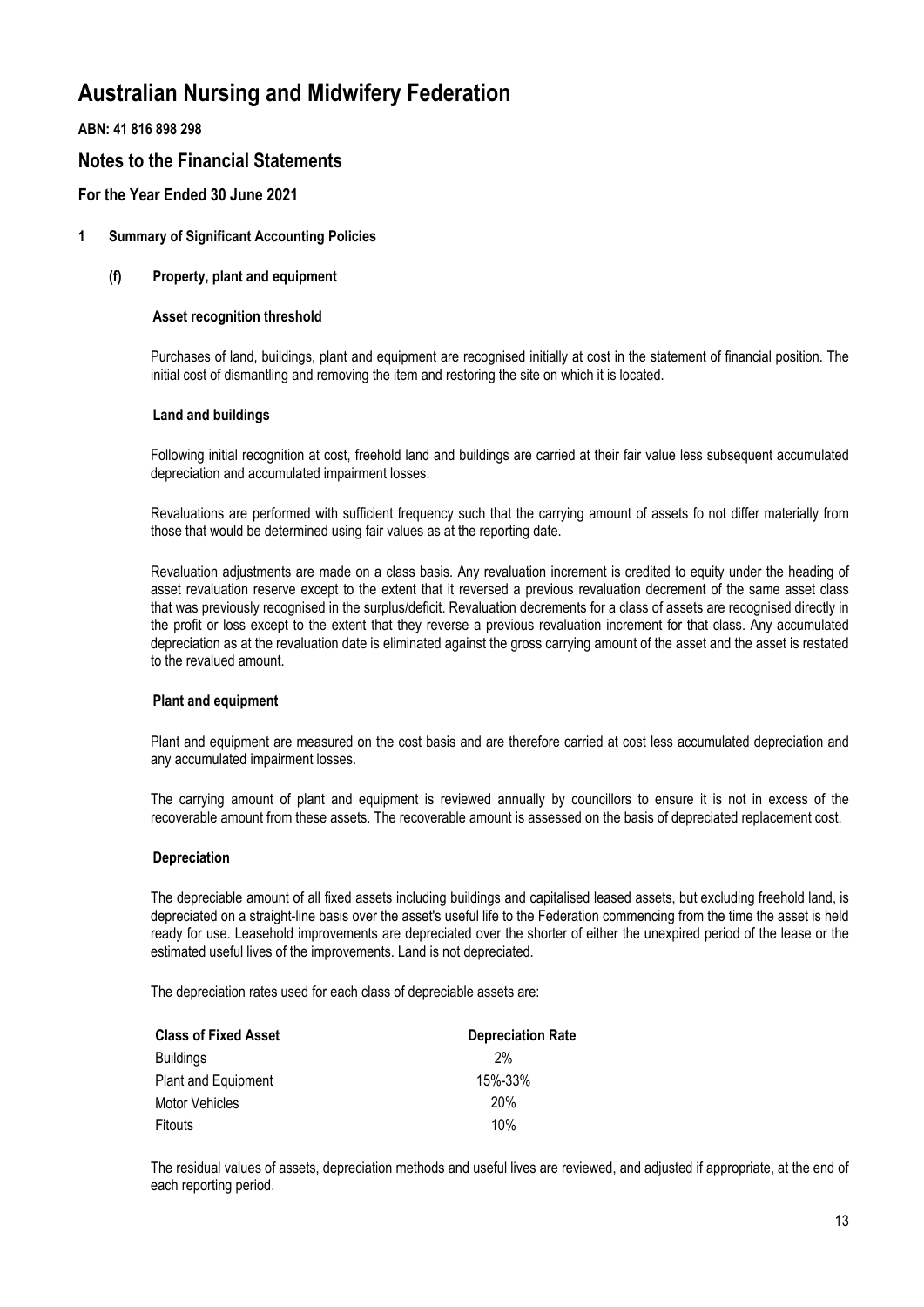**ABN: 41 816 898 298**

# **Notes to the Financial Statements**

## **For the Year Ended 30 June 2021**

### **1 Summary of Significant Accounting Policies**

#### **(f) Property, plant and equipment**

The carrying amount of each asset is written down immediately to its recoverable amount if the asset's carrying amount is greater than its estimated recoverable amount.

Gains and losses on disposals are determined by comparing proceeds with the carrying amount. These gains or losses are included in the statement of profit or loss.

#### **Derecognition**

An item of land, buildings, plant and equipment is derecognised upon disposal or when no future economic benefits are expected from its use or disposal. Any gain or loss arising on the disposal or retirement of an item of property, plant and equipment is determined as the difference between the sales proceeds and the carrying amount of the asset and is recognised in the profit or loss.

### **(g) Intangible Assets**

Intangible assets with finite lives that are acquired separately are carried at cost less accumulated amortisation and accumulated impairment losses. Amortisation is recognised on a straight-line basis over their estimated useful life. The estimated useful lives and amortisation method are reviewed at the end of each reporting period, with the effect of any changes in estimate being accounted for on a prospective basis. Intangible assets with indefinite useful lives that are acquired separately are carried at cost less accumulated impairment losses. The useful life of the Federation's intangible assets are 3 - 5 years.

#### **Derecognition**

An intangible asset is derecognised on disposal, or when no future economic benefits are expected from use or disposal. Gains or losses arising from derecognition of an intangible asset, measured as the difference between the net disposal proceeds and the carrying amount of the asset are recognised in profit or loss when the asset is derecognised.

#### **(h) Leases**

At inception of a contract, the Federation assesses whether a lease exists - i.e. does the contract convey the right to control the use of an identified asset for a period of time in exchange for consideration.

#### **The Federation as a leasee**

The Federation applies a single recognition and measurement approach for all leases, except for short-term leases and leases of low-value assets. The Federation recognises lease liabilities to make lease payments and right-of-use assets representing the right to use the underlying assets.

#### **Right-of-use assets**

The Federation recognises right-of-use assets at the commencement date of the lease (i.e. the date the underlying asset is available for use). Right-of-use assets are measured at cost, less any accumulated depreciation and impairment losses, and adjusted for any remeasurement of lease liabilities. The cost of right-of-use assets includes the amount of lease liabilities recognised, initial direct costs incurred, and lease payments made at or before the commencement date less any lease incentives received. Right-of-use assets are depreciated on a straight-line basis over the shorter of the lease term and the estimated useful lives of the assets.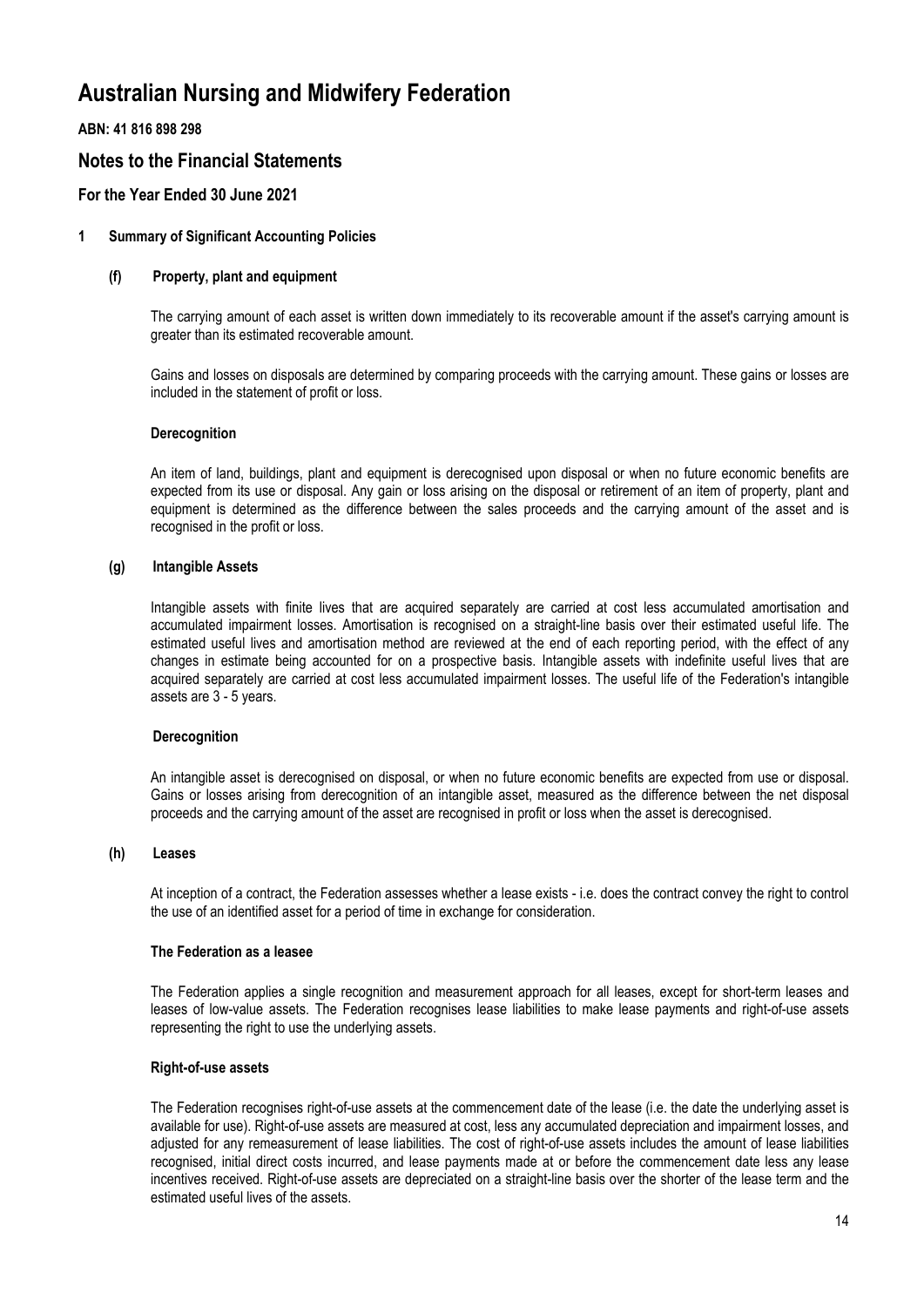**ABN: 41 816 898 298**

# **Notes to the Financial Statements**

# **For the Year Ended 30 June 2021**

### **1 Summary of Significant Accounting Policies**

#### **(h) Leases**

If ownership of the leased asset transfers to the Federation at the end of the lease term or the cost reflects the exercise of a purchase option, depreciation is calculated using the estimated useful life of the asset. The right-of-use assets are also subject to impairment.

### **Lease liabilities**

At the commencement date of the lease, the Federation recognises lease liabilities measured at the present value of lease payments to be made over the lease term. The lease payments include fixed payments (including in-substance fixed payments) less any lease incentives receivable, variable lease payments that depend on an index or a rate, and amounts expected to be paid under residual value guarantees. The lease payments also include the exercise price of a purchase option reasonably certain to be exercised by the Federation and payments of penalties for terminating the lease, if the lease term reflects the Federation exercising the option to terminate. Variable lease payments that do not depend on an index or a rate are recognised as expenses (unless they are incurred to produce inventories) in the period in which the event or condition that triggers the payment occurs.

In calculating the present value of lease payments, the Federation uses the incremental borrowing rate if. After the commencement date, the amount of lease liabilities is increased to reflect the accretion of interest and reduced for the lease payments made. In addition, the carrying amount of lease liabilities is remeasured if there is a modification, a change in the lease term, a change in the lease payments (e.g., changes to future payments resulting from a change in an index or rate used to determine such lease payments) or a change in the assessment of an option to purchase the underlying asset.

#### **Short-term leases and leases of low-value assets**

The Federation's short-term leases are those that have a lease term of 12 months or less from the commencement. It also applies the lease of low-value assets recognition exemption to leases of photocopiers.

The Federation has elected to use the exception to lease accounting for short-term leases and leases of low value assets, and the lease expense relating to these leases are recognised on a straight line basis over the lease term.

#### **(i) Employee benefits**

A liability is recognised for benefits accruing to employees in respect of wages and salaries, annual leave, long service leave and termination benefits when it is probable that settlement will be required, and they are capable of being measured reliably.

#### **Short-term employee benefits**

Short-term employee benefits are benefits, other than termination benefits, that are expected to be settled wholly within twelve months after the end of the period in which the employees render the related service. Examples of such benefits include wages and salaries and non-monetary benefits. Short-term employee benefits are measured at the undiscounted amounts expected to be paid when the liabilities are settled.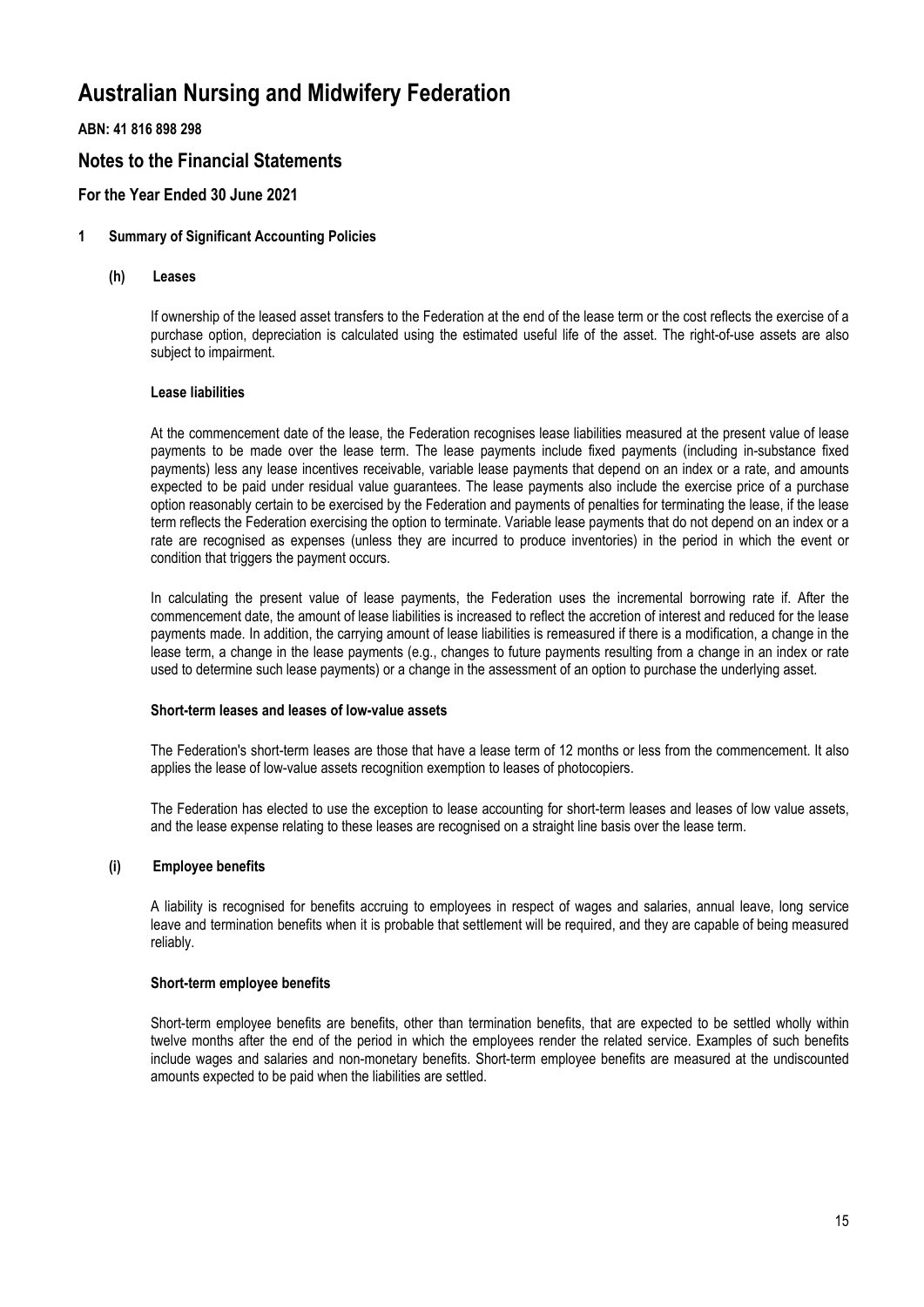**ABN: 41 816 898 298**

# **Notes to the Financial Statements**

# **For the Year Ended 30 June 2021**

### **1 Summary of Significant Accounting Policies**

### **(i) Employee benefits**

### **Long-term employee benefits**

The Federation's liability for long service leave is included in other long term benefits as they are not expected to be settled wholly within twelve months after the end of the period in which the employees render the related service. They are measured at the present value of anticipated future wage and salary levels, experience of employee departures and periods of service, and are discounted at rates determined by reference to market yields at the end of the reporting period on high quality corporate bonds. Changes in measurement of the liability are recognised in profit and loss.

The Federation presents employee benefit obligations as current liabilities in the statement of financial position if the Federation does not have an unconditional right to defer settlement for at least twelve months after the reporting period, irrespective of when the actual settlement is expected to take place.

### **(j) Revenue**

The Federation enters into various arrangements where it receives consideration from another party. These arrangements include consideration in the form of membership subscriptions, capitation fees, levies, grants and sponsorship.

The timing of recognition of these amounts as either revenue or income depends on the rights and obligations in those arrangements.

#### **Revenue from contracts with customers**

Where the Federation has a contract with a customer, the Federation recognises revenue when or as it transfers control of goods or services to the customer. The Federation accounts for an arrangement as a contract with a customer if the following criteria are met:

- the arrangement is enforceable; and
- the arrangement contains promises (that are also known as performance obligations) to transfer goods or services to the customer (or to other parties on behalf of the customer) that are sufficiently specific so that it can be determined when the performance obligation has been satisfied.

#### **Capitation fees**

Where the Federation's arrangement with a branch or another reporting unit meets the criteria to be a contract with a customer, the Federation recognises the capitation fees promised under that arrangement when or as it transfers the services as part of its sufficiently specific promise to the branch and other reporting unit.

In circumstances where the criteria for a contract with a customer are not met, the Federation will recognise capitation fees as income upon receipt (as specified in the income recognition policy).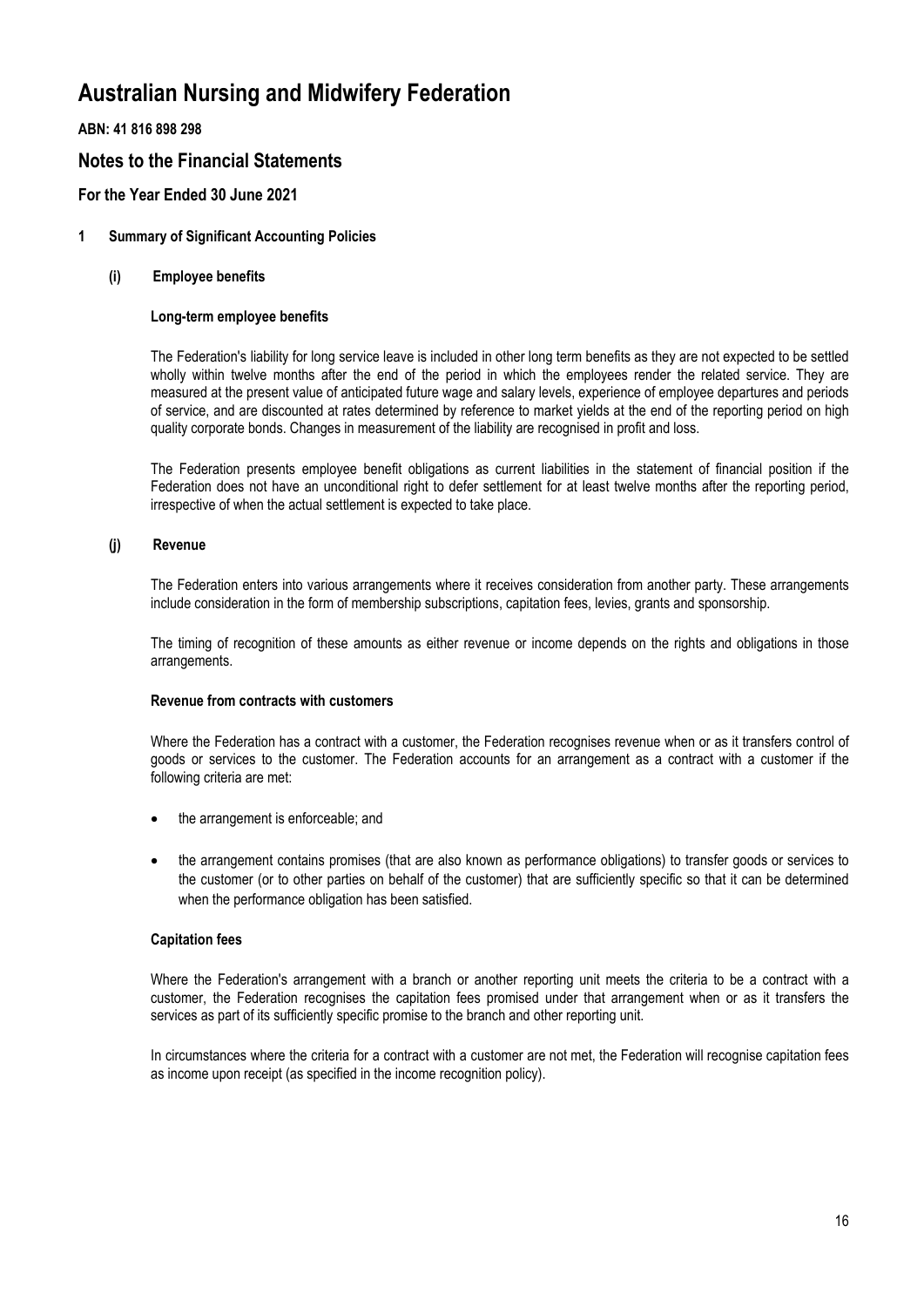**ABN: 41 816 898 298**

# **Notes to the Financial Statements**

## **For the Year Ended 30 June 2021**

### **1 Summary of Significant Accounting Policies**

**(j) Revenue**

### **ANMJ Subscriptions**

For ANMJ subscription arrangements that meet the criteria to be contracts with customers, revenue is recognised when the promised goods or services transfer to the customer as an ANMJ subscriber of the Federation.

When a performance obligation is satisfied, which is either when the customer obtains control of the good (for example, books or clothing) or as the service transfers to the customer (for example, member services or training course), the Federation recognises revenue at the amount of the transaction price that was allocated to that performance obligation.

For ANMJ subscriptions paid annually in advance, the Federation has elected to apply the practical expedient to not adjust the transaction price for the effects of a significant financing component because the period from when the customer pays and the good or services will transfer to the customer will be one year or less.

When a subscriber subsequently purchases additional goods or services from the Federation at their standalone selling price, the Federation accounts for those sales as a separate contract with a customer.

#### **Conference registration and CPD events income**

The Federation recognises revenue at the conclusion of the conference and CPD events, when the event has been delivered to the participants.

#### **Income of the Federation as a Not-for-Profit Entity**

Consideration is received by the Federation to enable the entity to further its objectives. The Federation recognises each of these amounts of consideration as income when the consideration is received (which is when the Federation obtains control of the cash) because, based on the rights and obligations in each arrangement:

- the arrangements do not meet the criteria to be contracts with customers because either the arrangement is unenforceable or lacks sufficiently specific promises to transfer goods or services to the customer; and
- the Federation's recognition of the cash contribution does not give rise to any related liabilities.

The Federation receives cash consideration from the voluntary contributions from branches whereby that consideration is recognised as income upon receipt.

### **Government grant**

Government grants are not recognised as revenue until there is reasonable assurance that the Federation will comply with the conditions attaching to them and that the grants will be received.

Government grants are recognised in profit or loss on a systematic basis over the periods in which the Federation recognises as expenses the related costs for which the grants are intended to compensate. Specifically, government grants whose primary condition is that the Federation should purchase, construct otherwise acquire non-current assets are recognised as deferred revenue in the statement of financial position and transferred to profit or loss on a systematic and rational basis over the useful lives of the related assets.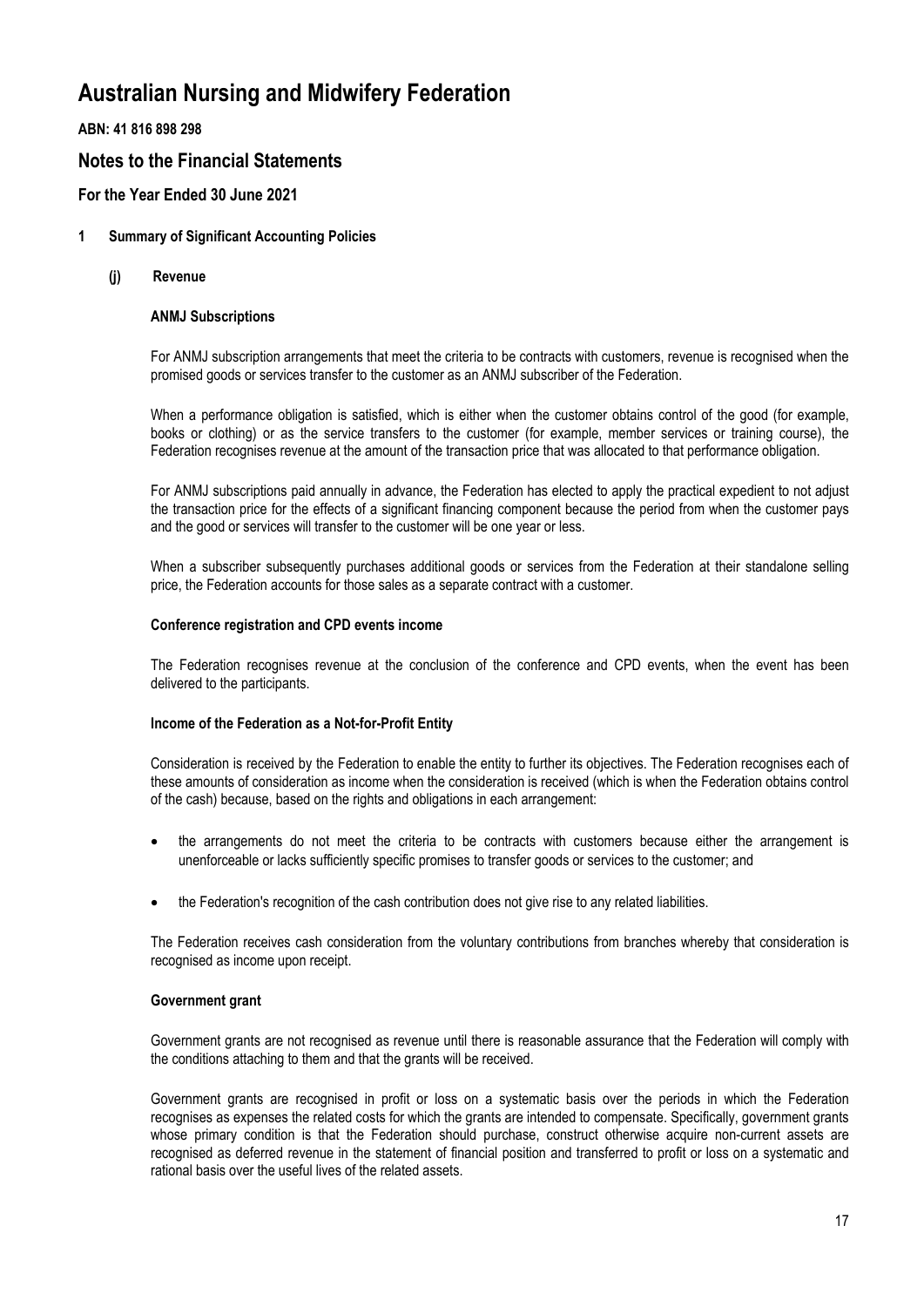**ABN: 41 816 898 298**

# **Notes to the Financial Statements**

## **For the Year Ended 30 June 2021**

### **1 Summary of Significant Accounting Policies**

#### **(j) Revenue**

Government grants that are receivable as compensation for expenses or losses already incurred or for the purpose of giving immediate financial support to the Federation with no future related costs are recognised in profit or loss in the period in which they become receivable.

Government grants under the Australian Government cash flow boost initiative have been recognised as revenue when the Federation became entitled to receive the grants, which was assessed to be the time at which the applicable Activity Statements were lodged with the Australian Taxation office.

#### **Interest income**

Interest revenue is recognised on an accrual basis using the effective interest method.

#### **Other revenue**

Other revenue is recognised when the right to receive the revenue has been established.

All revenue stated is net of the amounts of goods and services tax (GST).

### **(k) Liabilities relating to contracts with customers**

#### **Contract liabilities**

A contract liability is recognised if a payment is received or a payment is due (whichever is earlier) from a customer before the Federation transfers the related goods or services. Contract liabilities include deferred income. Contract liabilities are recognised as revenue when the Federation performs under the contract (i.e. transfers control of the related goods or services to the customer).

### **Refund liabilities**

A refund liability is recognised for the obligation to refund some or all of the consideration received (or receivable) from a customer. The Federation's refund liabilities arise from customers' right of return. The liability is measured at the amount the Federation ultimately expects it will have to return to the customer. The Federation updates its estimates of refund liabilities (and the corresponding change in the transaction price) at the end of each reporting period.

### **(l) Income tax**

The Federation is exempt from income tax under section 50.1 of the *Income Tax Assessment Act 1997* however still has obligations for Fringe Benefit Tax (FBT) and the Goods and Services Tax (GST).

### **(m) Goods and Services Tax (GST)**

Revenue, expenses and assets are recognised net of the amount of goods and services tax (GST), except where the amount of GST incurred is not recoverable from the Australian Taxation Office (ATO).

Receivables and payable are stated inclusive of GST.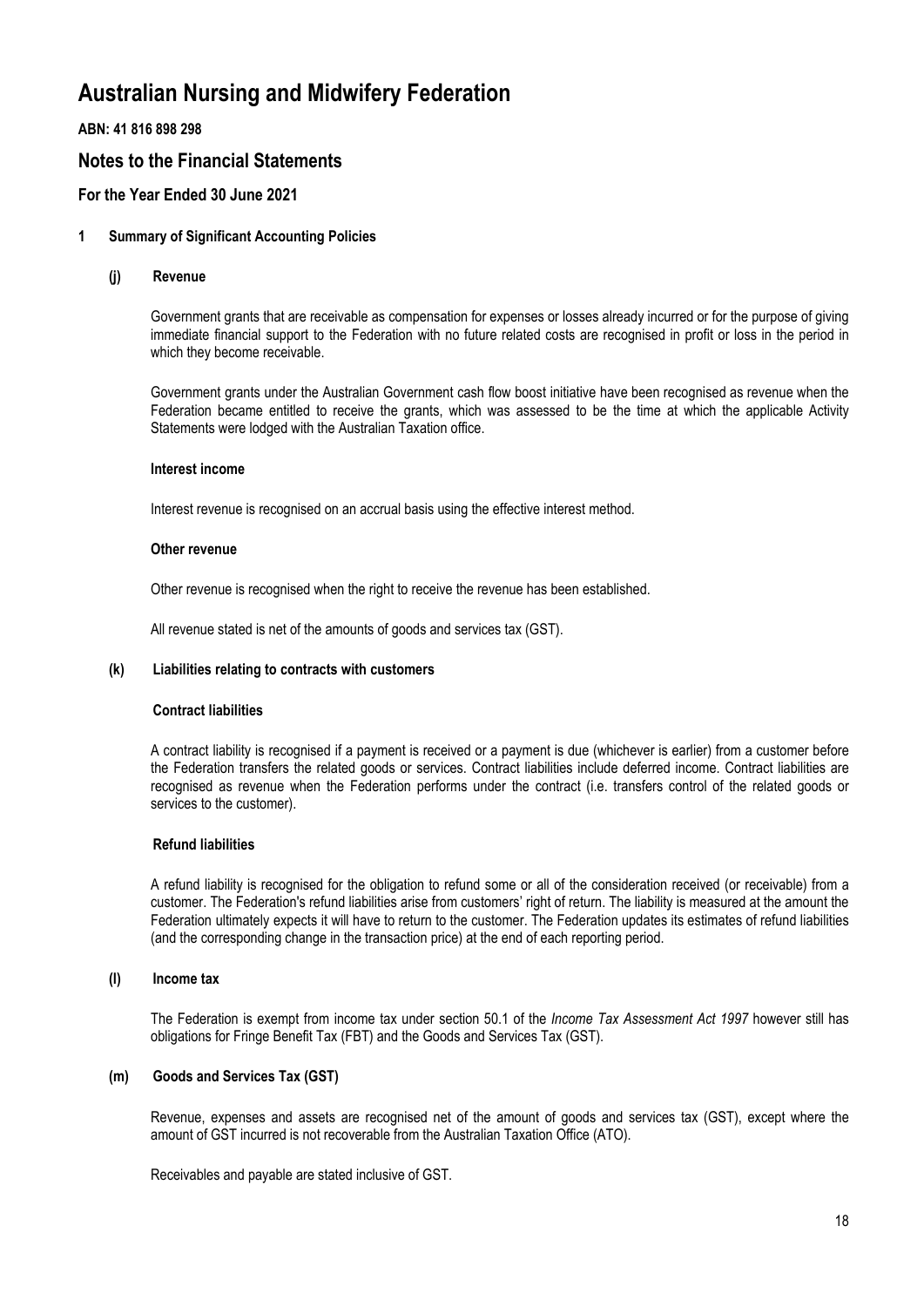**ABN: 41 816 898 298**

# **Notes to the Financial Statements**

## **For the Year Ended 30 June 2021**

### **1 Summary of Significant Accounting Policies**

### **(m) Goods and Services Tax (GST)**

The net amount of GST recoverable from, or payable to, the ATO is included as part of receivables or payables in the statement of financial position.

Cash flows in the statement of cash flows are included on a gross basis and the GST component of cash flows arising from investing and financing activities which is recoverable from, or payable to, the taxation authority is classified as operating cash flows.

### **(n) Contingent assets and liabilities**

Contingent liabilities and contingent assets are not recognised in the Statement of Financial Position but are reported in the relevant notes. They may arise from uncertainty as to the existence of a liability or asset or represent an existing liability or asset in respect of which the amount cannot be reliably measured. Contingent assets are disclosed when settlement is probable but not virtually certain, and contingent liabilities are disclosed when settlement is greater than remote.

### **(o) Fair value measurement**

The Federation measures financial instruments, such as, financial asset as at fair value through the profit and loss, financial assets at fair value through other comprehensive income, and non-financial assets such as land and buildings and investment properties, at fair value at each balance sheet date. Also, fair values of financial instruments measured at amortised cost are disclosed in Note 1(e) Financial Instruments.

Fair value is the price that would be received to sell an asset or paid to transfer a liability in an orderly transaction between market participants at the measurement date. The fair value measurement is based on the presumption that the transaction to sell the asset or transfer the liability takes place either:

- In the principal market for the asset or liability, or
- In the absence of a principal market, in the most advantageous market for the asset or liability

The principal or the most advantageous market must be accessible by the Federation. The fair value of an asset or a liability is measured using the assumptions that market participants would use when pricing the asset or liability, assuming that market participants act in their economic best interest.

A fair value measurement of a non-financial asset takes into account a market participant's ability to generate economic benefits by using the asset in its highest and best use or by selling it to another market participant that would use the asset in its highest and best use.

All assets and liabilities for which fair value is measured or disclosed in the financial statements are categorised within the fair value hierarchy, described as follows, based on the lowest level input that is significant to the fair value measurement as a whole:

- Level 1—Quoted (unadjusted) market prices in active markets for identical assets or liabilities
- Level 2—Valuation techniques for which the lowest level input that is significant to the fair value measurement is directly or indirectly observable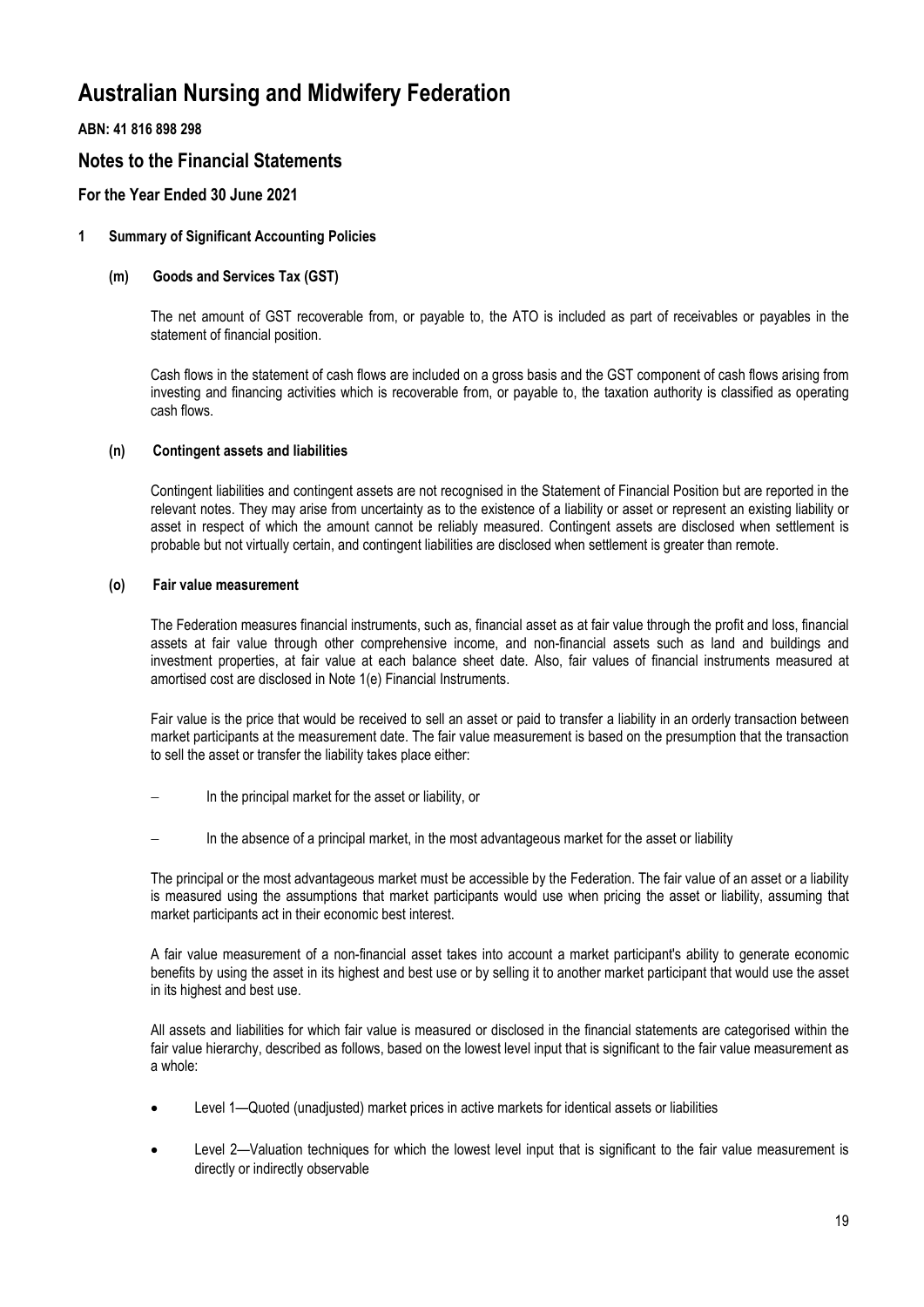## **ABN: 41 816 898 298**

# **Notes to the Financial Statements**

## **For the Year Ended 30 June 2021**

### **1 Summary of Significant Accounting Policies**

 Level 3—Valuation techniques for which the lowest level input that is significant to the fair value measurement is unobservable

For assets and liabilities that are recognised in the financial statements on a recurring basis, the Federation determines whether transfers have occurred between Levels in the hierarchy by re-assessing categorisation (based on the lowest level input that is significant to the fair value measurement as a whole) at the end of each reporting period.

External valuers are involved for valuation of significant assets, such as land and buildings and investment properties. Selection criteria include market knowledge, reputation, independence and whether professional standards are maintained. For the purpose of fair value disclosures, the Federation has determined classes of assets and liabilities on the basis of the nature, characteristics and risks of the asset or liability and the level of the fair value hierarchy.

### **(p) ANMF Branches**

The Australian Nursing and Midwifery Federation (ANMF) is the federal body that co-operates with the Branches in response to national issues of importance to nurses, midwives and assistants in nursing. ANMF Branches respond to issues at a State and Territory level and actively represent the industrial, professional and political interests of members at the local level.

There is an ANMF Branch in each State and Territory in Australia. ANMF Branches are considered as reporting units under the Federation as per the Fair Work (Registered Organisations) Act 2009 (the Act). However the activities of these Branches are not consolidated into the Federal Office's accounts as the Federal Office does not have beneficial control. The Branches have their own accounting processes, are required to be audited separately and have their own reporting obligations under the Act.

The branches of the Federation as follow:

- ANMF Australian Capital Territory Branch
- ANMF Northern Territory Branch
- ANMF Victorian Branch
- ANMF Tasmanian Branch
- ANMF Western Australian Branch
- ANMF South Australian Branch
- ANMF New South Wales Branch
- ANMF QNMU Branch

The following Branches operate in conjunction with State Registered Trade Unions which are incorporated under relevant State Industrial Legislation:

- ANMF Western Australian Branch in conjunction with Australian Nursing Federation Industrial Union of Workers Perth
- ANMF South Australian Branch in conjunction with ANMF (SA Branch)
- ANMF New South Wales Branch in conjunction with NSW Nurses and Midwives' Association
- ANMF QNMU Branch in conjunction with Queensland Nurses and Midwives Union

These State Registered Trade Unions are regarded as related parties of the Federal Office.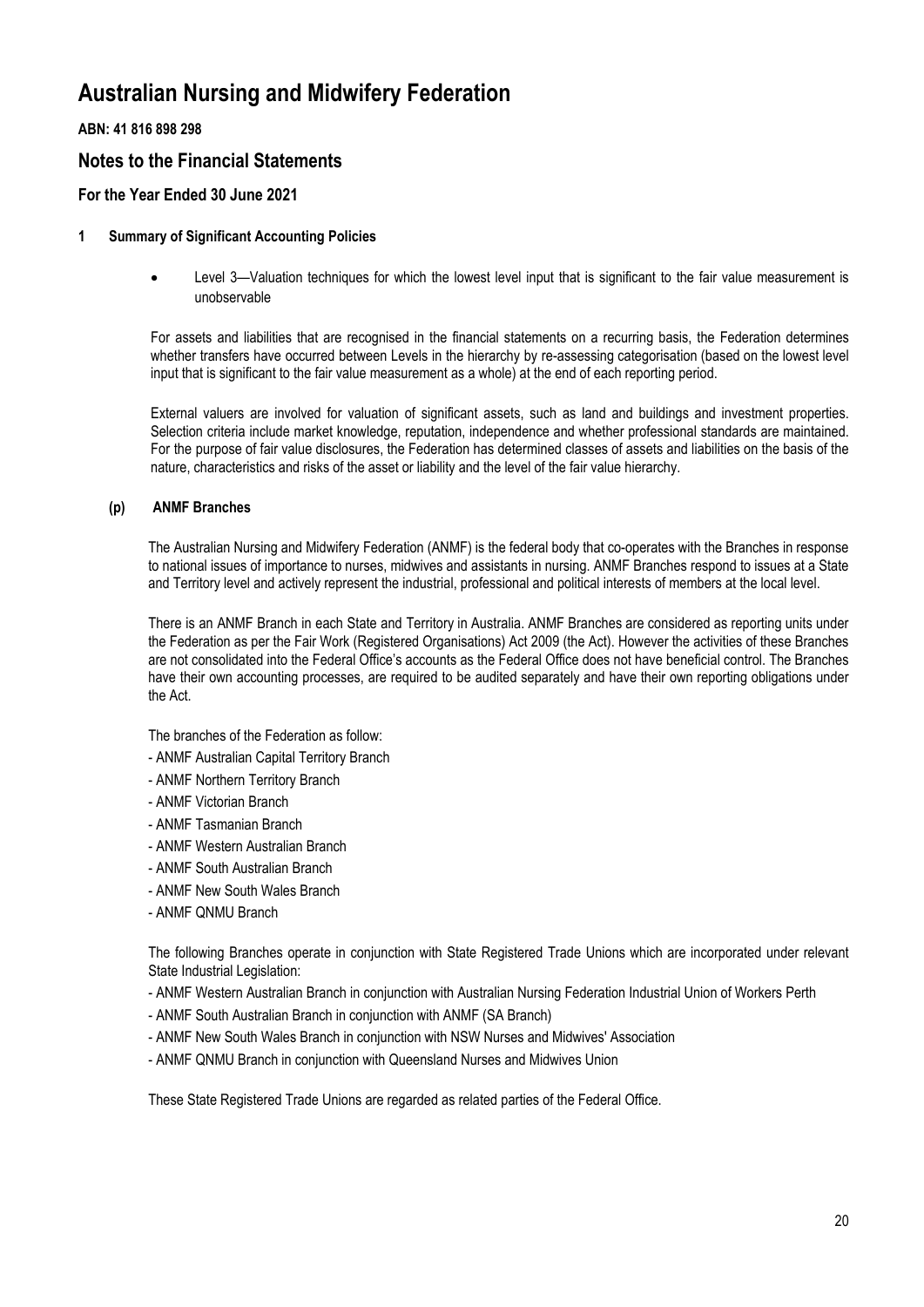**ABN: 41 816 898 298**

# **Notes to the Financial Statements**

# **For the Year Ended 30 June 2021**

## **1 Summary of Significant Accounting Policies**

#### **(q) Critical accounting estimates and judgments**

The Federal Council evaluate estimates and judgments incorporated into the the Federation's financial statements based on historical knowledge and best available current information. Estimates assume a reasonable expectation of future events and are based on current trends and economic data, obtained both externally and within the Federation.

### **(i) Key estimates - impairment**

The Federal Council assesses impairment at the end of each reporting year by evaluating conditions specific to the Federation that may be indicative of impairment triggers. Recoverable amounts of relevant assets are reassessed using value-in-use calculations which incorporate various key assumptions.

### **(ii) Key judgment - Useful lives of property, plant and equipment**

Property, plant and equipment are depreciated over their useful life and the depreciation rates are assessed when the assets are acquired or when there is a significant change that affects the remaining useful life of the asset.

### **(iii) Key judgments - provision for impairment of receivables**

The value of the provision for impairment of receivables is estimated by considering the ageing of receivables, communication with the debtors and prior history.

### **2 Revenue and Other Income**

#### **Disaggregation of revenue from contracts with customers**

The table below sets out the Federation's revenue by type of arrangement, a disaggregation of revenue by type of customer and a disaggregation of income by funding source: **2021**

|                                                                    |             | 2021      | 2020      |
|--------------------------------------------------------------------|-------------|-----------|-----------|
|                                                                    | <b>Note</b> | \$        | \$        |
| Revenue from contracts with customers                              |             |           |           |
| - Capitation fees and other revenue from another reporting unit    | 2(a)        | 7,099,682 | 7,042,122 |
| - Australian Nursing and Midwifery Journal advertising income from |             |           |           |
| other parties                                                      |             | 296,242   | 296.347   |
| - Other sales of goods or services to other parties                |             | 188,254   | 89,900    |
| - Continuing Professional Education income from other parties      |             | 52,441    | 112,373   |
| - Australian Nursing and Midwifery Journal subscription fees from  |             |           |           |
| other parties                                                      |             | 4.154     | 7,755     |
| - Biennial National Conference Income from other parties           |             |           | 57,064    |
| - Levies                                                           |             |           |           |
| Total revenue from contracts with customers                        |             | 7.640.773 | 7.605.561 |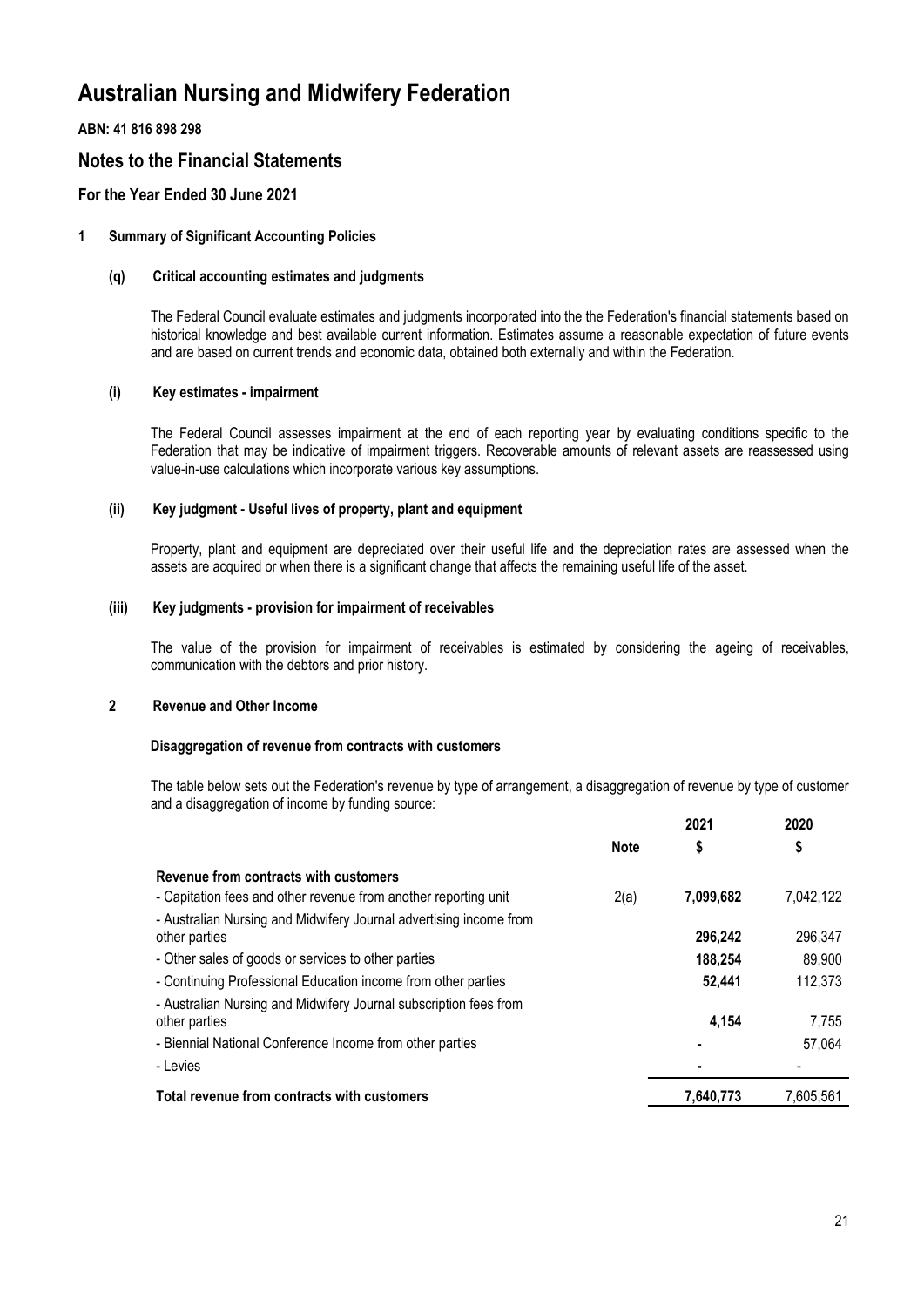## **ABN: 41 816 898 298**

# **Notes to the Financial Statements**

# **For the Year Ended 30 June 2021**

**2 Revenue and Other Income**

|                                                                                                  |             | 2021               | 2020          |
|--------------------------------------------------------------------------------------------------|-------------|--------------------|---------------|
|                                                                                                  | <b>Note</b> | \$                 | \$            |
| Income for furthering objectives<br>- Grants and donations                                       | 2(b)        | 80,000             | 78,000        |
| - Total income for furthering objectives                                                         |             | 80,000             | 78,000        |
| Other income<br>- Other income<br>- Interest income<br>- Revenue from recovery of wages activity |             | 42,613<br>391<br>٠ | 20,772<br>874 |
| <b>Total other income</b>                                                                        |             | 43,004             | 21,646        |
| Total revenue and income                                                                         |             | 7,763,777          | 7,705,207     |
|                                                                                                  |             |                    |               |

| Disaggregation of revenue from contracts with customers |  |  |  |  |
|---------------------------------------------------------|--|--|--|--|
|---------------------------------------------------------|--|--|--|--|

| - Members                                          | ٠         |           |
|----------------------------------------------------|-----------|-----------|
| - Other reporting units                            | 7,099,682 | 7,042,122 |
| - Government                                       | 50,000    |           |
| - Other parties                                    | 491,091   | 563,439   |
| Total revenue from contracts with customers        | 7,640,773 | 7,605,561 |
| Disaggregation of income for furthering activities |           |           |
| - Members                                          |           |           |
| - Other reporting units                            | ٠         |           |
| - Government                                       | 80,000    | 78,000    |
| - Other parties                                    |           |           |
| Total income for furthering activities             | 80,000    | 78,000    |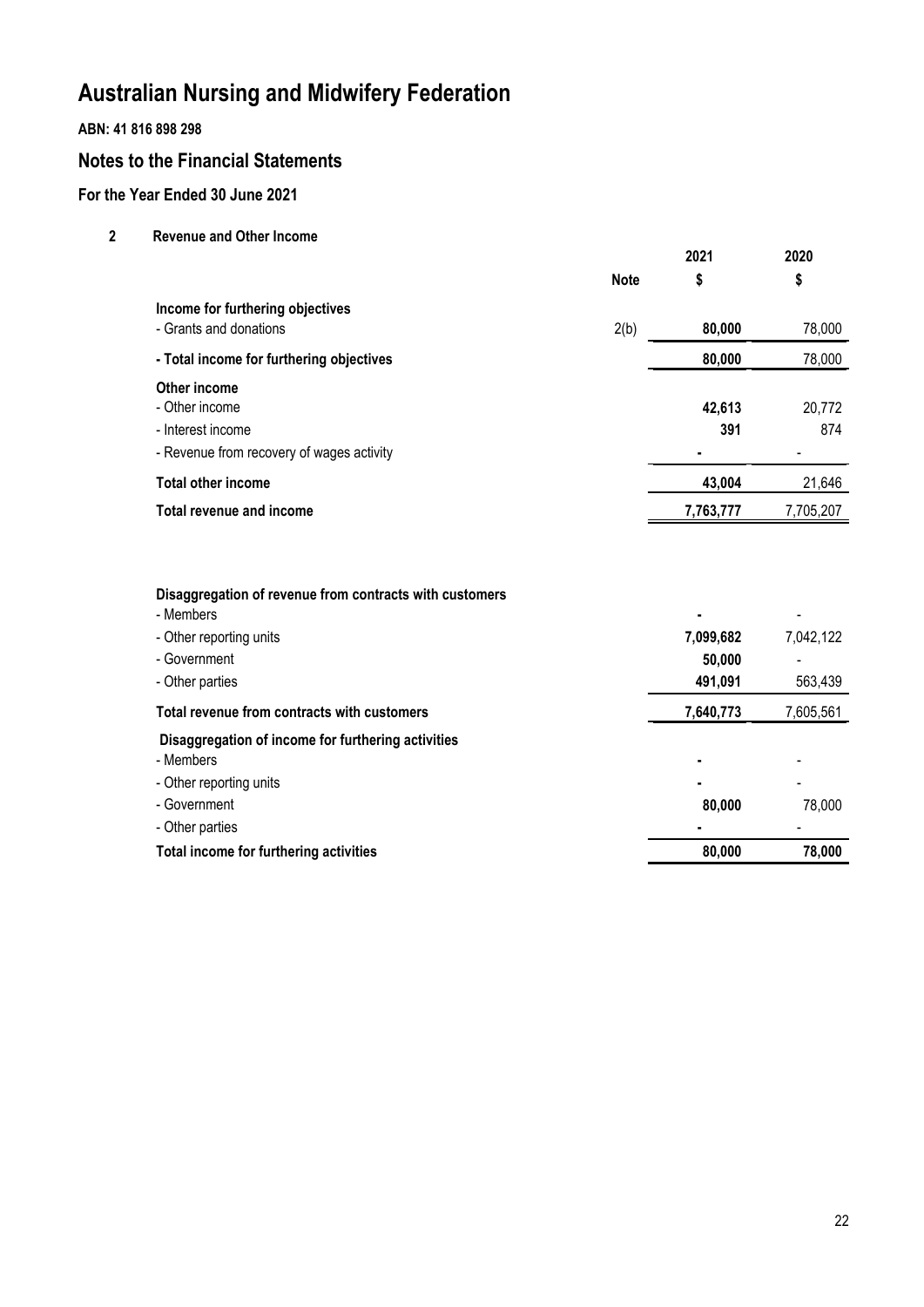## **ABN: 41 816 898 298**

# **Notes to the Financial Statements**

## **For the Year Ended 30 June 2021**

| 2   | <b>Revenue and Other Income</b>                              |           |           |
|-----|--------------------------------------------------------------|-----------|-----------|
| (a) | Capitation fees and other revenue from other reporting units |           |           |
|     |                                                              | 2021      | 2020      |
|     |                                                              | \$        | \$        |
|     | <b>Capitation fees</b>                                       |           |           |
|     | ANMF Australian Capital Territory Branch                     | 71,882    | 66,208    |
|     | <b>ANMF New South Wales Branch</b>                           | 1,547,661 | 1,476,412 |
|     | <b>ANMF Northern Territory Branch</b>                        | 75,759    | 72,835    |
|     | <b>ANMF South Australian Branch</b>                          | 460,627   | 441,985   |
|     | <b>ANMF QNMU Branch</b>                                      | 1,318,311 | 1,244,040 |
|     | <b>ANMF Tasmania Branch</b>                                  | 174,068   | 168,006   |
|     | <b>ANMF Victorian Branch</b>                                 | 1,890,478 | 1,760,127 |
|     | <b>ANMF Western Australian Branch</b>                        | 739,786   | 722,258   |
|     | <b>Total capitation fees revenue</b>                         | 6,278,572 | 5,951,871 |
|     | Journal subscription fees revenue                            |           |           |
|     | ANMF Australian Capital Territory Branch                     | 591       | 831       |
|     | <b>ANMF New South Wales Branch</b>                           | 205       | 19,401    |
|     | <b>ANMF Northern Territory Branch</b>                        | 1,327     | 1,814     |
|     | ANMF (SA Branch)**                                           | 127,065   | 130,245   |
|     | Queensland Nurses and Midwives Union**                       | 11,301    | 16,310    |
|     | <b>ANMF Tasmania Branch</b>                                  | 7,868     | 9,501     |
|     | <b>ANMF Victorian Branch</b>                                 | 571,760   | 588,054   |
|     | <b>ANMF Western Australian Branch</b>                        | 6,380     | 9,273     |
|     | Total journal subscription fees revenue                      | 726,497   | 775,429   |
|     | <b>CPE online tutorial services revenue</b>                  |           |           |
|     | <b>ANMF QNMU Branch</b>                                      | 45,000    | 45,000    |
|     | <b>ANMF Northern Territory Branch</b>                        | 3,656     | 2,086     |
|     | NSW Nurses and Midwives' Association                         |           | 4,070     |
|     | <b>Total CPE online tutorial services revenue</b>            | 48,656    | 51,156    |
|     | Shared database contribution revenue                         |           |           |
|     | ANMF Australian Capital Territory Branch                     | 720       | 717       |
|     | <b>ANMF New South Wales Branch</b>                           | 3,253     | 18,207    |
|     | <b>ANMF Northern Territory Branch</b>                        | 151       | 155       |
|     | ANMF (SA Branch)**                                           | 5,002     | 5,490     |
|     | Queensland Nurses and Midwives Union**                       | 14,349    | 15,470    |
|     | <b>ANMF Tasmania Branch</b>                                  | 369       | 376       |

ANMF Victorian Branch **20,538** 21,662 ANMF Western Australian Branch **1,575** 1,589

Total shared database contribution revenue<br>
and the contribution of the contribution revenue<br> **15,957** 63,666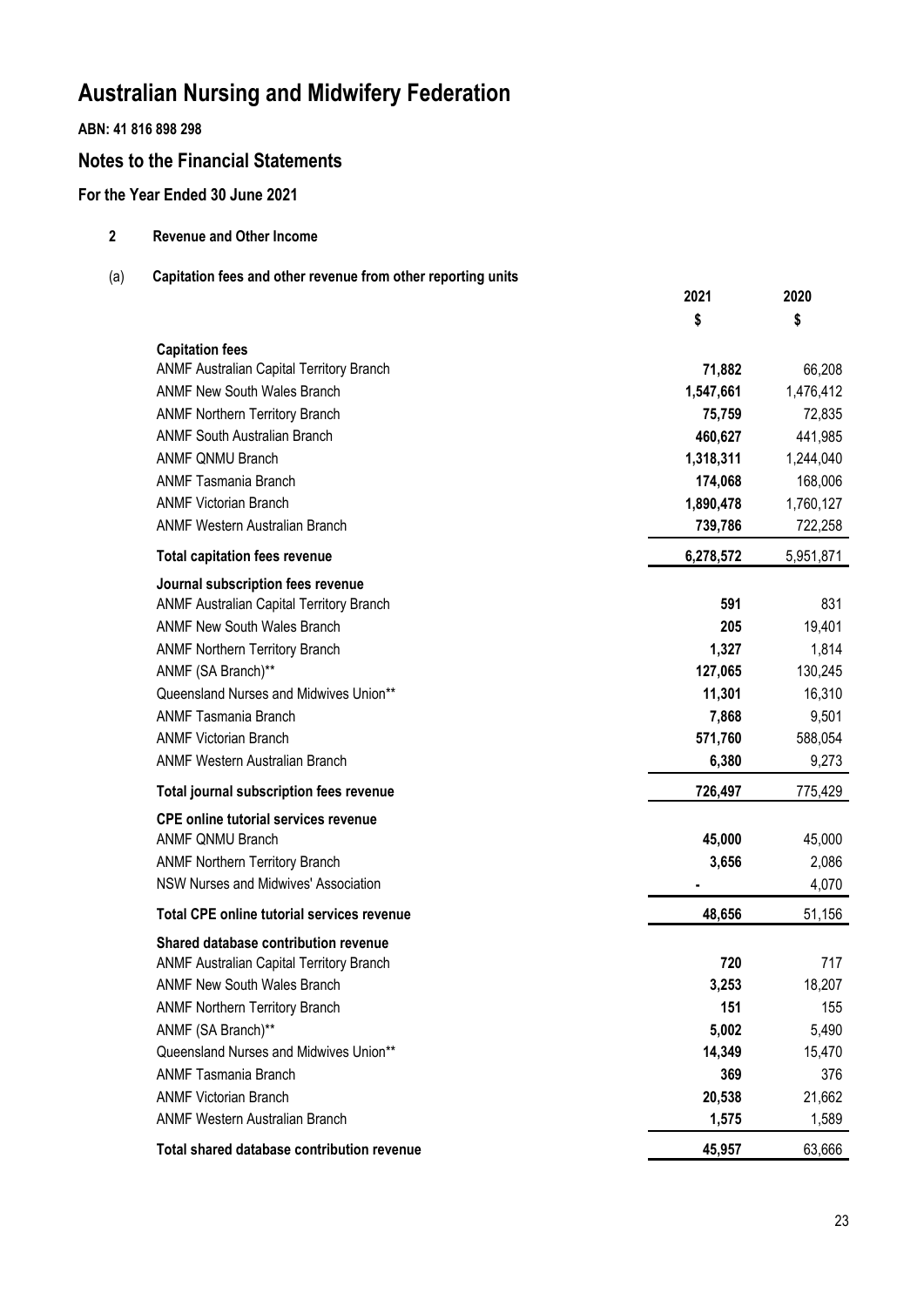## **ABN: 41 816 898 298**

# **Notes to the Financial Statements**

# **For the Year Ended 30 June 2021**

| <b>Revenue and Other Income</b><br>-2 |  |
|---------------------------------------|--|
|---------------------------------------|--|

## (a) **Capitation fees and other revenue from other reporting units**

|     |                                                                              | 2021      | 2020      |
|-----|------------------------------------------------------------------------------|-----------|-----------|
|     |                                                                              | \$        | \$        |
|     |                                                                              |           |           |
|     |                                                                              |           |           |
|     |                                                                              |           |           |
|     | <b>BNC branch contribution revenue</b>                                       |           |           |
|     | ANMF Australian Capital Territory Branch                                     |           | 1,074     |
|     | <b>ANMF New South Wales Branch</b>                                           |           | 24,822    |
|     | <b>ANMF Northern Territory Branch</b>                                        |           | 1,169     |
|     | ANMF (SA Branch)**                                                           |           | 7,485     |
|     | Queensland Nurses and Midwives Union**                                       |           | 21,090    |
|     | <b>ANMF Tasmania Branch</b>                                                  |           | 2,838     |
|     | <b>ANMF Victorian Branch</b>                                                 |           | 29,532    |
|     | <b>ANMF Western Australian Branch</b>                                        |           | 11,990    |
|     | Recognition of deferred revenue                                              |           | 100,000   |
|     |                                                                              |           |           |
|     | <b>Total BNC branch contribution revenue</b>                                 |           | 200,000   |
|     | Total capitation fees income and other revenue<br>from other reporting units | 7,099,682 | 7,042,122 |
|     |                                                                              |           |           |
|     | ** Transactions with state registered trade unions.                          |           |           |
| (b) | <b>Grants and donations</b>                                                  |           |           |
|     |                                                                              |           |           |
|     | <b>Government Stimulus Grants</b>                                            | 50,000    | 50,000    |
|     | <b>CoNNMO Grants</b>                                                         | 30,000    | 28,000    |
|     | Donations                                                                    |           |           |
|     | Total grants and donation income                                             | 80,000    | 78,000    |
|     |                                                                              |           |           |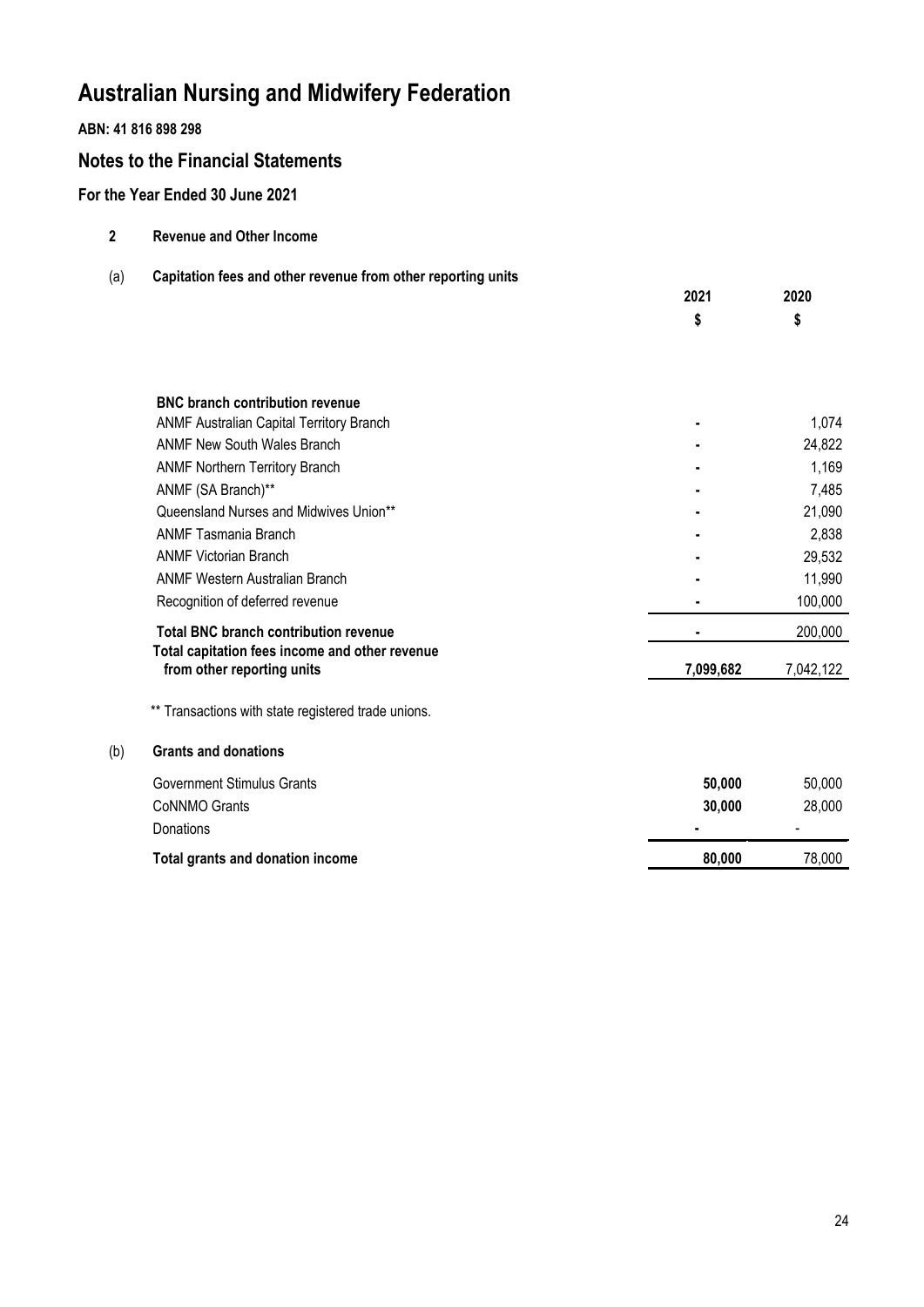## **ABN: 41 816 898 298**

# **Notes to the Financial Statements**

# **For the Year Ended 30 June 2021**

**3 Expenses**

(b) **Affiliation fees**

(c) **Legal expenses**

(a) **Employee expenses**

|                                                                | 2021      | 2020      |
|----------------------------------------------------------------|-----------|-----------|
|                                                                | \$        | \$        |
| Holders of office:                                             |           |           |
| Wages and salaries                                             | 317,579   | 318,755   |
| Superannuation                                                 | 53,386    | 55,788    |
| Leave and other entitlements                                   | 95,412    | 76,479    |
| Separation and redundancies                                    |           |           |
| Other employee expenses                                        | 29,880    | 29,597    |
| Subtotal employee expenses holders of office                   | 496,257   | 480,619   |
| <b>Employees other than office holders:</b>                    |           |           |
| Wages and salaries                                             | 2,112,440 | 1,989,486 |
| Superannuation                                                 | 387,524   | 377,182   |
| Leave and other entitlements                                   | 506,326   | 488,054   |
| Separation and redundancies                                    |           |           |
| Other employee expenses                                        | 23,068    | 24,290    |
| Subtotal employee expenses employees other than office holders | 3,029,358 | 2,879,012 |
| Other employee related expenses                                |           |           |
| Payroll Tax                                                    | 161,030   | 27,813    |
| <b>Staff amenities</b>                                         | 4,499     | 11,135    |
|                                                                | 165,529   | 38,948    |
| <b>Total employee expenses</b>                                 | 3,691,144 | 3,398,579 |
| <b>Affiliation fees</b>                                        |           |           |
| <b>Australian Council of Trade Unions</b>                      | 1,307,392 | 1,223,937 |
| Australian College of Nursing (ICN)                            | 115,169   | 114,007   |
| <b>First Nations Workers Alliance</b>                          | 455       | 455       |
| <b>Total affiliation fees</b>                                  | 1,423,016 | 1,338,399 |
|                                                                |           |           |
| Legal expenses                                                 |           |           |
| Litigation                                                     |           |           |
| Other legal matters                                            | 129,861   | 136,119   |
| <b>Total legal expenses</b>                                    | 129,861   | 136,119   |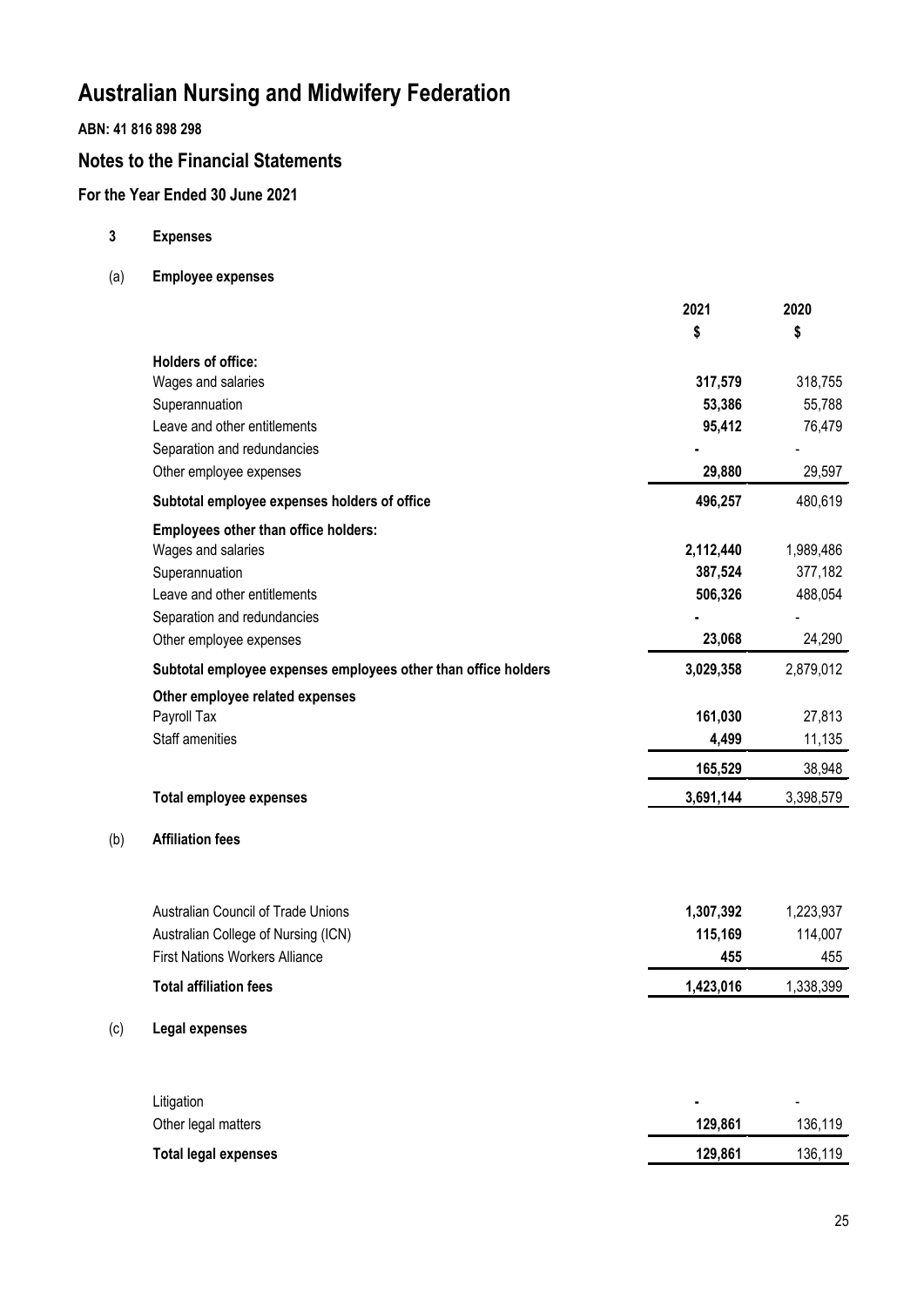## **ABN: 41 816 898 298**

# **Notes to the Financial Statements**

# **For the Year Ended 30 June 2021**

- **3 Expenses**
- (d) **Grants or donations**

|                                      | 2021  | 2020<br>\$ |
|--------------------------------------|-------|------------|
|                                      | \$    |            |
| <b>Donations</b>                     |       |            |
| Total paid that were \$1,000 or less |       | 300        |
| Total paid that exceeded \$1,000     | 5,000 | 3,000      |
| <b>Grants</b>                        |       |            |
| Total paid that were \$1,000 or less |       | ٠          |
| Total paid that exceeded \$1,000     | ۰     |            |
| <b>Total grants or donations</b>     | 5,000 | 3,300      |

## (e) **Other expense disclosures**

| Depreciation and amortisation:      |         |         |
|-------------------------------------|---------|---------|
| Land and buildings                  | 91.600  | 62,600  |
| Plant and equipment                 | 78,629  | 78,224  |
| Intangibles                         | 19.977  | 52,836  |
| Total depreciation and amortisation | 190.206 | 193,660 |
|                                     |         |         |

## **Other Expenses:**

| Fees/allowances - meetings and conferences        |  |
|---------------------------------------------------|--|
| Compulsory levies                                 |  |
| Consideration to employers for payroll deductions |  |
| Capitation fees                                   |  |
| Penalties - via RO Act or RO Regulations          |  |
|                                                   |  |

# **4 Cash and Cash Equivalents**

| Cash on hand | 136       | 136       |
|--------------|-----------|-----------|
| Cash at bank | 1.686.596 | 1,655,966 |
|              | 1,686,732 | 1,656,102 |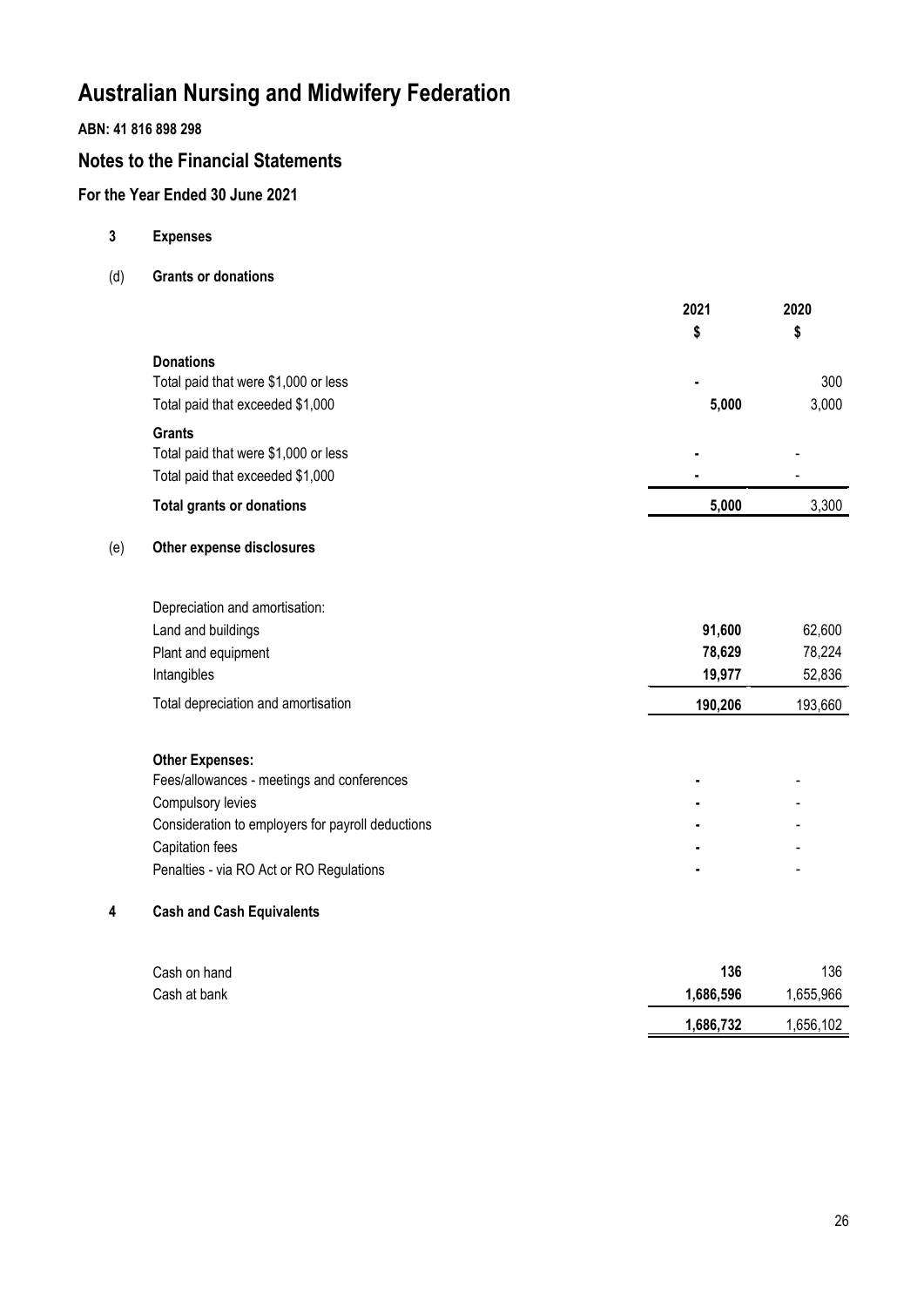**ABN: 41 816 898 298**

# **Notes to the Financial Statements**

**For the Year Ended 30 June 2021**

## **5 Trade and Other Receivables**

|                          |             | 2021     | 2020     |
|--------------------------|-------------|----------|----------|
|                          | <b>Note</b> | \$       | \$       |
| <b>CURRENT</b>           |             |          |          |
| Trade receivables        | (a)         | 326,384  | 168,231  |
| Provision for impairment | (b)         | (20,000) | (20,000) |
| Net trade receivables    |             | 306,384  | 148,231  |
| Other receivables        |             | 21,950   | 118,248  |
|                          |             | 328,334  | 266,479  |

#### (a) **Trade receivables from Branches**

Included in the trade receivables balance are receivables from ANMF Branches and related state registered trade unions. They consist of:

| Receivables from other reporting units and related parties                           |         |         |
|--------------------------------------------------------------------------------------|---------|---------|
| <b>ANMF Australian Capital Territory Branch</b>                                      | 9,290   | 5,311   |
| <b>ANMF NSWNMA**</b>                                                                 |         | 7,688   |
| <b>ANMF Northern Territory Branch</b>                                                |         | 6,847   |
| ANMF (SA Branch)                                                                     | 34,336  | 1,090   |
| <b>ANMF Tasmanian Branch</b>                                                         | 15,956  | 15,814  |
| <b>ANMF Victorian Branch</b>                                                         | 233,166 | 79,142  |
| <b>ANMF Western Australian Branch</b>                                                |         | 1,748   |
| Total receivable from other reporting units and related parties                      | 292,748 | 117,640 |
| Less provision for doubtful debt:<br>Other reporting units                           |         |         |
| Total provision for doubtful debts from other reporting units and<br>related parties |         |         |
| Receivable from other reporting units (net)                                          | 292,748 | 117,640 |
| ** Transactions with state registered trade unions.                                  |         |         |
| Provision for impairment of receivables<br>(b)                                       |         |         |
| Movement in provision for impairment of receivables is as follows:                   |         |         |
| Balance at beginning of the year                                                     | 20,000  | 20,000  |
| Charged for the year                                                                 |         |         |
| Balance at end of the year                                                           | 20,000  | 20,000  |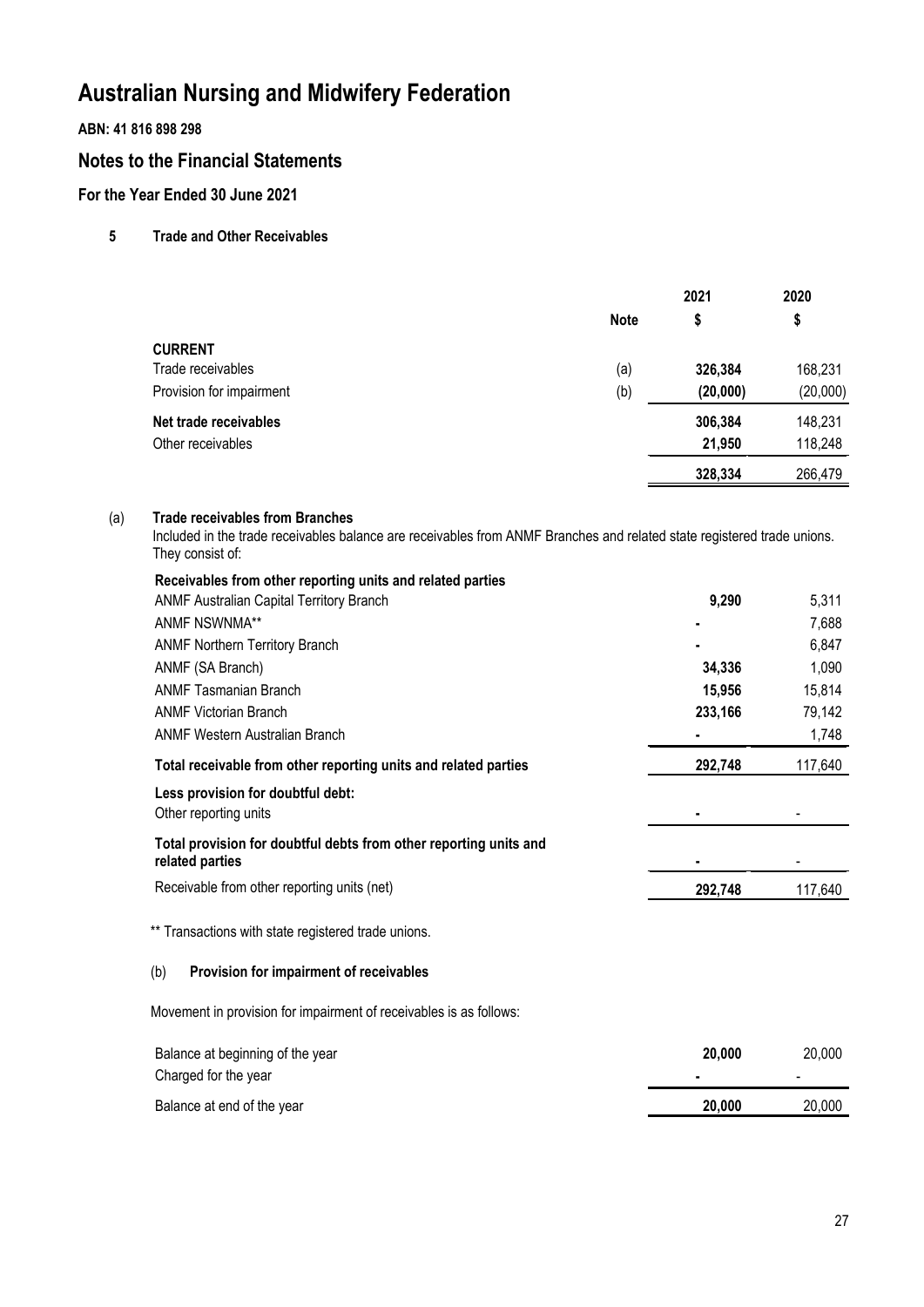# **ABN: 41 816 898 298**

# **Notes to the Financial Statements**

# **For the Year Ended 30 June 2021**

- **6 Other financial assets**
	- Amortised cost financial assets

|   |                                                                                   | 2021<br>\$             | 2020<br>\$            |
|---|-----------------------------------------------------------------------------------|------------------------|-----------------------|
|   | Term deposits - current                                                           | 34,399                 | 34,189                |
| 7 | <b>Other Assets</b>                                                               |                        |                       |
|   | <b>CURRENT</b><br>Prepayments                                                     | 162,808                | 100,560               |
| 8 | <b>Property, Plant and Equipment</b>                                              |                        |                       |
|   | <b>LAND AND BUILDINGS</b>                                                         |                        |                       |
|   | <b>Land and buildings</b><br>At independent valuation<br>Accumulated depreciation | 4,580,000<br>(91, 600) | 4,580,000             |
|   | <b>Total land and buildings</b>                                                   | 4,488,400              | 4,580,000             |
|   | <b>PLANT AND EQUIPMENT</b>                                                        |                        |                       |
|   | <b>Plant and equipment</b><br>At cost<br>Accumulated depreciation                 | 834,702<br>(683, 138)  | 804,359<br>(610, 049) |
|   | Total plant and equipment                                                         | 151,564                | 194,310               |
|   | <b>Motor vehicles</b><br>At cost<br>Accumulated depreciation                      | 53,955<br>(41, 951)    | 53,955<br>(36, 412)   |
|   | Total motor vehicles                                                              | 12,004                 | 17,543                |
|   | <b>Total plant and equipment</b>                                                  | 163,568                | 211,853               |
|   | Total property, plant and equipment                                               | 4,651,968              | 4,791,853             |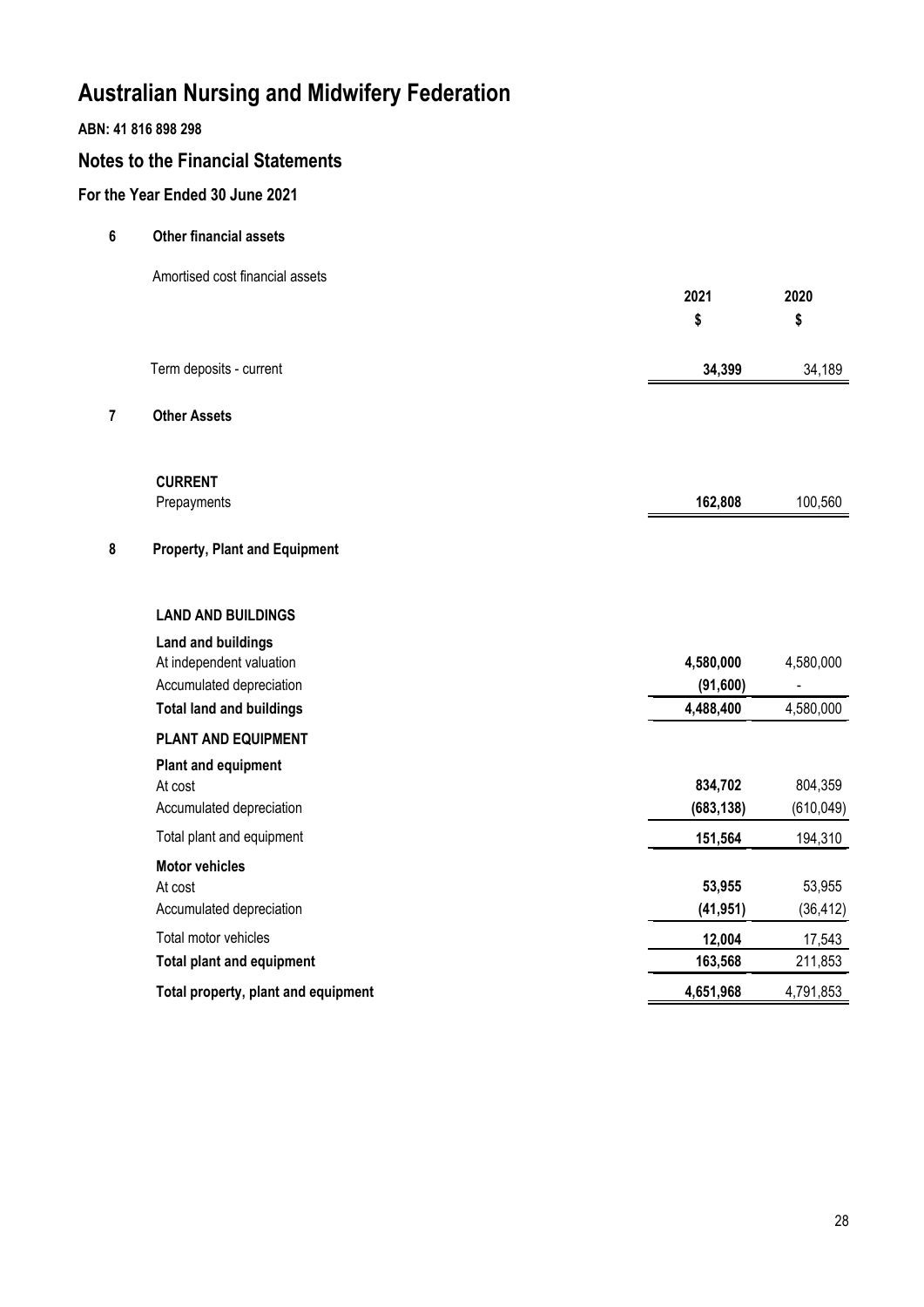**ABN: 41 816 898 298**

# **Notes to the Financial Statements**

# **For the Year Ended 30 June 2021**

# **8 Property, Plant and Equipment**

# (a) **Movements in carrying amounts of property, plant and equipment**

|                                           | Land and<br><b>Buildings</b> | <b>Plant and</b><br><b>Equipment</b> | <b>Motor Vehicles</b> | Total      |
|-------------------------------------------|------------------------------|--------------------------------------|-----------------------|------------|
| 2021                                      | J                            | J                                    |                       | P          |
| Year ended 30 June 2021                   |                              |                                      |                       |            |
| Balance at the beginning of year          | 4,580,000                    | 194,310                              | 17,543                | 4,791,853  |
| Additions                                 |                              | 30,343                               | ٠                     | 30,343     |
| Depreciation expense                      | (91,600)                     | (73,089)                             | (5, 539)              | (170, 228) |
| Balance at the end of the year            | 4,488,400                    | 151,564                              | 12,004                | 4,651,968  |
|                                           | Land and<br><b>Buildings</b> | <b>Plant and</b><br>Equipment        | <b>Motor Vehicles</b> | Total      |
| 2020                                      | ъ                            | Y                                    | ъ                     | 5          |
| Year ended 30 June 2020                   |                              |                                      |                       |            |
| Balance at the beginning of year          | 2,975,093                    | 187,488                              | 23,299                | 3,185,880  |
| Additions                                 |                              | 70,428                               |                       | 70,428     |
| Disposals - written down value            | $\blacksquare$               | (2, 273)                             | $\blacksquare$        | (2, 273)   |
| Depreciation expense                      | (71, 463)                    | (61, 333)                            | (5,756)               | (138, 552) |
| Revaluation increase recognised in equity | 1,676,370                    |                                      |                       | 1,676,370  |
| Balance at the end of the year            | 4,580,000                    | 194,310                              | 17,543                | 4,791,853  |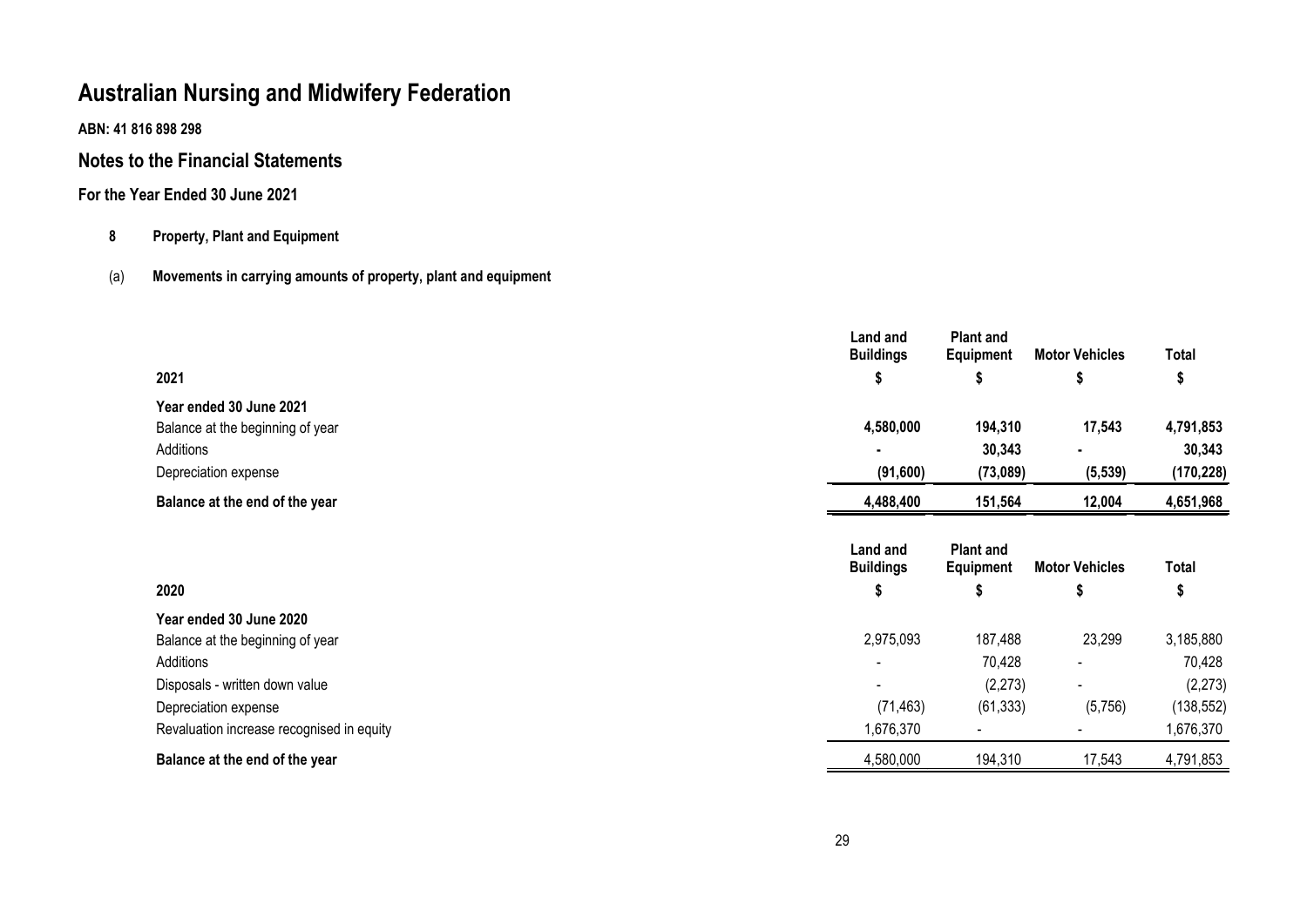## **ABN: 41 816 898 298**

# **Notes to the Financial Statements**

# **For the Year Ended 30 June 2021**

**9 Intangible Assets**

|                                         | 2021      | 2020       |  |
|-----------------------------------------|-----------|------------|--|
|                                         | S         | S          |  |
| <b>CPE Website</b>                      |           |            |  |
| Cost                                    | 164,948   | 164,948    |  |
| Accumulated amortisation and impairment | (133,789) | (113, 812) |  |
| <b>Total Intangibles</b>                | 31,159    | 51,136     |  |

### (a) Movements in carrying amounts of intangible assets

| <b>CPE Website</b><br>S |           |
|-------------------------|-----------|
|                         |           |
| 51.136                  | 51.136    |
| (19, 977)               | (19, 977) |
| 31.159                  | 31,159    |
|                         |           |

| Year ended 30 June 2020              |          |          |
|--------------------------------------|----------|----------|
| Balance at the beginning of the year | 53.972   | 53.972   |
| Additions                            | 50.000   | 50,000   |
| Amortisation                         | (52.836) | (52,836) |
| Closing value at 30 June 2020        | 51.136   | 51,136   |

## **10 Trade and Other Payables**

| <b>CURRENT</b>                                        |         |                          |
|-------------------------------------------------------|---------|--------------------------|
| 10(a)<br>Trade payables                               | 129.967 | 128,731                  |
| Accrued expense                                       | 78,365  | 125,299                  |
| Sundry payables                                       | 43,712  | 99,504                   |
| GST payables                                          | 137,149 | 153,798                  |
| Payable to employers for making payroll deductions of |         |                          |
| membership subscriptions                              | ۰       | $\overline{\phantom{0}}$ |
|                                                       | 389,193 | 507,332                  |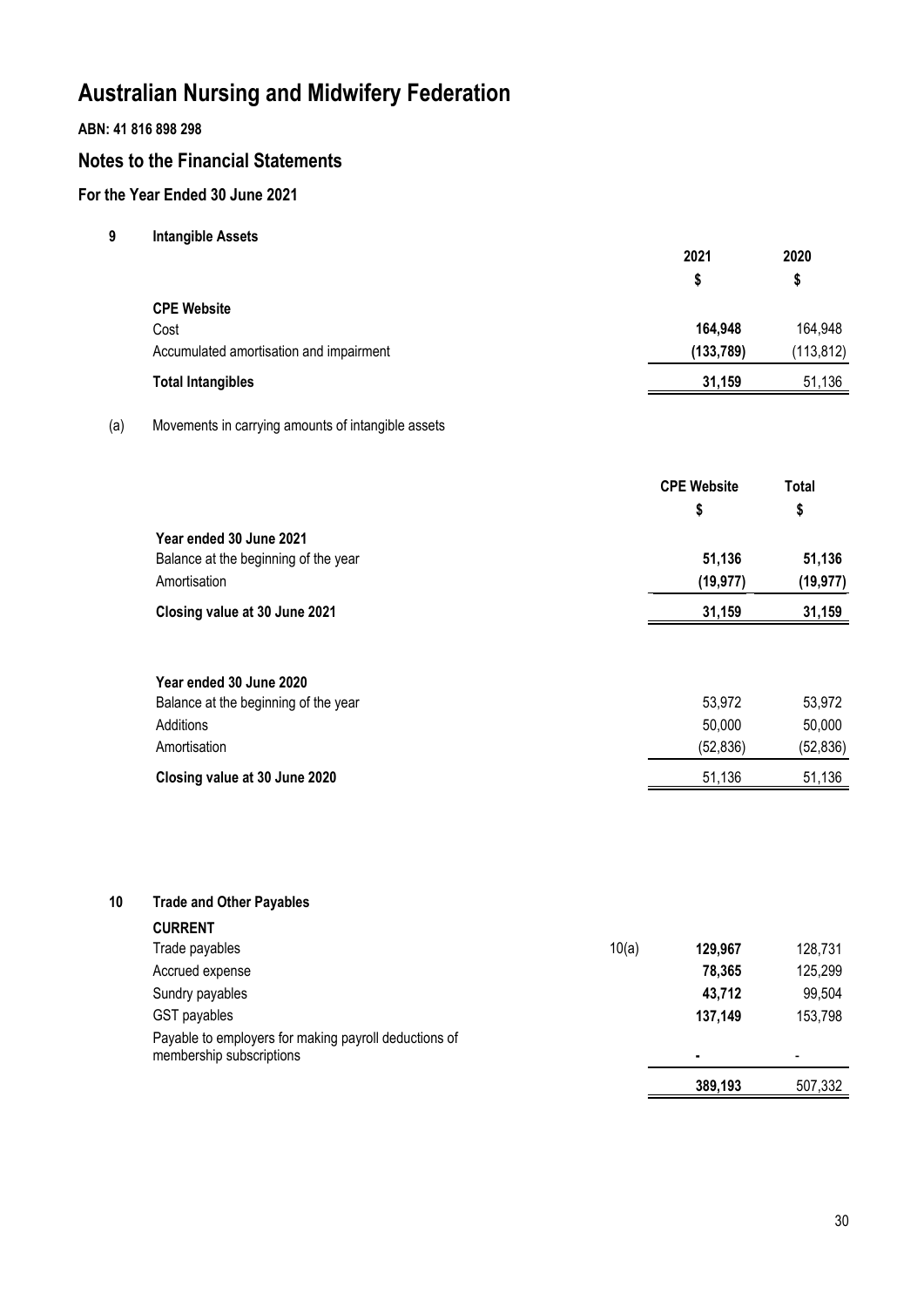## **ABN: 41 816 898 298**

# **Notes to the Financial Statements**

# **For the Year Ended 30 June 2021**

- **10 Trade and Other Payables**
- (a) **Payables include:**

|     |                                                                                                             |    | 2021           | 2020       |
|-----|-------------------------------------------------------------------------------------------------------------|----|----------------|------------|
|     |                                                                                                             |    | \$             | \$         |
|     | Payables to other reporting units:                                                                          |    |                |            |
|     | <b>ANMF Northern Territory Branch</b>                                                                       |    | $\blacksquare$ | 509        |
|     | Payables for legal cost                                                                                     |    |                |            |
|     | Litigation                                                                                                  |    |                |            |
|     | Other legal matters                                                                                         |    |                | 4,004      |
|     | Total payables to legal cost                                                                                |    |                | 4,004      |
| (b) | Financial liabilities at amortised cost classified as trade and other payables<br>Trade and other payables: |    |                |            |
|     | - total current                                                                                             |    | 389,193        | 507,332    |
|     | Less:                                                                                                       |    |                |            |
|     | GST payables                                                                                                |    | (137, 149)     | (153, 798) |
|     | Financial liabilities as trade and other payables                                                           | 15 | 252,044        | 353,534    |
| 11  | <b>Provisions</b>                                                                                           |    |                |            |
|     | <b>Employee Provisions</b>                                                                                  |    |                |            |
|     | <b>Office Holders:</b>                                                                                      |    |                |            |
|     | Annual leave                                                                                                |    | 100,030        | 82,700     |
|     | Long service leave                                                                                          |    | 102,992        | 86,716     |
|     | Separations and redundancies                                                                                |    |                |            |
|     | Other                                                                                                       |    | 10,909         | 12,851     |
|     | Subtotal employee provisions office holders                                                                 |    | 213,931        | 182,267    |
|     | Employees other than office holders:                                                                        |    |                |            |
|     | Annual leave                                                                                                |    | 333,293        | 295,084    |
|     | Long service leave                                                                                          |    | 581,500        | 498,246    |
|     | Separations and redundancies                                                                                |    |                |            |
|     | Other                                                                                                       |    | 20,557         | 26,652     |
|     | Subtotal employee provisions employees other than office holders                                            |    | 935,350        | 819,982    |
|     | <b>Total employee provisions</b>                                                                            |    | 1,149,281      | 1,002,249  |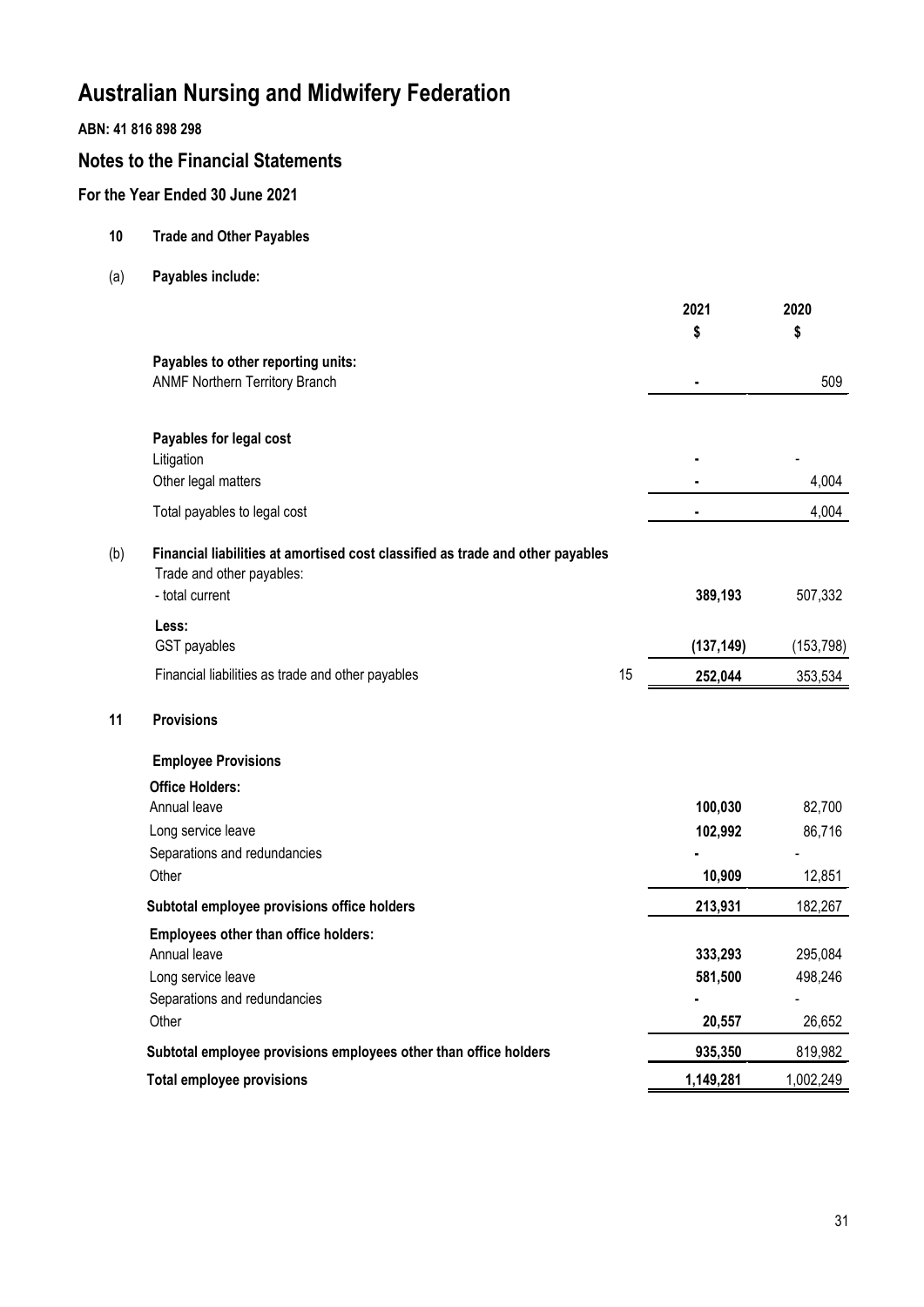## **ABN: 41 816 898 298**

# **Notes to the Financial Statements**

## **For the Year Ended 30 June 2021**

### **11 Provisions**

**Analysis of total provisions**

|             | 2021      | 2020      |
|-------------|-----------|-----------|
|             |           | \$        |
| Current     | 1,087,006 | 964,166   |
| Non-current | 62,275    | 38,083    |
|             | 1,149,281 | 1,002,249 |

#### **Provision for Employee Benefits**

Provision for employee benefits represents amounts accrued for annual leave, additional day off (ADO) and long service leave.

The current portion for this provision includes the total amount accrued for annual leave entitlements, ADO and the amounts accrued for long service leave entitlements that have vested due to employees having completed the required period of service. Based on past experience, the Federation does not expect the full amount of annual leave or long service leave balances classified as current liabilities to be settled within the next 12 months. However, these amounts must be classified as current liabilities since the Federation does not have an unconditional right to defer the settlement of these amounts in the event employees wish to use their leave entitlement.

The non-current portion for this provision includes amounts accrued for long service leave entitlements that have not yet vested in relation to those employees who have not yet completed the required period of service.

### **12 Other Liabilities**

### **CURRENT**

| Medical Cannabis Symposium income in advance (a) | 20,000  | $\overline{\phantom{a}}$ |
|--------------------------------------------------|---------|--------------------------|
| Biennial National Conference unearned income     | 50.000  | $\overline{\phantom{a}}$ |
| Other deferred income                            | 60.503  | 139.935                  |
|                                                  | 130.503 | 139.935                  |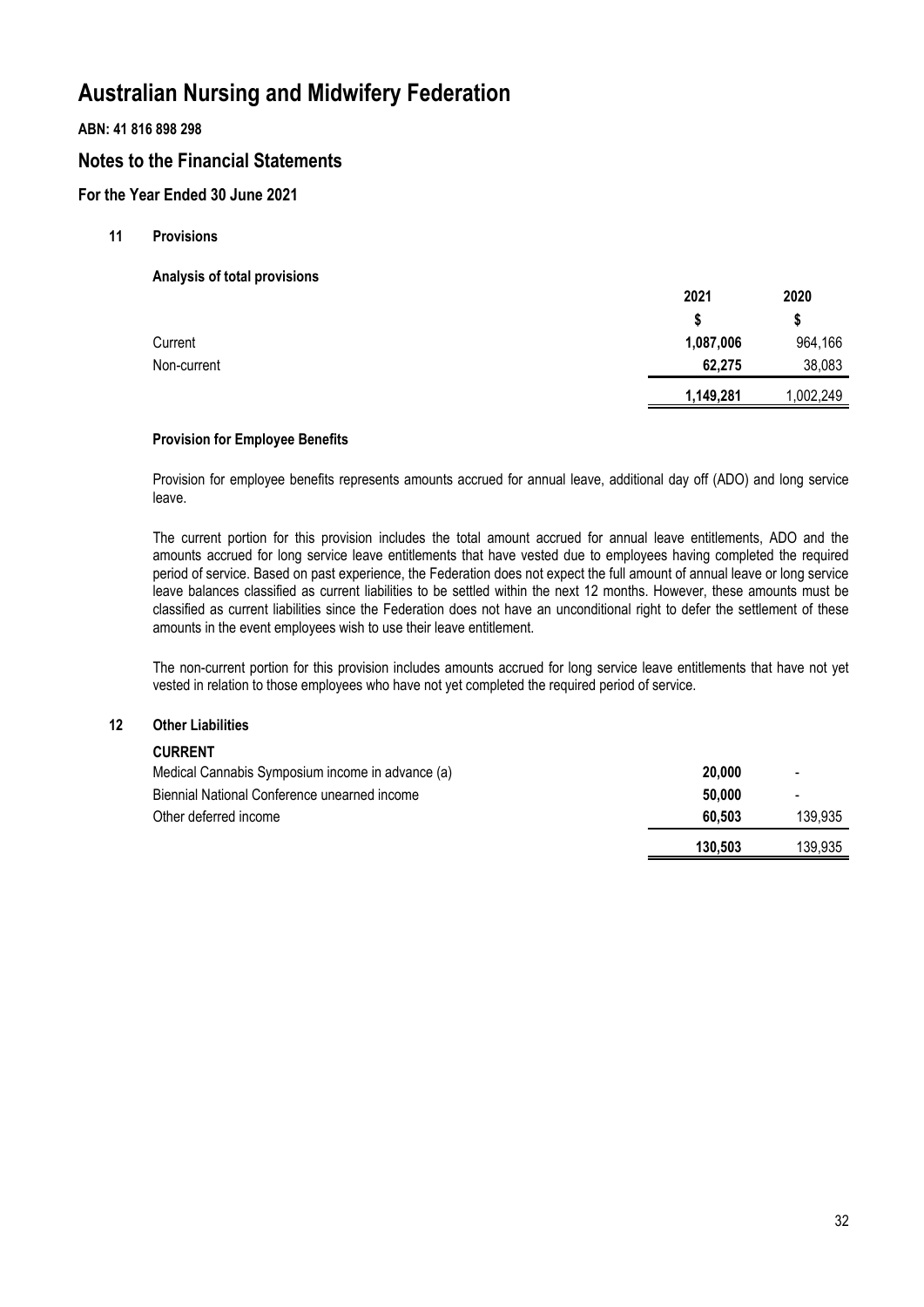**ABN: 41 816 898 298**

# **Notes to the Financial Statements**

**For the Year Ended 30 June 2021**

## **(a) Medical Cannabis Symposium income in advance**

|                                                 | 2021   | 2020                     |
|-------------------------------------------------|--------|--------------------------|
|                                                 | \$     | \$                       |
| <b>ANMF Australian Capital Territory Branch</b> | 220    |                          |
| NSW Nurses and Midwives' Association            | 4.910  | $\overline{\phantom{0}}$ |
| <b>ANMF Northern Territory Branch</b>           | 230    | $\blacksquare$           |
| ANMF (SA Branch)**                              | 1,468  | $\overline{\phantom{0}}$ |
| Queensland Nurses and Midwives Union**          | 4,211  |                          |
| <b>ANMF Tasmanian Branch</b>                    | 557    | $\blacksquare$           |
| <b>ANMF Victorian Branch</b>                    | 6,027  | $\overline{\phantom{0}}$ |
| ANMF Western Australian Branch                  | 2,377  |                          |
|                                                 | 20,000 |                          |

\*\* Transaction balances with state registered trade unions.

## **13 Equity**

The Federation does not have a balance within a general fund.

### **14 Cash Flow Information**

## (a) **Reconciliation of cash and cash equivalents as per Statement of Financial Position to Statement of Cash Flows:**

Reconciliation of net income to net cash provided by operating activities:

| Cash and cash equivalents as per: |           |           |
|-----------------------------------|-----------|-----------|
| Statement of Cash Flows           | 1.686.732 | 1.656.102 |
| Statement of Financial Position   | 1.686.732 | 1.656.102 |
| <b>Difference</b>                 |           |           |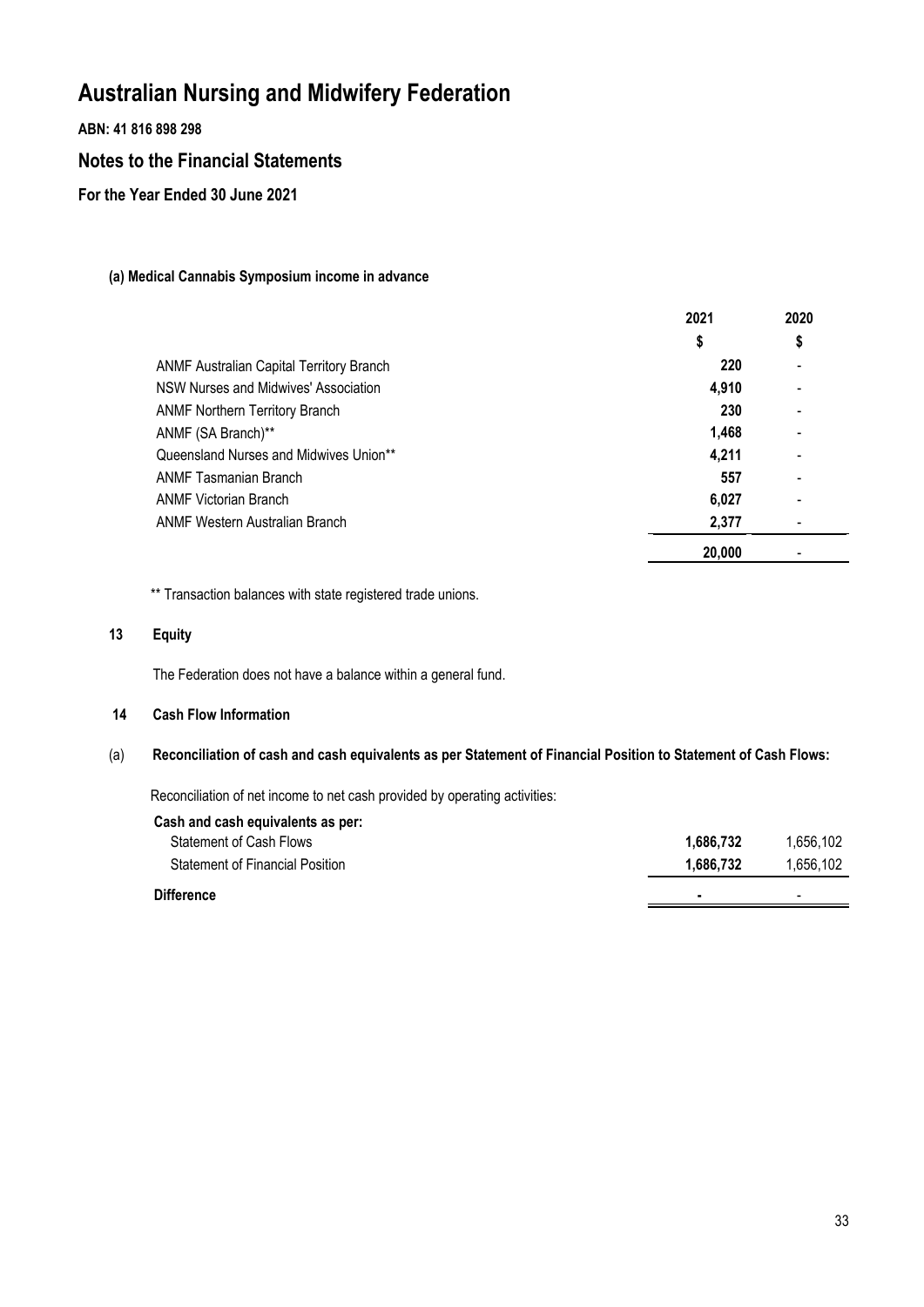**ABN: 41 816 898 298**

# **Notes to the Financial Statements**

**For the Year Ended 30 June 2021**

- **14 Cash Flow Information**
- (b) **Reconciliation of cash from operations with surplus/(deficit) for the year**

|                                                    | 2021       | 2020    |
|----------------------------------------------------|------------|---------|
|                                                    | \$         | \$      |
| Net surplus/(deficit) for the year                 | (24, 380)  | 307,172 |
| Non-cash flows in surplus                          |            |         |
| Depreciation                                       | 170,228    | 140,825 |
| Amortisation of website                            | 19,978     | 52,836  |
| Provision for doubtful debts                       |            |         |
| <b>Changes in assets and liabilities</b>           |            |         |
| (Increase)/decrease in trade and term receivables  | (61, 855)  | 230,255 |
| (Increase)/decrease in other assets                | (62, 248)  | 16,599  |
| Increase/(decrease) in trade payables and accruals | (118, 139) | 30,934  |
| Increase/(decrease) in other current liabilities   | (9, 432)   | 12,300  |
| Increase/(decrease) in employee provisions         | 147,032    | 19,735  |
|                                                    | 61,184     | 810,656 |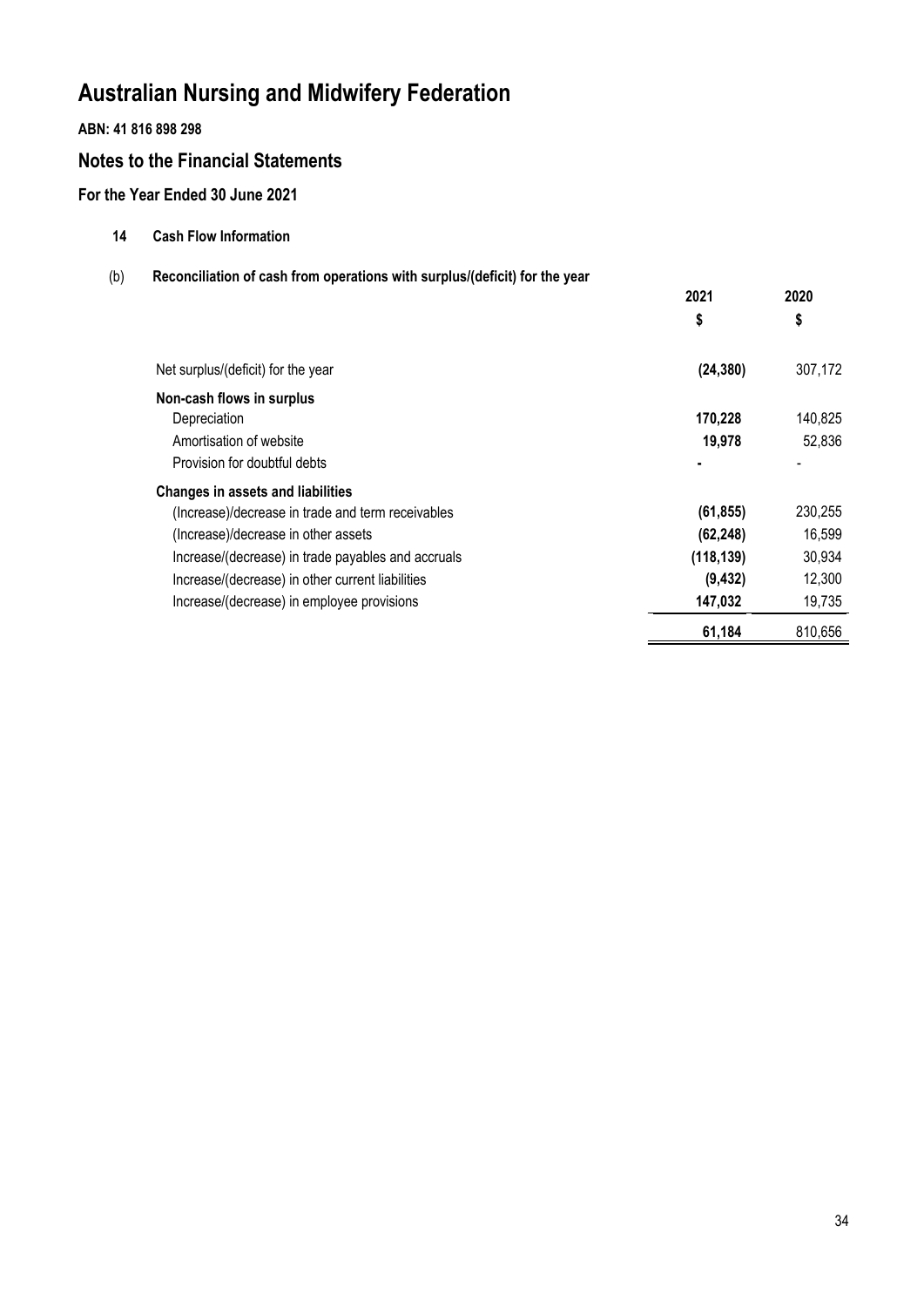# **ABN: 41 816 898 298**

# **Notes to the Financial Statements**

# **For the Year Ended 30 June 2021**

- **14 Cash Flow Information**
- (c) **Cash flow with reporting units**

|                                                             | 2021      | 2020       |
|-------------------------------------------------------------|-----------|------------|
|                                                             | \$        | \$         |
| <b>Cash Inflows:</b>                                        |           |            |
| <b>ANMF Victorian Branch</b>                                | 3,640,123 | 3,906,235  |
| <b>ANMF New South Wales Branch</b>                          | 1,713,918 | 1,689,109  |
| <b>ANMF QNMU Branch</b>                                     | 1,450,142 | 1,368,444  |
| <b>ANMF Western Australian Branch</b>                       | 826,877   | 831,188    |
| <b>ANMF South Australian Branch</b>                         | 506,690   | 525,209    |
| <b>ANMF Tasmanian Branch</b>                                | 201,004   | 199,804    |
| <b>ANMF Australian Capital Territory Branch</b>             | 159,735   | 153,697    |
| ANMF (SA Branch)**                                          | 113,643   | 190,029    |
| <b>ANMF Northern Territory Branch</b>                       | 95,918    | 79,590     |
| <b>QNMU - Queensland Nurses &amp; Midwives' Association</b> | 82,348    | 107,657    |
| New South Wales Nurses and Midwives Association             | 5,401     |            |
| <b>Total cash inflows</b>                                   | 8,795,799 | 9,050,962  |
| <b>Cash outflows:</b>                                       |           |            |
| <b>ANMF Victorian Branch</b>                                | (11, 172) | (72, 445)  |
| <b>ANMF Northern Territory Branch</b>                       | (2, 345)  | (3,030)    |
| Queensland Nurses and Midwives Union**                      |           | (17, 546)  |
| <b>ANMF Western Australian Branch</b>                       |           | (16, 403)  |
| New South Wales Nurses and Midwives Association             |           | (16, 129)  |
| <b>ANMF Tasmanian Branch</b>                                |           | (6, 206)   |
| <b>ANMF Australian Capital Territory Branch</b>             |           | (5,923)    |
| ANMF (SA Branch)**                                          |           | (3, 977)   |
| <b>ANMF New South Wales Branch</b>                          |           | (726)      |
| <b>Total cash outflows</b>                                  | (13, 517) | (142, 385) |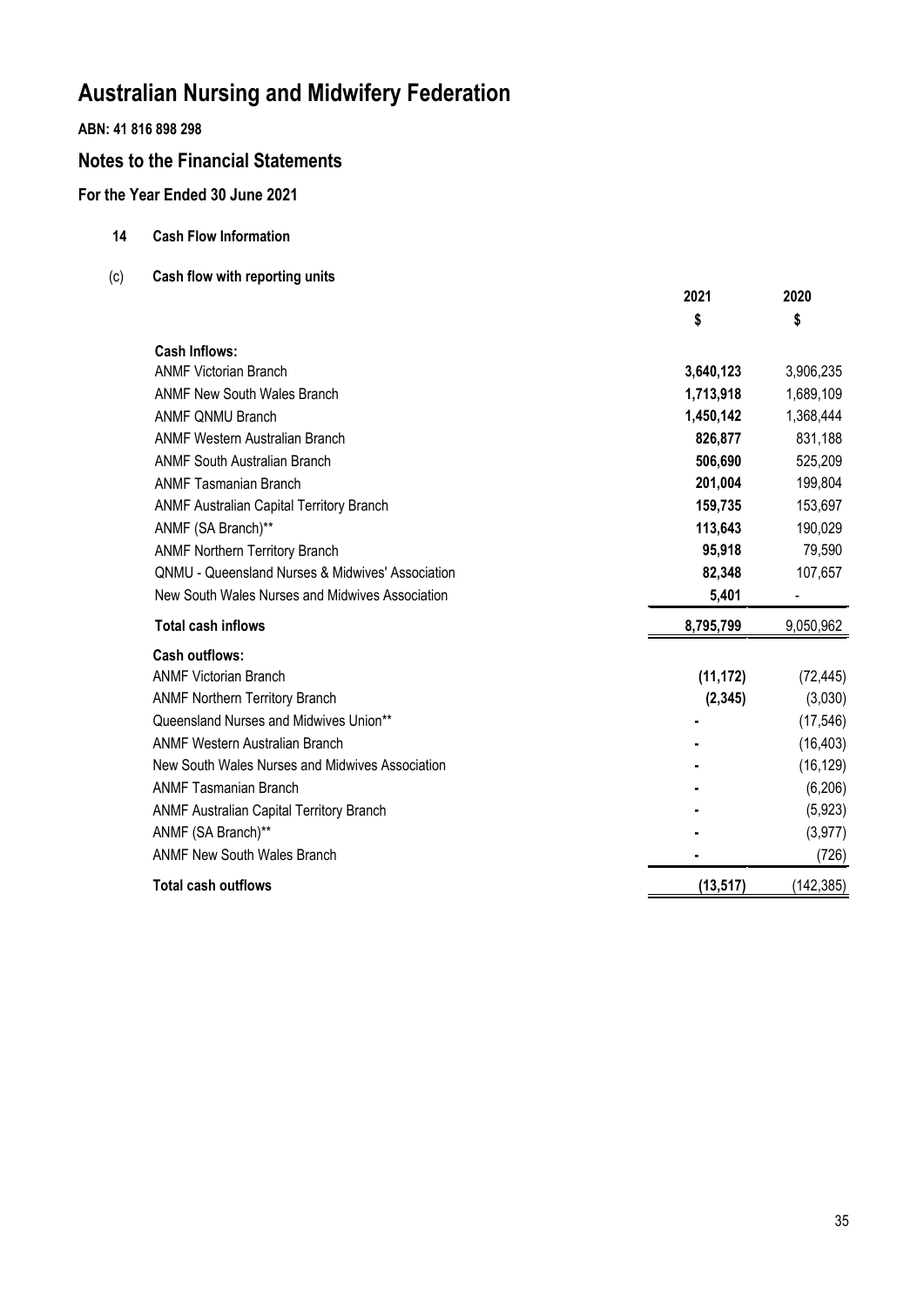## **ABN: 41 816 898 298**

# **Notes to the Financial Statements**

## **For the Year Ended 30 June 2021**

### **15 Financial Risk Management**

The Federation's financial instruments consist mainly of deposits with banks, accounts receivable, accounts payable and bank loans.

The carrying value for each category of financial instruments, measured in accordance with AASB 139 as detailed in the accounting policies to these financial statements, are as follows: **2021**

|                                    |             | 2021      | 2020      |
|------------------------------------|-------------|-----------|-----------|
|                                    | <b>Note</b> | \$        | \$        |
| <b>Financial Assets</b>            |             |           |           |
| Cash and cash equivalents          | 4           | 1,686,732 | 1,656,102 |
| Trade and other receivables        | 5           | 328,334   | 266,479   |
| Amortised cost financial assets    | 6           | 34,399    | 34,189    |
| <b>Total financial assets</b>      |             | 2,049,465 | 1,956,770 |
| <b>Financial Liabilities</b>       |             |           |           |
| Trade and other payables           | 10          | 252,044   | 353,534   |
| Borrowings                         |             |           |           |
| <b>Total financial liabilities</b> |             | 252,044   | 353,534   |
|                                    |             |           |           |

#### **Net Fair Values**

The fair values disclosed in the above table have been determined based on the following methodology:

Cash and cash equivalents, trade and other receivables, trade and other payables are short term instruments in nature whose carrying value is equivalent to fair value. Long term borrowings relate to a commercial loan whose carrying value is equivalent to fair value. Trade and other payables excludes amounts provided for relating to annual and long service leave which is not considered a financial instrument.

#### **Financial risk management policies**

The Federal Council have overall responsibility for the establishment of the Federation's financial risk management framework. This includes the development of policies covering specific areas.

Risk management policies and systems are reviewed regularly to reflect changes in market conditions and the Federation's activities. The overall risk management policies seek to assist the Federation in meeting its financial targets, while minimising potential adverse effects on financial performance.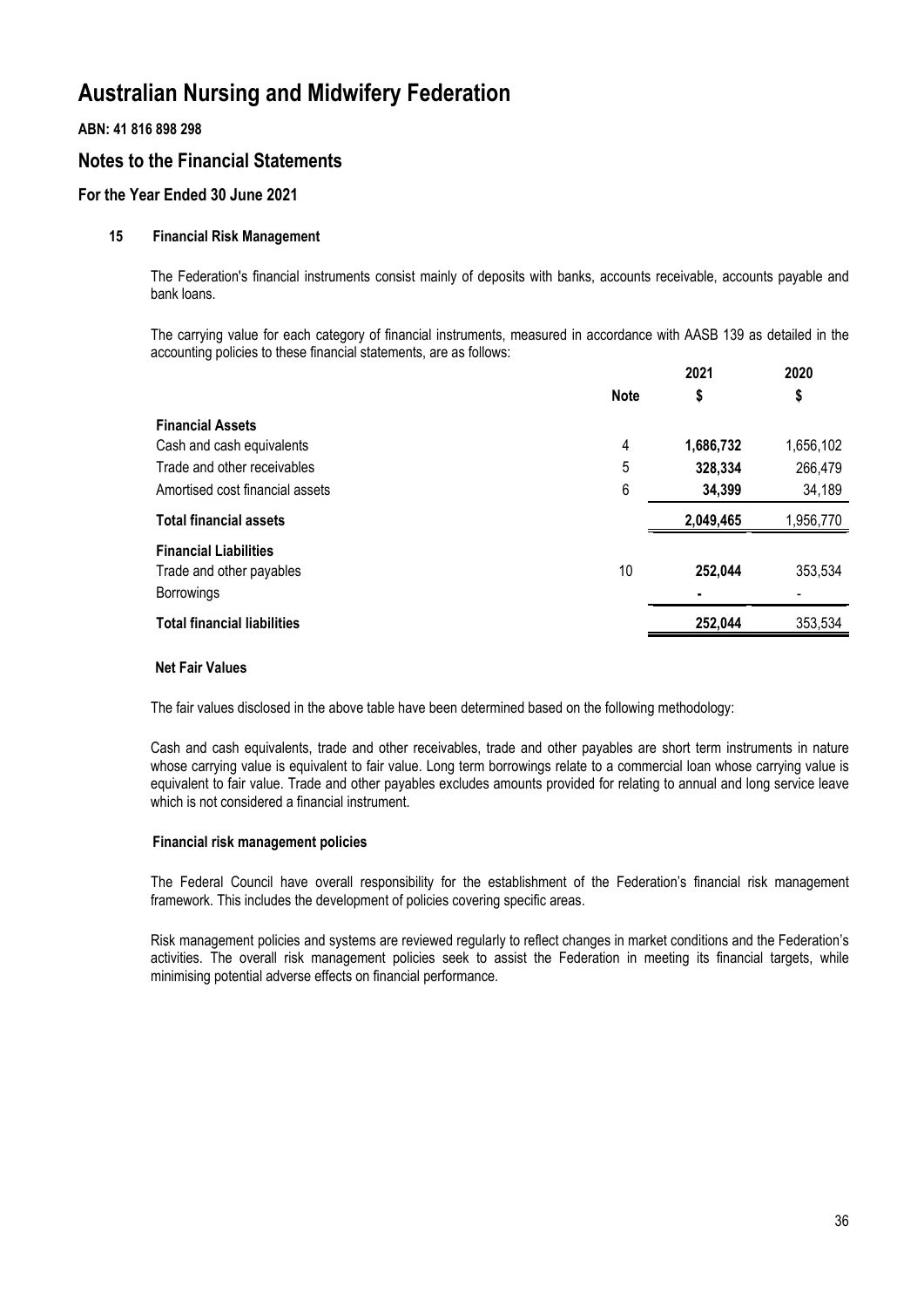## **ABN: 41 816 898 298**

# **Notes to the Financial Statements**

## **For the Year Ended 30 June 2021**

### **15 Financial Risk Management**

#### **Financial risk management policies**

Mitigation strategies for specific risks faced are described below:

### (a) **Credit risk**

Exposure to credit risk relating to financial assets arises from the potential non-performance by counterparties of contract obligations that could lead to a financial loss to the Federation and arises principally from the Federation's receivables.

#### Credit risk exposure

The maximum exposure to credit risk by class of recognised financial assets at the end of the reporting period is equivalent to the carrying amount and classification of those financial assets (net of any provisions) as presented in the statement of financial position.

The Federation has no significant concentrations of credit risk exposure to any single counterparty or group of counterparties.

#### (b) **Liquidity risk**

Liquidity risk arises from the possibility that the Federation might encounter difficulty in settling its debts or otherwise meeting its obligations related to financial liabilities. The Federation manages this risk through the following mechanisms:

- preparing forward-looking cash flow analysis in relation to its operational, investing and financial activities which are monitored on a monthly basis;
- monitoring undrawn credit facilities;
- maintaining a reputable credit profile;
- managing credit risk related to financial assets;
- only investing surplus cash with major financial institutions; and
- comparing the maturity profile of financial liabilities with the realisation profile of financial assets.

The table below reflects an undiscounted contractual maturity analysis for financial liabilities.

The timing of cash flows presented in the following table to settle financial liabilities reflects the earliest contractual settlement dates and does not reflect management's expectations that banking facilities will be rolled forward.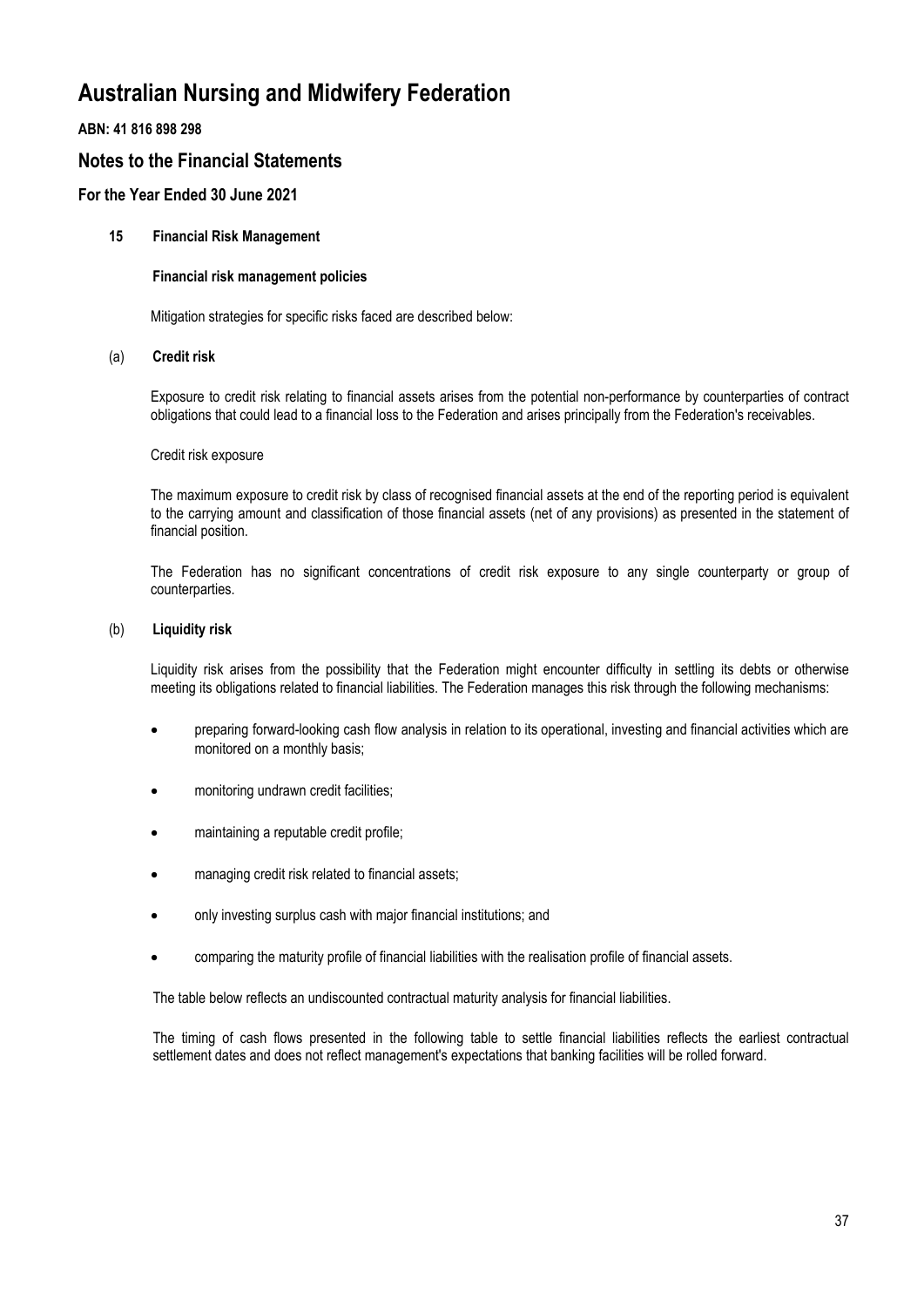**ABN: 41 816 898 298**

# **Notes to the Financial Statements**

# **For the Year Ended 30 June 2021**

## **15 Financial Risk Management**

 *Financial liability maturity analysis*

|                                          | <b>Within 1 Year</b> |         |                | 1 to 5 Years             |                | <b>Over 5 Years</b> | Total   |         |
|------------------------------------------|----------------------|---------|----------------|--------------------------|----------------|---------------------|---------|---------|
|                                          | 2021                 | 2020    | 2021           | 2020                     | 2021           | 2020                | 2021    | 2020    |
|                                          |                      |         |                |                          |                |                     |         |         |
| Financial liabilities due for payment    |                      |         |                |                          |                |                     |         |         |
| Trade and other payables (excluding GST) | 252,044              | 353,534 | $\blacksquare$ | -                        | $\blacksquare$ |                     | 252,044 | 353,534 |
| Total contractual outflows               | 252,044              | 353,534 |                | $\overline{\phantom{0}}$ |                | $\sim$              | 252,044 | 353,534 |

The timing of expected outflows is not expected to be materially different from contracted cash flows.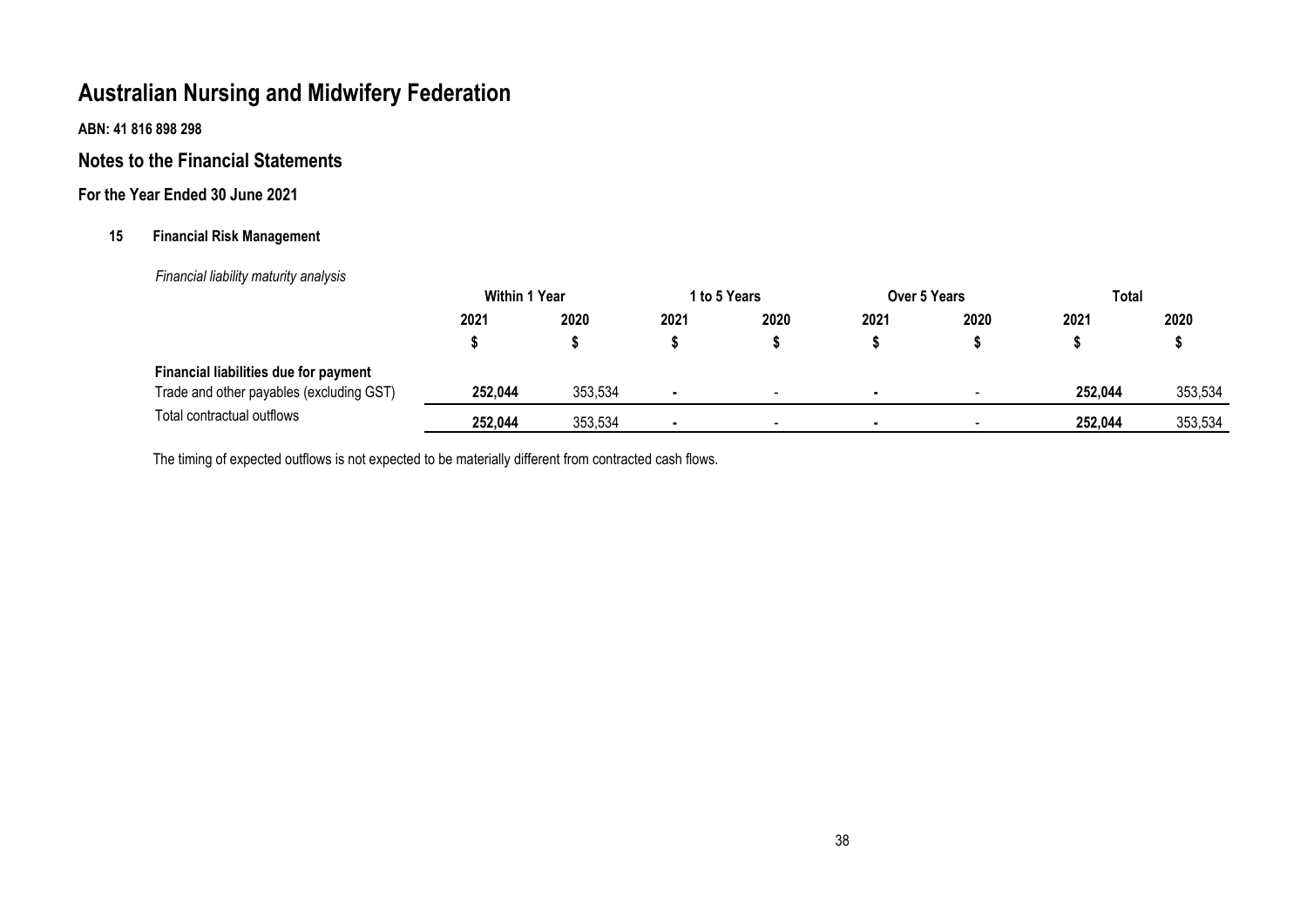### **ABN: 41 816 898 298**

# **Notes to the Financial Statements**

## **For the Year Ended 30 June 2021**

### **15 Financial Risk Management**

(c) **Market risk**

Market risk is the risk that the fair value or future cash flows of a financial instrument will fluctuate because of changes in market prices.

### (d) **Price risk**

The Federation is not exposed to any material commodity price risk.

### (e) **Interest Rate Risk**

Exposure to interest rate risk arises on financial assets and financial liabilities recognised at the end of the reporting period, whereby a future change in interest rates will affect future cash flows or the fair value of fixed rate financial instruments. The Federation is also exposed to earnings volatility on floating rate instruments.

The financial instruments that expose the Federation to interest rate risk are limited to bank loans, held-to-maturity financial assets and cash on hand.

#### **Interest rate risk sensitivity analysis**

At 30 June 2021, the effect on profit and equity as a result of changes in the interest rate, with all other variables remaining constant would be as follows: **2021**

|                                                        | 2021<br>S | 2020         |  |
|--------------------------------------------------------|-----------|--------------|--|
| Change in profit<br>- Increase in interest rate +/- 2% | 34.420    | \$<br>33,803 |  |
| Change in equity<br>- Increase in interest rate +/- 2% | 34,420    | 33,803       |  |

| 16 | <b>Remuneration of Auditors</b>                   |        |        |
|----|---------------------------------------------------|--------|--------|
|    | Remuneration of the auditor                       |        |        |
|    | - Financial statement audit services              | 21.400 | 21,000 |
|    | - Preparation of general purpose financial report | 6,200  | 6,100  |
|    | - Other disbursements                             | 494    | 470    |
|    |                                                   | 28,094 | 27.570 |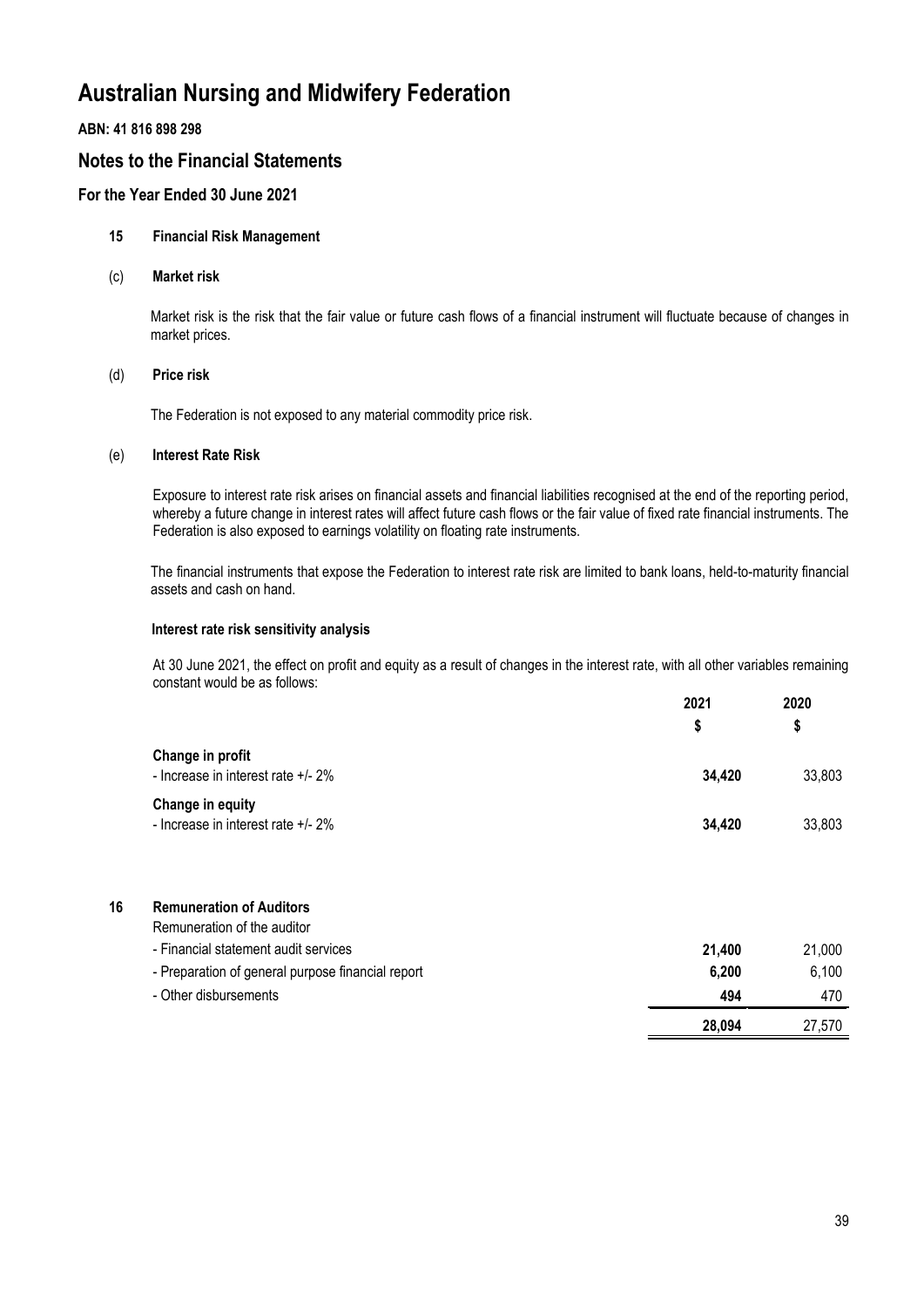## **ABN: 41 816 898 298**

# **Notes to the Financial Statements**

## **For the Year Ended 30 June 2021**

### **17 Fair Value Measurement**

The Federation measures and recognises freehold land and buildings at fair value on a recurring basis after initial recognition.

The Federation does not subsequently measure any liabilities at fair value on a recurring, or any assets or liabilities at fair value on a non-recurring basis.

### **Fair value hierarchy**

AASB 13 *Fair Value Measurement* requires all assets and liabilities measured at fair value to be assigned to a level in the fair value hierarchy as follows:

| Level 1 | Unadjusted quoted prices in active markets for identical assets or liabilities<br>that the entity can access at the measurement date.     |
|---------|-------------------------------------------------------------------------------------------------------------------------------------------|
| Level 2 | Inputs other than quoted prices included within Level 1 that are observable for<br>the asset or liability, either directly or indirectly. |
| Level 3 | Unobservable inputs for the asset or liability.                                                                                           |

The table below shows the assigned level for each asset and liability held at fair value by :

|                             | Level 1 | Level 2   | Level 3 | Total     |
|-----------------------------|---------|-----------|---------|-----------|
| 30 June 2021                |         |           |         |           |
| <b>Non-financial assets</b> |         |           |         |           |
| Land and buildings          | $\sim$  | 4.580.000 | $\sim$  | 4,580,000 |

#### (a) **Valuation techniques**

The Federation selects a valuation technique that is appropriate in the circumstances and for which sufficient data is available to measure fair value. The availability of sufficient and relevant data primarily depends on the specific characteristics of the asset or liability being measured. The valuation techniques selected by the Federation are consistent with one or more of the following valuation approaches:

- Market approach: valuation techniques that use prices and other relevant information generated by market transactions for identical or similar assets or liabilities.
- Income approach: valuation techniques that convert estimated future cash flows or income and expenses into a single discounted present value.
- Cost approach: valuation techniques that reflect the current replacement cost of an asset at its current service capacity.

Each valuation technique requires inputs that reflect the assumptions that buyers and sellers would use when pricing the asset or liability, including assumptions about risks. When selecting a valuation technique, the Federation gives priority to those techniques that maximise the use of observable inputs and minimise the use of unobservable inputs. Inputs that are developed using market data (such as publicly available information on actual transactions) and reflect the assumptions that buyers and sellers would generally use when pricing the asset or liability are considered observable, whereas inputs for which market data is not available and therefore are developed using the best information available about such assumptions are considered unobservable.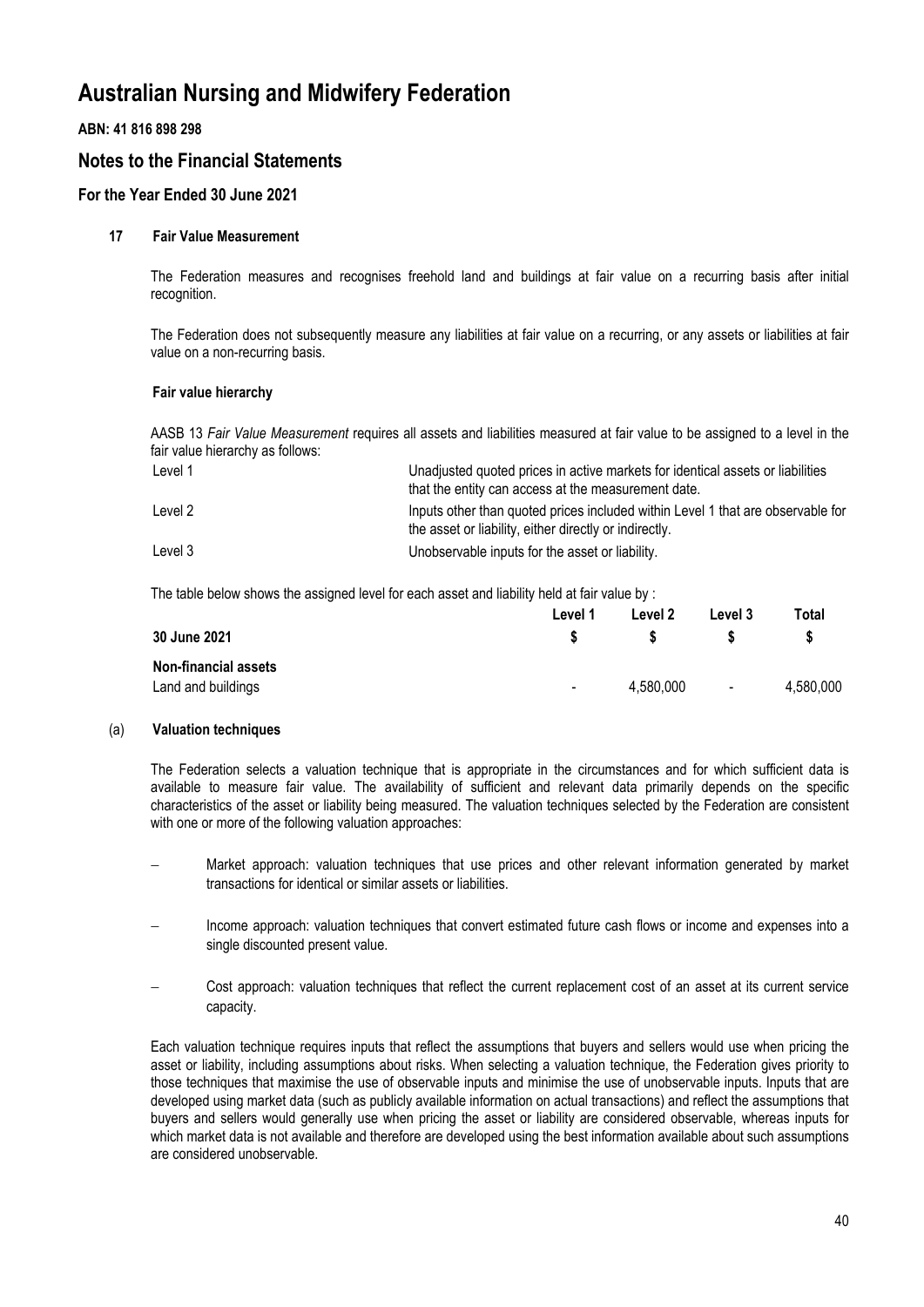## **ABN: 41 816 898 298**

# **Notes to the Financial Statements**

## **For the Year Ended 30 June 2021**

- **17 Fair Value Measurement**
- (b) **Valuation Techniques and Inputs Used to Measure Level 2 Fair Values**

| <b>Description</b>   | <b>Fair Value at</b><br>30 June 2021 |                                                                                                                                                   |                                                     |
|----------------------|--------------------------------------|---------------------------------------------------------------------------------------------------------------------------------------------------|-----------------------------------------------------|
|                      | \$                                   | <b>Valuation technique</b>                                                                                                                        | Input used                                          |
| Non-financial assets |                                      |                                                                                                                                                   |                                                     |
| Land and buildings   | 4,580,000                            | Market approach using<br>recent observable market<br>data for similar properties;<br>income approach using<br>discounted cash flow<br>methodology | Price per square<br>metre; market<br>borrowing rate |

The fair value of freehold land and buildings is determined at least every three years based on valuations by an independent valuer. At the end of each intervening period, the Federal Council reviews the independent valuation and, when appropriate, update the fair value measurement to reflect current market conditions using a range of valuation techniques, including recent observable market data and discounted cash flow methodologies.

#### **18 Related Parties**

#### (a) **ANMF State Branches**

The Federation undertook related party transactions with the State Branches which are disclosed in note 2 and note 5 which were on normal commercial terms. Other related party transactions that were not disclosed in note 2 and note 5 are as follows:

#### **Payments made to Australian Nursing and Midwifery Federation Victorian Branch**

|                                    | 2021   | 2020                     |
|------------------------------------|--------|--------------------------|
|                                    | S      | \$                       |
| Biennial National Conference venue |        |                          |
| hire                               |        | 56,595                   |
| Campaign expenses                  | 10,000 | $\overline{\phantom{a}}$ |
| Staff amenities                    | 156    | $\overline{\phantom{a}}$ |
|                                    | 10,156 | 56,595                   |

The sales to and purchases from related parties are made on terms equivalent to those that prevail in arm's length transactions. Outstanding balances for sales and purchases at the year-end are unsecured and interest free and settlement occurs in cash. There have been no guarantees provided or received for any related party receivables or payables. Included in note 14(c) are cash flows for reimbursements to and from reporting units which are not regarded as related party transactions. These reimbursements consist of:

- Payroll tax received from and paid on behalf of ANMF Victorian Branch and ANMF Australian Capital Territory Branch,
- Travelling cost reimbursement for ANMF Northern Territory Branch.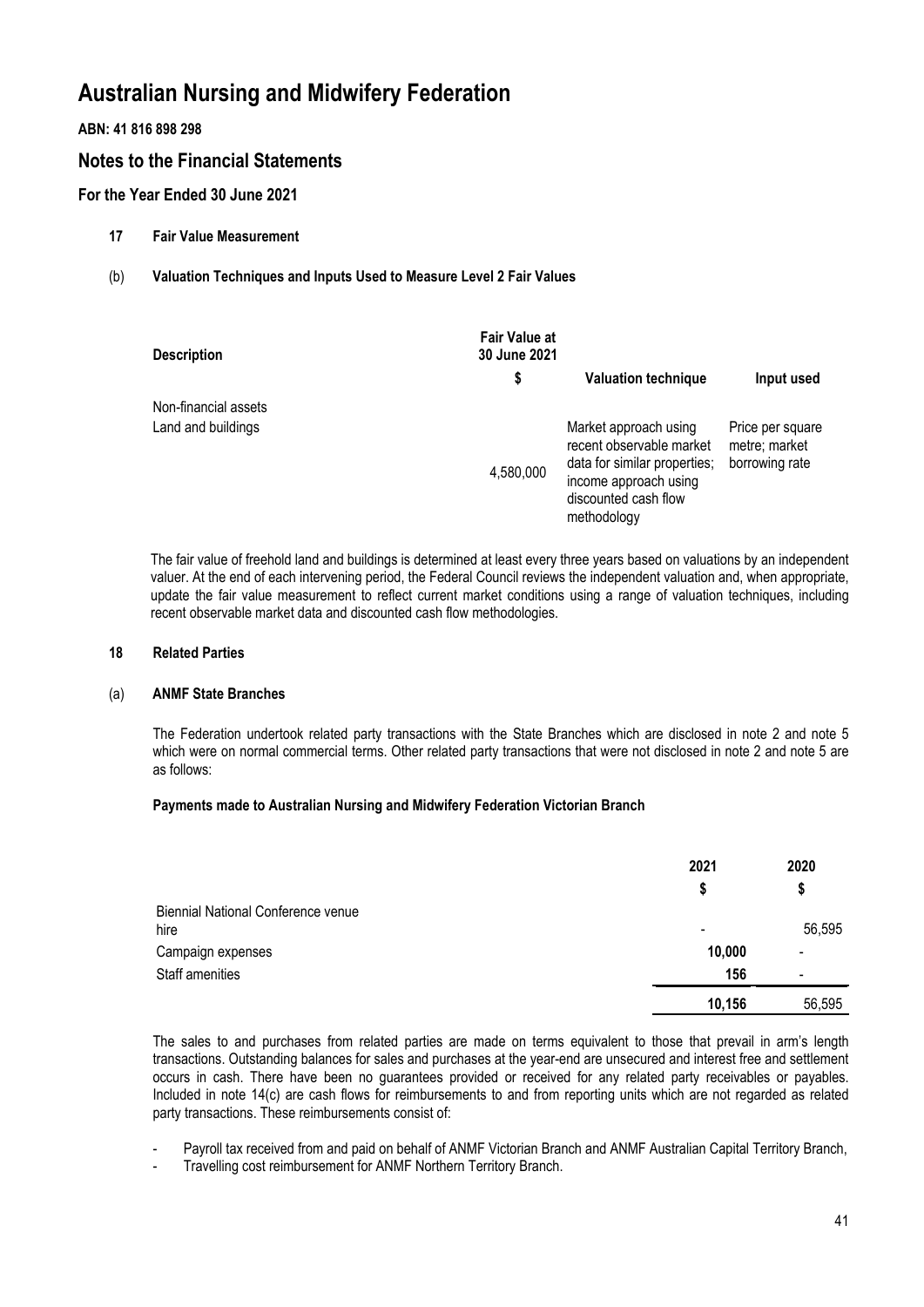## **ABN: 41 816 898 298**

# **Notes to the Financial Statements**

## **For the Year Ended 30 June 2021**

### **18 Related Parties**

### (b) **Transactions with key management personnel's related entities**

The Federation has transacted with the following entity where key management personnel are appointed as directors on the board: **2021 2020**

|                                                                         | 2021   | 2020   |
|-------------------------------------------------------------------------|--------|--------|
|                                                                         | \$     | \$     |
| <b>HESTA Superannuation Fund</b>                                        |        |        |
| Income received in advance                                              | 80,000 | 88,000 |
| Income receivable                                                       |        | 13,600 |
| <b>HESTA Superannuation Fund</b>                                        |        |        |
| Director's fees income                                                  | 53,900 | 52,900 |
| Biennial conference sponsorship income                                  |        | 32,090 |
| Other sponsorship income                                                | 48,000 | 37,000 |
| <b>Australian Nursing &amp; Midwifery Accreditation Council (ANMAC)</b> |        |        |
| Director's fees income                                                  | 36.354 |        |

ANMAC director's fees income of \$23,183 received during 2021 financial year was a payment in arrears of fees pertaining to the Federal Secretary's appointment as a Member Director of ANMAC. ANMAC director's fee income of \$13,171 was in respect of the financial year ended 30 June 2021.

#### (c) **Former related party**

The Federation did not make any payments to a former related party in the current year.

## **19 Key Management Personnel Disclosures**

Key management personnel remuneration included within employee expenses for the year is shown below:

The Federation paid an honorarium fee of \$5,500 to the Federal President for the year ended 30 June 2021 (2020:\$5,500). The other Executive Committee Members and the Federation's Councillors are not remunerated in their capacity as councillors.

### **Key management personnel compensation:**

| - short-term employee benefits | 410.707 | 396,367 |
|--------------------------------|---------|---------|
| - post-employment benefits     | 53,386  | 55,788  |
| - other long-term benefits     | 7.784   | 4,367   |
| - termination benefits         |         |         |
|                                | 471,877 | 456.522 |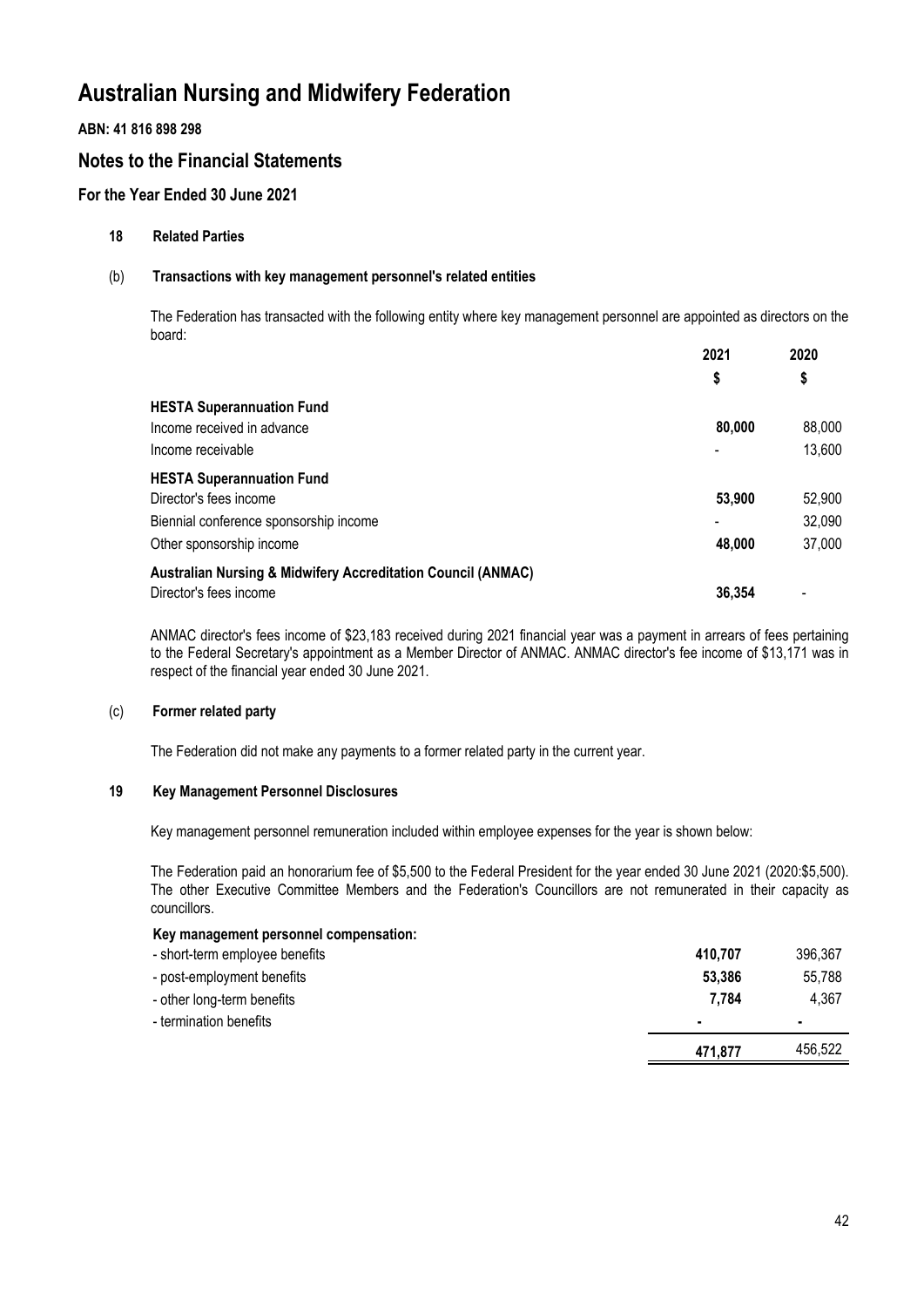## **ABN: 41 816 898 298**

# **Notes to the Financial Statements**

## **For the Year Ended 30 June 2021**

### **20 Events after the end of the Reporting Period**

The COVID-19 pandemic has continued to impact the Australian economy.

As a result of the evolving nature of the COVID-19 outbreak and the rapidly evolving government policies of restrictive measures put in place to contain it, as at the date of these financial statements, the Federation is not in a position to reasonably estimate the financial effects of the COVID-19 outbreak on the future financial performance and financial position of the Federation.

Other than the current disclosures, there has not been any other matter or circumstance occurring subsequent to the end of the financial year that has significantly affected, or may significantly affect, the operations of the Federation, the results of those operations, or the state of affairs of the Federation in subsequent financial periods.

### **21 Contingent Liabilities and Contingent Assets**

#### **Business card facility**

The Federation has a business card facility of \$30,000 with the Commonwealth Bank of Australia, which is guaranteed by the Federation's term deposit.

### **ANMF Australian Capital Territory Branch**

Australian Nursing and Midwifery Federation as the Body Corporate purchased a property during the 2017 financial year and the title is held on trust for the use of the ANMF ACT Branch. The Federal Office does not recognise the asset in the Statement of Financial Position as the Federal Office is not the beneficial owner of the property.

The Australian Nursing and Midwifery Federation also obtained a loan from RedZed in its capacity as Body Corporate(trustee), to enable the purchase of the above property. The loan was serviced by the ANMF ACT Branch.

Total loan balance as at 30 June 2021 is nil (2020: \$13,665). Liabilities incurred on behalf of its branch are not recognised in the financial statements as it is unlikely the Federal Office will have to meet the liabilities from its own resources.

### **22 Acquisition of Assets and Liabilities**

There was no acquisition of any asset or liability during the financial year as a result of:

- a) an amalgamation under Part 2 of Chapter 3, of the RO Act in which the organisation (of which the reporting unit form part) was the amalgamated organisation; or
- b) a restructure of the Branches of the organisation; or
- c) a determination by the General Manager of the Fair Work Commission under subsection 245(1) of the RO Act of an alternative reporting structure for the organisation; or
- d) a revocation by the General Manager of the Fair Work Commission under subsection 249(1) of the RO Act of a certificate issued to an organisation under subsection 245(1).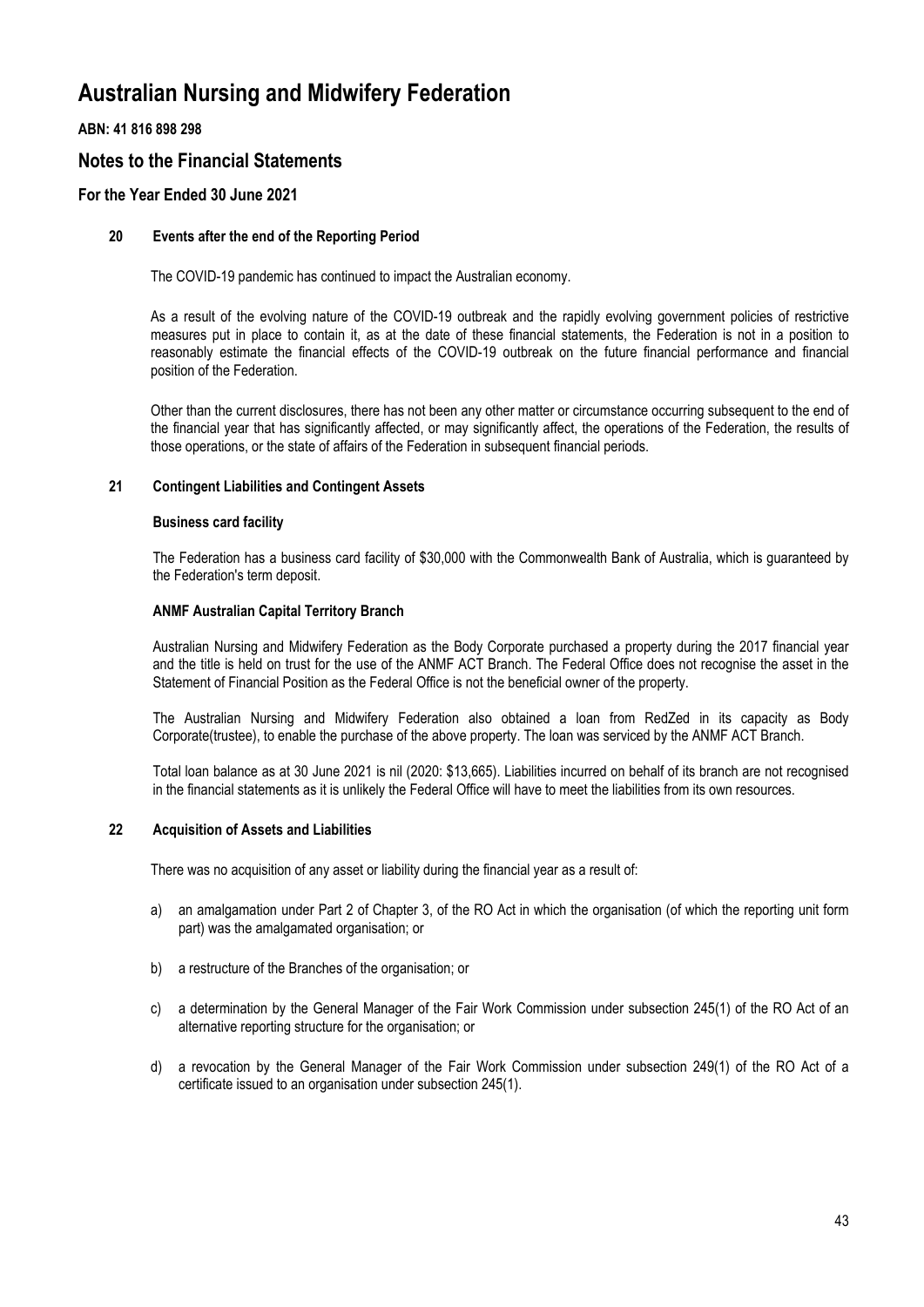## **ABN: 41 816 898 298**

# **Notes to the Financial Statements**

## **For the Year Ended 30 June 2021**

### **23 Economic Dependence and Going Concern**

The Federation is economically dependent on capitation fees received from each ANMF Branches. In the 2021 year, this formed approximately 81% of the total revenue used to operate the Federation. The capitation fee received from each ANMF Branch is disclosed in Note 2(a). At the date of this report the Federal Council has no reason to believe the state Branches will not continue to support the Federation.

The Federation does not receive or provide any other forms of financial support from or to its state Branches.

### **24 Federal Office Details**

The registered office and principal place of business of the Federal Office is:

Level 1, 365 Queen Street Melbourne VIC 3000

### **25 Administration of financial affairs by a third party**

The reporting unit did not have another entity administer the financial affairs of the reporting unit.

#### **26 Information to be supplied to Members or Commissioner**

In accordance with the requirements of the Fair work (Registered Organisations) Act 2009, the attention of members is drawn to the provisions of subsections (1) to (3) of section 272, which reads as follows:

Information must be provided to members or Commissioner:

- 1. A member of the reporting unit, or the Commissioner, may apply to the reporting unit for specific prescribed information in relation to the reporting unit to be made available to the person making the application.
- 2. The application must be in writing and must specify the period within which, and the manner in which, the information is to be made available. The period must be not less than 14 days after the application is given to the reporting unit.
- 3. A reporting unit must comply with an application made under subsection (1).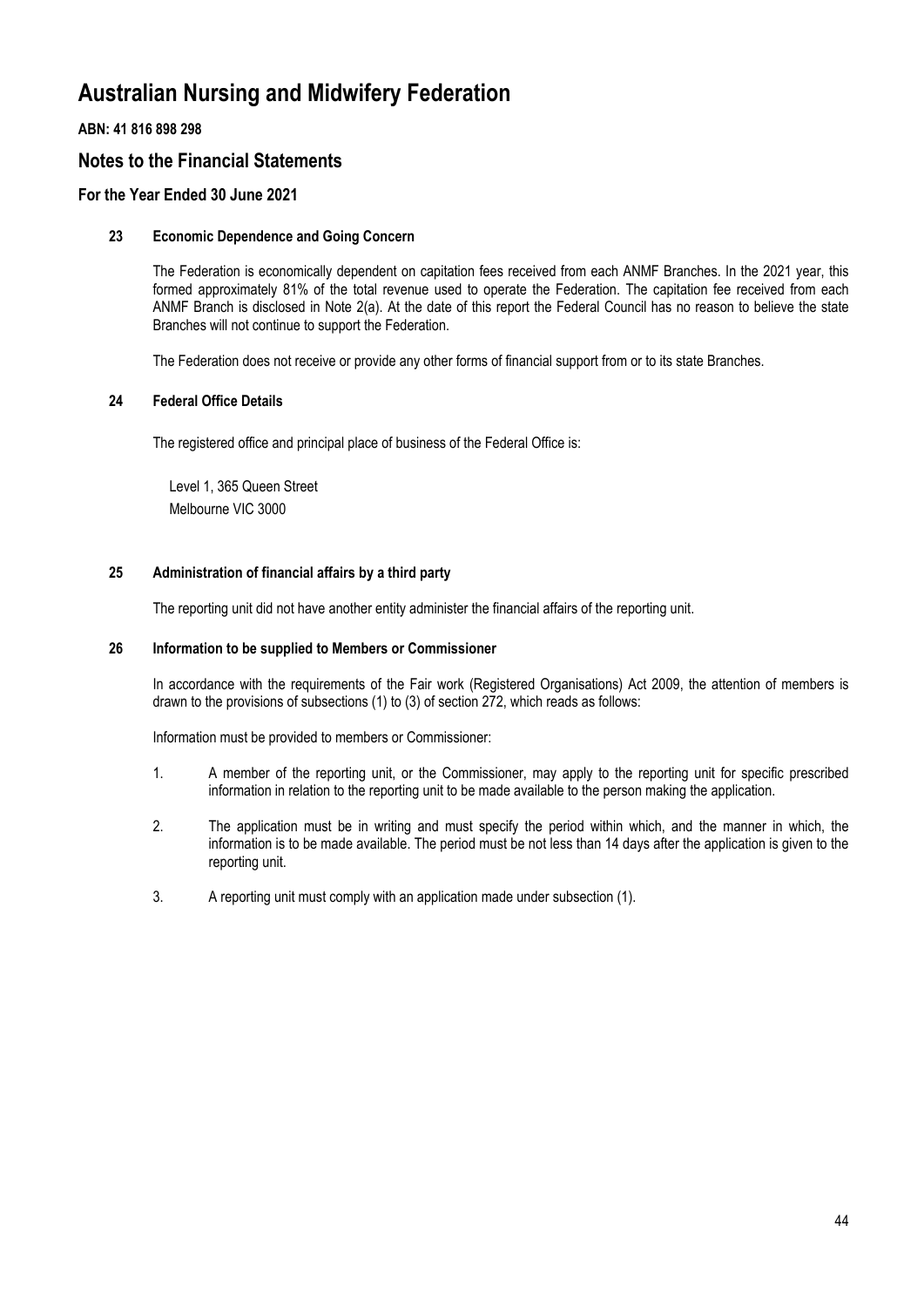## **ABN: 41 816 898 298**

# **Statement by the Federal Council**

the Federal Council of the Australian Nursing and Midwifery Federation passed the following resolution in relation to the general purpose financial report (GPFR) for the year ended 30 June 2021: On the 6 October 2021

The Federal Council declares that in its opinion:

- (c) the financial statements and notes comply with the Australian Accounting Standards;
- (d) the financial statements and notes comply with any other requirements imposed by the Reporting Guidelines or Part 3 of Chapter 8 of the Fair Work (Registered Organisations) Act 2009 (the RO Act);
- (e) the financial statements and notes give a true and fair view of the financial performance, financial position and cash flows of the reporting unit for the financial year to which they relate;
- (f) there are reasonable grounds to believe that the reporting unit will be able to pay its debts as and when they become due and payable; and
- (g) during the financial year to which the GPFR relates and since the end of that year:
	- i. meetings of the Councillors were held in accordance with the rules of the Federation including the rules of a Branch concerned;
	- ii. the financial affairs of the reporting unit have been managed in accordance with the rules of the Federation including the rules of a Branch concerned;
	- iii. the financial records of the reporting unit have been kept and maintained in accordance with the RO Act;
	- iv. the financial records of the Branches considered as reporting units under the Federation have been kept, as far as practicable, in a consistent manner to each of the other reporting units of the Federation.
	- v. where information has been sought in any request by a member of the reporting unit or Commissioner duly made under section 272 of the RO Act has been provided to the member or Commissioner;
	- vi. where any order of inspection of the financial records has been made by the Fair Work Commission under Section 273 of the RO Act, there has been compliance

This declaration is made in accordance with a resolution of the Federal Council:

Federal Secretary ...

Annie Butler

Dated 8 October 2021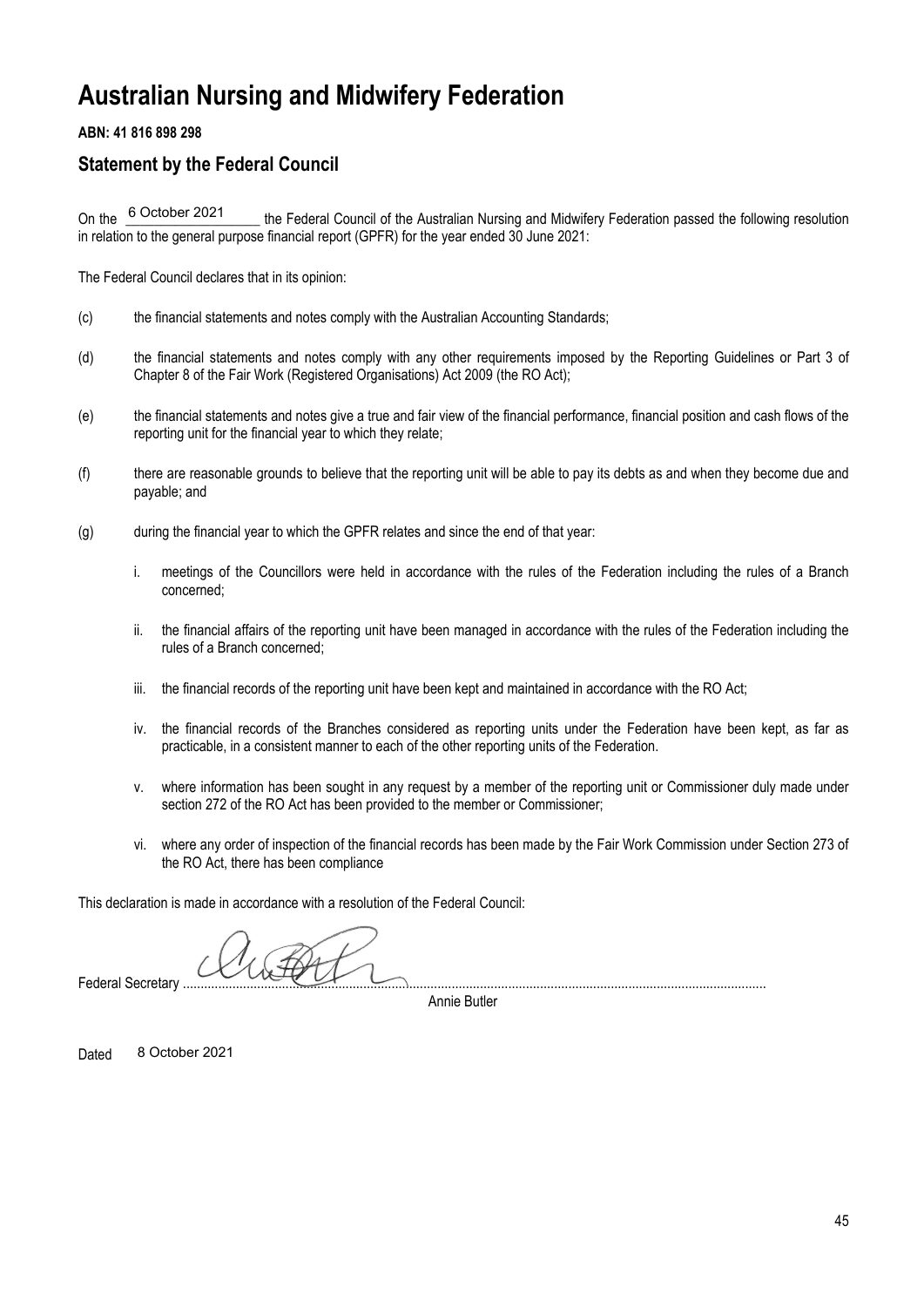

### **ABN: 41 816 898 298**

# **Independent Audit Report to the members of Australian Nursing and Midwifery Federation**

# **Report on the Audit of the Financial Report**

### **Opinion**

We have audited the financial report of Australian Nursing and Midwifery Federation (reporting unit), which comprises the statement of financial position as at 30 June 2021, the statement of profit or loss and other comprehensive income, the statement of changes in equity, the statement of cash flows, and the report required under subsection 255(2A) for the year then ended, and notes to the financial statements, including a summary of significant accounting policies, and the statement by the Federal Council.

In our opinion, the financial report presents fairly, in all material respects, the financial position of Australian Nursing and Midwifery Federation as at 30 June 2021, and of their financial performance and cash flows for the year then ended in accordance with

- (a) the Australian Accounting Standards; and
- (b) any other requirements imposed by the Reporting Guidelines or Part 3 of Chapter 8 of the *Fair Work (Registered Organisation) Act 2009* (the RO Act).

 In our opinion, the management's use of the going concern basis of accounting in the preparation of the financial report of Australian Nursing and Midwifery Federation is appropriate.

#### **Basis for Opinion**

We conducted our audit in accordance with Australian Auditing Standards. Our responsibilities under those standards are further described in the *Auditor's Responsibilities for the Audit of the Financial Report* section of our report. We are independent of Australian Nursing and Midwifery Federation in accordance with the auditor independence requirements of the *Fair Work (Registered Organisations) Act 2009* and the ethical requirements of the Accounting Professional and Ethical Standards Board's APES 110 *Code of Ethics for Professional Accountants* (the Code) that are relevant to our audit of the financial report in Australia. We have also fulfilled our other ethical responsibilities in accordance with the Code.

We believe that the audit evidence we have obtained is sufficient and appropriate to provide a basis for our opinion.

#### **Information Other than the Financial Report and Auditor's report Thereon**

The Federal Council is responsible for the other information. The other information obtained at the date of this auditor's report is in the Operating Report accompanying the financial report.

20 Albert St, PO Box 256, Blackburn VIC 3130 T+61 3 9894 2500 F+61 3 9894 1622 contact@sawarddawson.com.au sawarddawson.com.au





Liability limited by a scheme approved under Professional Standards Legislation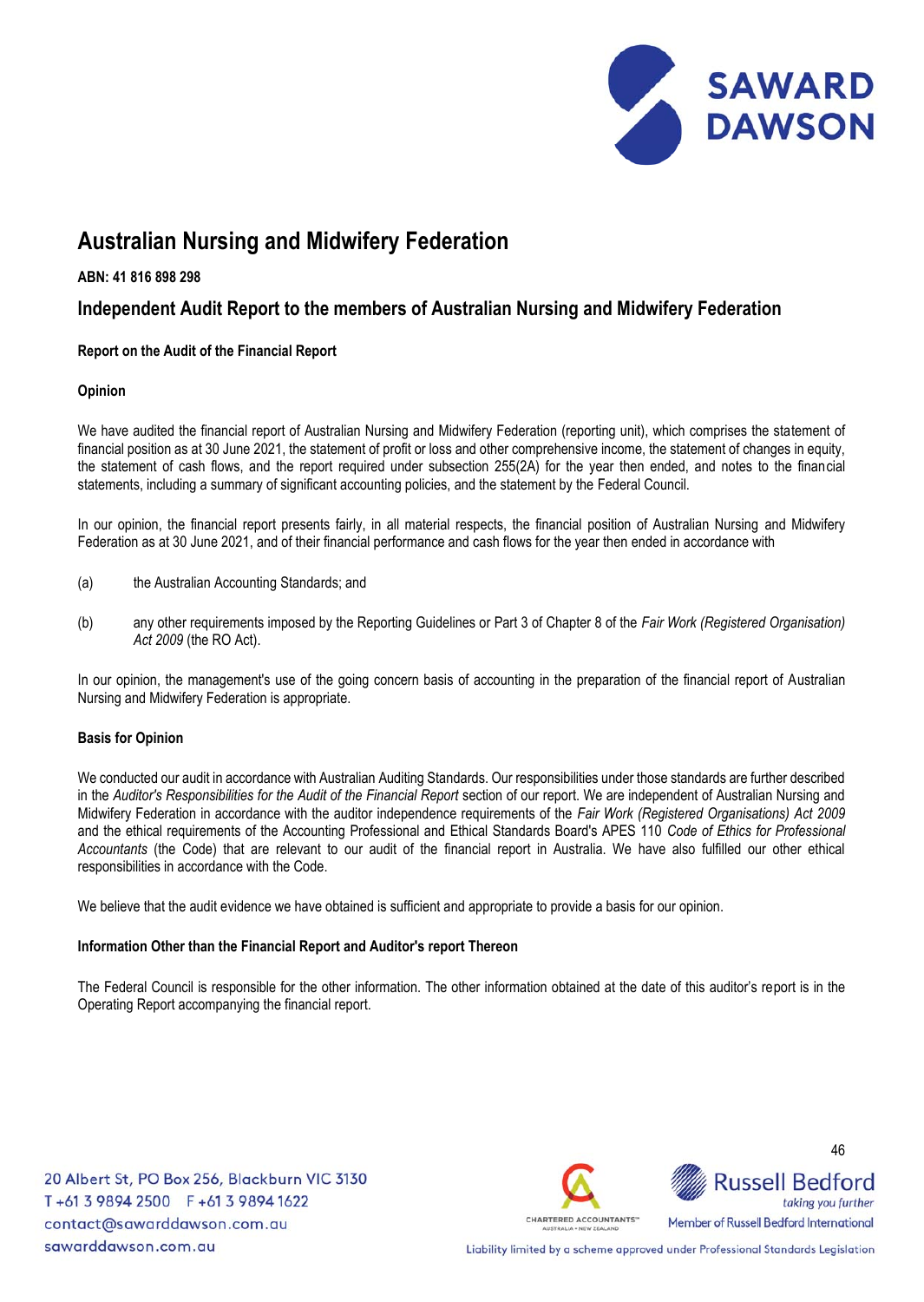

### **ABN: 41 816 898 298**

# **Independent Audit Report to the members of Australian Nursing and Midwifery Federation**

 Our opinion on the financial report does not cover the other information and accordingly we do not express any form of assurance conclusion thereon.

In connection with our audit of the financial report, our responsibility is to read the other information and, in doing so, consider whether the other information is materially inconsistent with the financial report or our knowledge obtained in the audit or otherwise appears to be materially misstated. If, based on the work we have performed, we conclude that there is a material misstatement of this other information, We are required to report that fact. We have nothing to report in this regard.

### **Councillor's Responsibility for the Financial Report**

The Councillors are responsible for the preparation of the financial report that gives a true and fair view in accordance with Australian Accounting Standards (including Australian Accounting Interpretations) and the Fair Work (Registered Organisations) Act 2009, and for such internal control as councillors determine is necessary to enable the preparation and fair presentation of the financial report that is free from material misstatement, whether due to fraud or error.

 disclosing, as applicable, matters related to going concern and using the going concern basis of accounting unless the Councillors either In preparing the financial report, the Councillors are responsible for assessing the reporting unit's ability to continue as a going concern, intend to liquidate the reporting unit or to cease operations, or have no realistic alternative but to do so.

### **Auditor's Responsibilities for the Audit of the Financial Report**

Our objectives are to obtain reasonable assurance about whether the financial report as a whole is free from material misstatement, whether due to fraud or error, and to issue an auditor's report that includes our opinion. Reasonable assurance is a high level of assurance, but is not a guarantee that an audit conducted in accordance with Australian Auditing Standards will always detect a material misstatement when it exists. Misstatements can arise from fraud or error and are considered material if, individually or in the aggregate, they could reasonably be expected to influence the economic decisions of users taken on the basis of the financial report.

As part of an audit in accordance with the Australian Auditing Standards, we exercise professional judgement and maintain professional scepticism throughout the audit. We also:

• Identify and assess the risks of material misstatement of the financial report, whether due to fraud or error, design and perform audit procedures responsive to those risks, and obtain audit evidence that is sufficient and appropriate to provide a basis for our opinion. The risk of not detecting a material misstatement resulting from fraud is higher than for one resulting from error, as fraud may involve collusion, forgery, intentional omissions, misrepresentations, or the override of internal control.

20 Albert St, PO Box 256, Blackburn VIC 3130 T+61 3 9894 2500 F+61 3 9894 1622 contact@sawarddawson.com.au sawarddawson.com.au





Liability limited by a scheme approved under Professional Standards Legislation